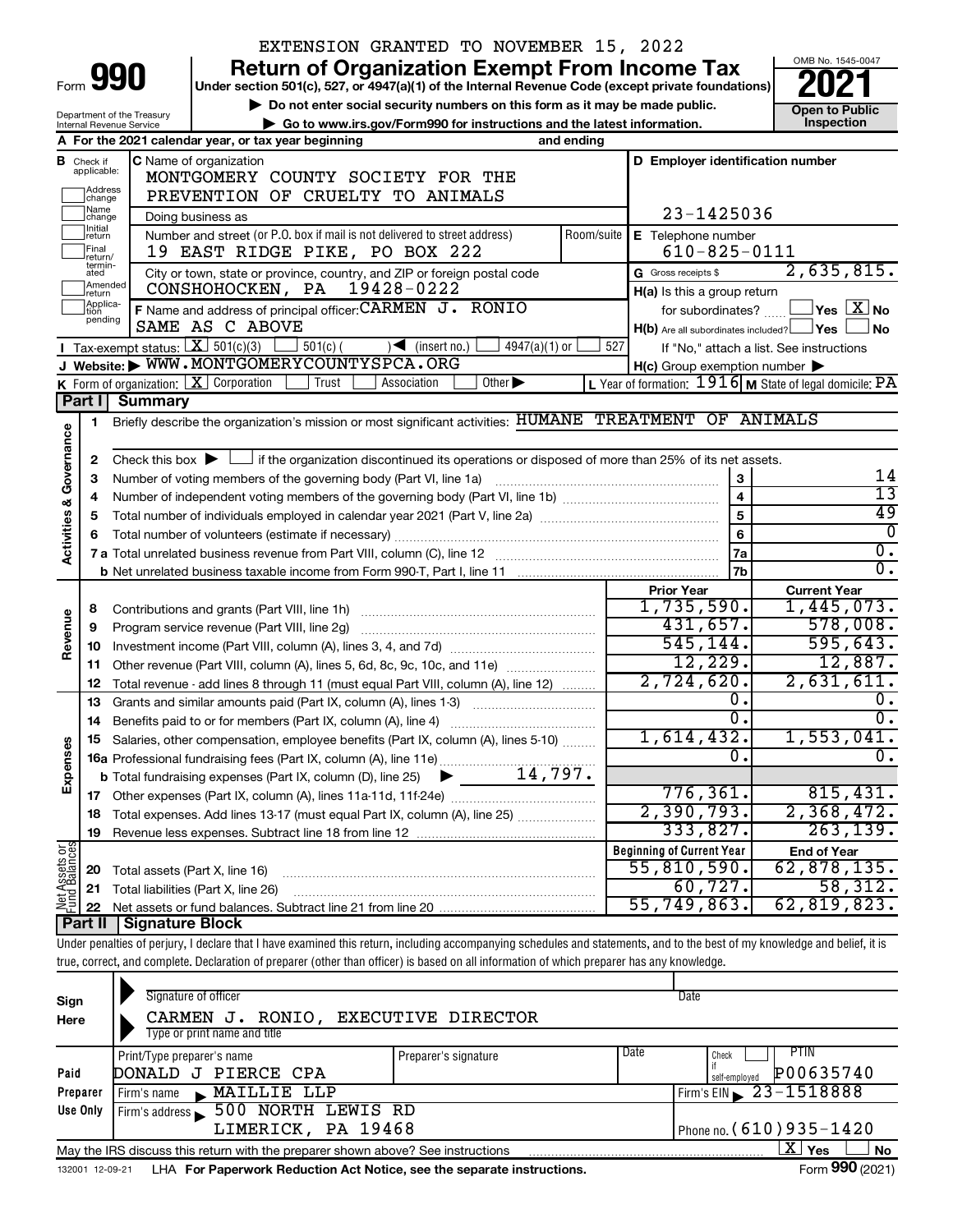|                | MONTGOMERY COUNTY SOCIETY FOR THE<br>23-1425036<br>PREVENTION OF CRUELTY TO ANIMALS                                                                                                                                                                                                                                                         |                                         |
|----------------|---------------------------------------------------------------------------------------------------------------------------------------------------------------------------------------------------------------------------------------------------------------------------------------------------------------------------------------------|-----------------------------------------|
|                | Form 990 (2021)<br><b>Part III   Statement of Program Service Accomplishments</b>                                                                                                                                                                                                                                                           | Page 2                                  |
|                |                                                                                                                                                                                                                                                                                                                                             |                                         |
| $\mathbf{1}$   | Briefly describe the organization's mission:<br>TO PROVIDE RESOURCES FOR THE HUMANE TREATMENT OF ANIMALS                                                                                                                                                                                                                                    |                                         |
|                |                                                                                                                                                                                                                                                                                                                                             |                                         |
|                |                                                                                                                                                                                                                                                                                                                                             |                                         |
| $\overline{2}$ | Did the organization undertake any significant program services during the year which were not listed on the<br>prior Form 990 or 990-EZ?<br>If "Yes," describe these new services on Schedule O.                                                                                                                                           | $\Box$ Yes $[\overline{\mathrm{X}}]$ No |
| 3              | Did the organization cease conducting, or make significant changes in how it conducts, any program services?<br>If "Yes," describe these changes on Schedule O.                                                                                                                                                                             | $\Box$ Yes $[\overline{\mathrm{X}}]$ No |
| 4              | Describe the organization's program service accomplishments for each of its three largest program services, as measured by expenses.<br>Section 501(c)(3) and 501(c)(4) organizations are required to report the amount of grants and allocations to others, the total expenses, and<br>revenue, if any, for each program service reported. |                                         |
| 4a             | 1, 121, 170. including grants of \$<br>) (Expenses \$<br>) (Revenue \$<br>(Code:                                                                                                                                                                                                                                                            | 590, 895.                               |
|                | ANIMAL SHELTER PROVIDES HUMANE CARE FOR LOST, INJURED OR UNWANTED<br>ANIMALS BY PROVIDING ADOPTION SERVICES, LOST AND FOUND PROGRAMS, AND                                                                                                                                                                                                   |                                         |
|                | 1,681 ANIMALS WERE ADOPTED OUT AND 509 ANIMALS WERE<br>HUMANE EUTHANASIA.                                                                                                                                                                                                                                                                   |                                         |
|                | OWNER CLAIMED.                                                                                                                                                                                                                                                                                                                              |                                         |
|                | 120 HUMANE EDUCATION PROGRAMS WERE DONE WITH TOTAL ATTENDANCE AT THESE                                                                                                                                                                                                                                                                      |                                         |
|                | EVENTS OF APPROXIMATELY 3,830.                                                                                                                                                                                                                                                                                                              |                                         |
|                |                                                                                                                                                                                                                                                                                                                                             |                                         |
|                |                                                                                                                                                                                                                                                                                                                                             |                                         |
|                |                                                                                                                                                                                                                                                                                                                                             |                                         |
|                | $747$ , $446$ $\cdot$ including grants of \$                                                                                                                                                                                                                                                                                                |                                         |
| 4b             | (Expenses \$<br>) (Revenue \$<br>(Code:<br>VETERINARY CLINIC PROVIDES VETERINARY CARE TO SHELTER ANIMALS AND                                                                                                                                                                                                                                |                                         |
|                | SPONSORS PUBLIC SERVICE PROGRAMS, WHICH INCLUDED 1,770 ANIMALS BEING                                                                                                                                                                                                                                                                        |                                         |
|                | SPAYED AND NEUTURED.                                                                                                                                                                                                                                                                                                                        |                                         |
|                |                                                                                                                                                                                                                                                                                                                                             |                                         |
|                |                                                                                                                                                                                                                                                                                                                                             |                                         |
|                |                                                                                                                                                                                                                                                                                                                                             |                                         |
|                |                                                                                                                                                                                                                                                                                                                                             |                                         |
|                |                                                                                                                                                                                                                                                                                                                                             |                                         |
|                |                                                                                                                                                                                                                                                                                                                                             |                                         |
|                |                                                                                                                                                                                                                                                                                                                                             |                                         |
| 4с             | (Revenue \$<br>(Expenses \$<br>(Code:<br>including grants of \$                                                                                                                                                                                                                                                                             |                                         |
|                |                                                                                                                                                                                                                                                                                                                                             |                                         |
|                |                                                                                                                                                                                                                                                                                                                                             |                                         |
|                |                                                                                                                                                                                                                                                                                                                                             |                                         |
|                |                                                                                                                                                                                                                                                                                                                                             |                                         |
|                |                                                                                                                                                                                                                                                                                                                                             |                                         |
|                |                                                                                                                                                                                                                                                                                                                                             |                                         |
|                |                                                                                                                                                                                                                                                                                                                                             |                                         |
|                |                                                                                                                                                                                                                                                                                                                                             |                                         |
|                |                                                                                                                                                                                                                                                                                                                                             |                                         |
| 4d             | Other program services (Describe on Schedule O.)                                                                                                                                                                                                                                                                                            |                                         |
|                | (Expenses \$<br>(Revenue \$<br>including grants of \$                                                                                                                                                                                                                                                                                       |                                         |
|                | 1,868,616.<br>4e Total program service expenses >                                                                                                                                                                                                                                                                                           | Form 990 (2021)                         |
|                | 132002 12-09-21<br>2                                                                                                                                                                                                                                                                                                                        |                                         |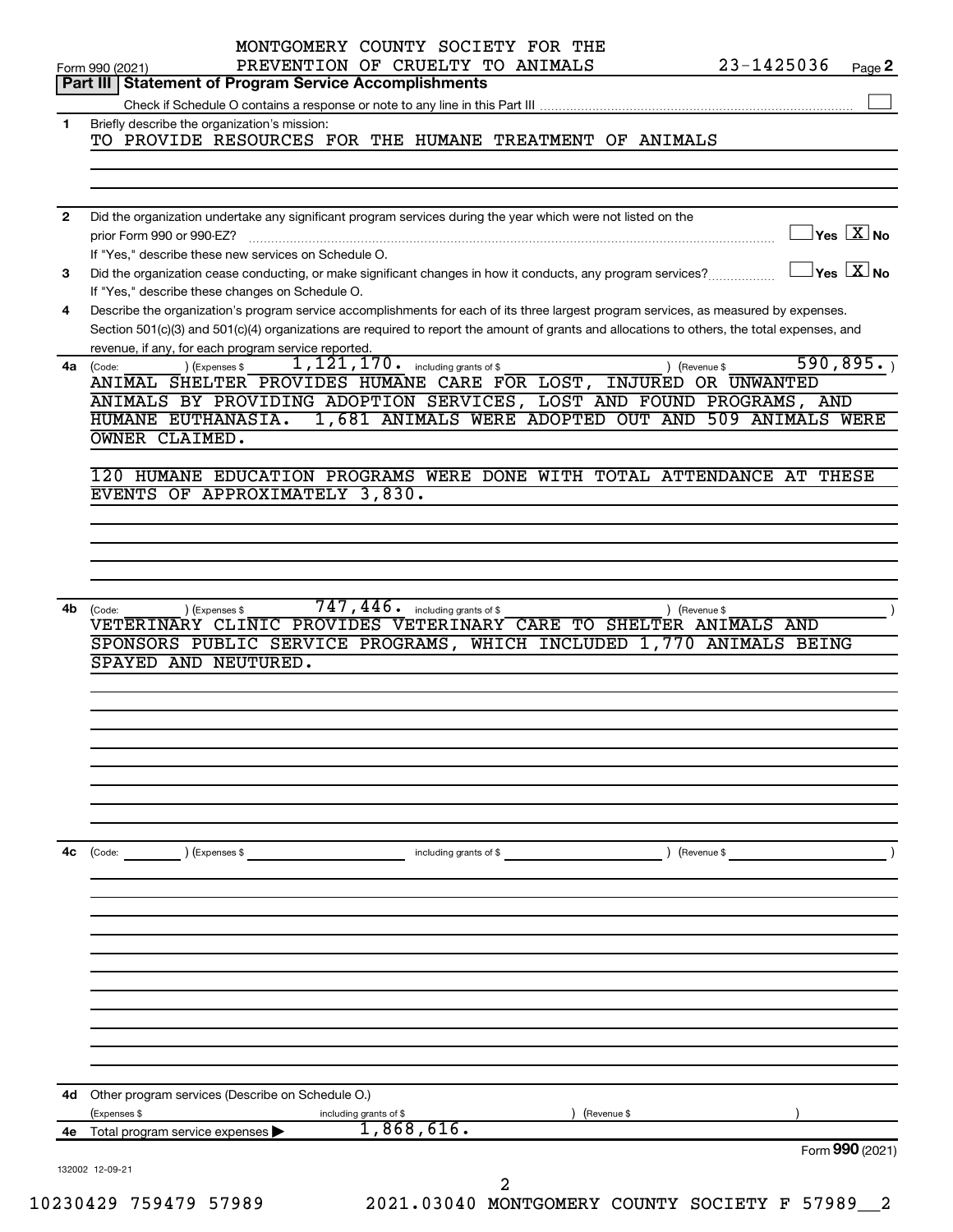| MONTGOMERY COUNTY SOCIETY FOR THE |  |  |
|-----------------------------------|--|--|
|                                   |  |  |

**Part IV Checklist of Required Schedules**

|    |                                                                                                                                       |                 | Yes                        | No                                                 |
|----|---------------------------------------------------------------------------------------------------------------------------------------|-----------------|----------------------------|----------------------------------------------------|
| 1  | Is the organization described in section 501(c)(3) or 4947(a)(1) (other than a private foundation)?                                   |                 |                            |                                                    |
|    |                                                                                                                                       | 1               | X<br>$\overline{\text{x}}$ |                                                    |
| 2  |                                                                                                                                       | $\overline{2}$  |                            |                                                    |
| 3  | Did the organization engage in direct or indirect political campaign activities on behalf of or in opposition to candidates for       |                 |                            |                                                    |
|    | public office? If "Yes," complete Schedule C, Part I                                                                                  | 3               |                            | x                                                  |
| 4  | Section 501(c)(3) organizations. Did the organization engage in lobbying activities, or have a section 501(h) election in effect      |                 |                            | х                                                  |
|    |                                                                                                                                       | 4               |                            |                                                    |
| 5  | Is the organization a section 501(c)(4), 501(c)(5), or 501(c)(6) organization that receives membership dues, assessments, or          |                 |                            | х                                                  |
|    | Did the organization maintain any donor advised funds or any similar funds or accounts for which donors have the right to             | 5               |                            |                                                    |
| 6  | provide advice on the distribution or investment of amounts in such funds or accounts? If "Yes," complete Schedule D, Part I          | 6               |                            | х                                                  |
| 7  | Did the organization receive or hold a conservation easement, including easements to preserve open space,                             |                 |                            |                                                    |
|    |                                                                                                                                       | $\overline{7}$  |                            | х                                                  |
| 8  | Did the organization maintain collections of works of art, historical treasures, or other similar assets? If "Yes," complete          |                 |                            |                                                    |
|    |                                                                                                                                       | 8               |                            | х                                                  |
| 9  | Did the organization report an amount in Part X, line 21, for escrow or custodial account liability, serve as a custodian for         |                 |                            |                                                    |
|    | amounts not listed in Part X; or provide credit counseling, debt management, credit repair, or debt negotiation services?             |                 |                            |                                                    |
|    |                                                                                                                                       | 9               |                            | х                                                  |
| 10 | Did the organization, directly or through a related organization, hold assets in donor-restricted endowments                          |                 |                            |                                                    |
|    |                                                                                                                                       | 10              | х                          |                                                    |
| 11 | If the organization's answer to any of the following questions is "Yes," then complete Schedule D, Parts VI, VII, VIII, IX, or X,     |                 |                            |                                                    |
|    | as applicable.                                                                                                                        |                 |                            |                                                    |
|    | a Did the organization report an amount for land, buildings, and equipment in Part X, line 10? If "Yes," complete Schedule D,         |                 |                            |                                                    |
|    | Part VI                                                                                                                               | 11a             | X                          |                                                    |
|    | <b>b</b> Did the organization report an amount for investments - other securities in Part X, line 12, that is 5% or more of its total |                 |                            |                                                    |
|    |                                                                                                                                       | 11b             | X                          |                                                    |
|    | c Did the organization report an amount for investments - program related in Part X, line 13, that is 5% or more of its total         |                 |                            |                                                    |
|    |                                                                                                                                       | 11c             |                            | x                                                  |
|    | d Did the organization report an amount for other assets in Part X, line 15, that is 5% or more of its total assets reported in       |                 |                            |                                                    |
|    |                                                                                                                                       | 11d             |                            | x                                                  |
|    |                                                                                                                                       | 11e             |                            | $\overline{\mathtt{x}}$                            |
| f  | Did the organization's separate or consolidated financial statements for the tax year include a footnote that addresses               |                 |                            |                                                    |
|    | the organization's liability for uncertain tax positions under FIN 48 (ASC 740)? If "Yes," complete Schedule D, Part X                | 11f             |                            | х                                                  |
|    | 12a Did the organization obtain separate, independent audited financial statements for the tax year? If "Yes," complete               |                 |                            |                                                    |
|    |                                                                                                                                       | 12a             | х                          |                                                    |
|    | <b>b</b> Was the organization included in consolidated, independent audited financial statements for the tax year?                    |                 |                            |                                                    |
|    | If "Yes," and if the organization answered "No" to line 12a, then completing Schedule D, Parts XI and XII is optional                 | 12 <sub>b</sub> |                            |                                                    |
| 13 |                                                                                                                                       | 13              |                            | $\overline{\textbf{x}}$<br>$\overline{\mathbf{X}}$ |
|    |                                                                                                                                       | 14a             |                            |                                                    |
|    | <b>b</b> Did the organization have aggregate revenues or expenses of more than \$10,000 from grantmaking, fundraising, business,      |                 |                            |                                                    |
|    | investment, and program service activities outside the United States, or aggregate foreign investments valued at \$100,000            |                 |                            | х                                                  |
| 15 | Did the organization report on Part IX, column (A), line 3, more than \$5,000 of grants or other assistance to or for any             | 14b             |                            |                                                    |
|    |                                                                                                                                       | 15              |                            | х                                                  |
| 16 | Did the organization report on Part IX, column (A), line 3, more than \$5,000 of aggregate grants or other assistance to              |                 |                            |                                                    |
|    |                                                                                                                                       | 16              |                            | x                                                  |
| 17 | Did the organization report a total of more than \$15,000 of expenses for professional fundraising services on Part IX,               |                 |                            |                                                    |
|    |                                                                                                                                       | 17              |                            | x                                                  |
| 18 | Did the organization report more than \$15,000 total of fundraising event gross income and contributions on Part VIII, lines          |                 |                            |                                                    |
|    |                                                                                                                                       | 18              |                            | х                                                  |
| 19 | Did the organization report more than \$15,000 of gross income from gaming activities on Part VIII, line 9a? If "Yes,"                |                 |                            |                                                    |
|    |                                                                                                                                       | 19              |                            | х                                                  |
|    |                                                                                                                                       | 20a             |                            | X                                                  |
|    |                                                                                                                                       | 20 <sub>b</sub> |                            |                                                    |
| 21 | Did the organization report more than \$5,000 of grants or other assistance to any domestic organization or                           |                 |                            |                                                    |
|    |                                                                                                                                       | 21              |                            | x                                                  |
|    | 132003 12-09-21                                                                                                                       |                 |                            | Form 990 (2021)                                    |

10230429 759479 57989 2021.03040 MONTGOMERY COUNTY SOCIETY F 57989\_\_2

3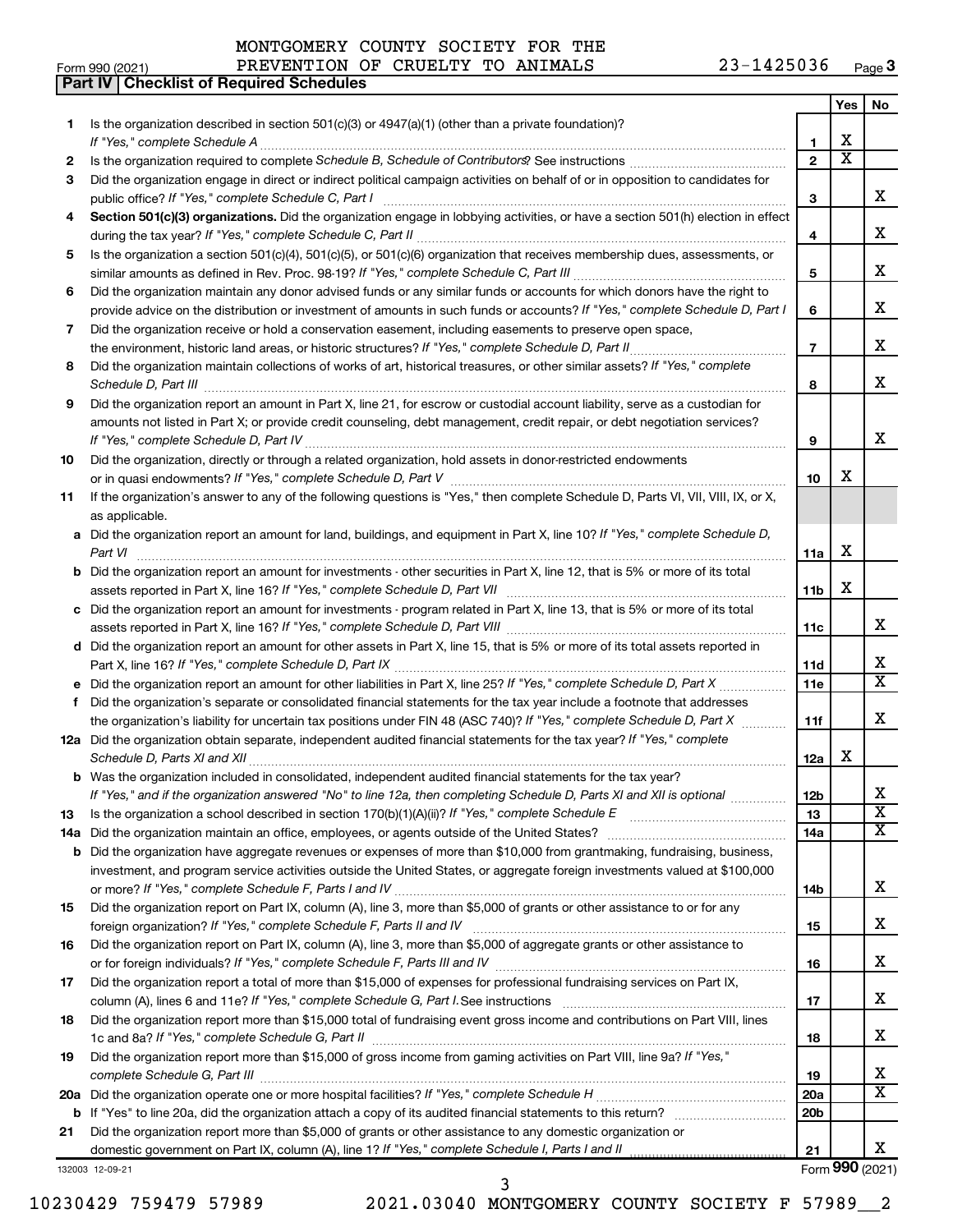*(continued)* **Part IV Checklist of Required Schedules**

|               |                                                                                                                                     |                 | Yes | No                           |
|---------------|-------------------------------------------------------------------------------------------------------------------------------------|-----------------|-----|------------------------------|
| 22            | Did the organization report more than \$5,000 of grants or other assistance to or for domestic individuals on                       |                 |     |                              |
|               |                                                                                                                                     | 22              |     | X                            |
| 23            | Did the organization answer "Yes" to Part VII, Section A, line 3, 4, or 5, about compensation of the organization's current         |                 |     |                              |
|               | and former officers, directors, trustees, key employees, and highest compensated employees? If "Yes," complete                      |                 |     |                              |
|               |                                                                                                                                     | 23              | X   |                              |
|               | 24a Did the organization have a tax-exempt bond issue with an outstanding principal amount of more than \$100,000 as of the         |                 |     |                              |
|               | last day of the year, that was issued after December 31, 2002? If "Yes," answer lines 24b through 24d and complete                  |                 |     | x                            |
|               |                                                                                                                                     | 24a             |     |                              |
|               | <b>b</b> Did the organization invest any proceeds of tax-exempt bonds beyond a temporary period exception?                          | 24b             |     |                              |
|               | c Did the organization maintain an escrow account other than a refunding escrow at any time during the year to defease              | 24c             |     |                              |
|               | d Did the organization act as an "on behalf of" issuer for bonds outstanding at any time during the year?                           | 24d             |     |                              |
|               | 25a Section 501(c)(3), 501(c)(4), and 501(c)(29) organizations. Did the organization engage in an excess benefit                    |                 |     |                              |
|               |                                                                                                                                     | 25a             |     | x                            |
|               | <b>b</b> Is the organization aware that it engaged in an excess benefit transaction with a disqualified person in a prior year, and |                 |     |                              |
|               | that the transaction has not been reported on any of the organization's prior Forms 990 or 990-EZ? If "Yes," complete               |                 |     |                              |
|               | Schedule L, Part I                                                                                                                  | 25b             |     | X                            |
| 26            | Did the organization report any amount on Part X, line 5 or 22, for receivables from or payables to any current                     |                 |     |                              |
|               | or former officer, director, trustee, key employee, creator or founder, substantial contributor, or 35%                             |                 |     |                              |
|               | controlled entity or family member of any of these persons? If "Yes," complete Schedule L, Part II                                  | 26              |     | X                            |
| 27            | Did the organization provide a grant or other assistance to any current or former officer, director, trustee, key employee,         |                 |     |                              |
|               | creator or founder, substantial contributor or employee thereof, a grant selection committee member, or to a 35% controlled         |                 |     |                              |
|               | entity (including an employee thereof) or family member of any of these persons? If "Yes," complete Schedule L, Part III            | 27              |     | х                            |
| 28            | Was the organization a party to a business transaction with one of the following parties (see the Schedule L, Part IV,              |                 |     |                              |
|               | instructions for applicable filing thresholds, conditions, and exceptions):                                                         |                 |     |                              |
|               | a A current or former officer, director, trustee, key employee, creator or founder, or substantial contributor? If                  |                 |     |                              |
|               |                                                                                                                                     | 28a             |     | X<br>$\overline{\mathtt{x}}$ |
|               | c A 35% controlled entity of one or more individuals and/or organizations described in line 28a or 28b?!f                           | 28 <sub>b</sub> |     |                              |
|               |                                                                                                                                     | 28c             |     | х                            |
| 29            |                                                                                                                                     | 29              |     | $\overline{\mathtt{x}}$      |
| 30            | Did the organization receive contributions of art, historical treasures, or other similar assets, or qualified conservation         |                 |     |                              |
|               |                                                                                                                                     | 30              |     | X                            |
| 31            | Did the organization liquidate, terminate, or dissolve and cease operations? If "Yes," complete Schedule N, Part I                  | 31              |     | $\overline{\mathtt{x}}$      |
| 32            | Did the organization sell, exchange, dispose of, or transfer more than 25% of its net assets? If "Yes," complete                    |                 |     |                              |
|               |                                                                                                                                     | 32              |     | X                            |
| 33            | Did the organization own 100% of an entity disregarded as separate from the organization under Regulations                          |                 |     |                              |
|               | sections 301.7701-2 and 301.7701-3? If "Yes," complete Schedule R, Part I                                                           | 33              |     | х                            |
| 34            | Was the organization related to any tax-exempt or taxable entity? If "Yes," complete Schedule R, Part II, III, or IV, and           |                 |     |                              |
|               | Part V, line 1                                                                                                                      | 34              |     | х                            |
|               | 35a Did the organization have a controlled entity within the meaning of section 512(b)(13)?                                         | <b>35a</b>      |     | $\overline{\mathtt{x}}$      |
|               | b If "Yes" to line 35a, did the organization receive any payment from or engage in any transaction with a controlled entity         |                 |     |                              |
|               |                                                                                                                                     | 35 <sub>b</sub> |     |                              |
| 36            | Section 501(c)(3) organizations. Did the organization make any transfers to an exempt non-charitable related organization?          |                 |     |                              |
|               |                                                                                                                                     | 36              |     | x                            |
| 37            | Did the organization conduct more than 5% of its activities through an entity that is not a related organization                    | 37              |     | х                            |
| 38            | Did the organization complete Schedule O and provide explanations on Schedule O for Part VI, lines 11b and 19?                      |                 |     |                              |
|               | Note: All Form 990 filers are required to complete Schedule O                                                                       | 38              | х   |                              |
| <b>Part V</b> | <b>Statements Regarding Other IRS Filings and Tax Compliance</b>                                                                    |                 |     |                              |
|               |                                                                                                                                     |                 |     |                              |
|               |                                                                                                                                     |                 | Yes | No                           |
|               | 1a                                                                                                                                  |                 |     |                              |
| b             | 0<br>Enter the number of Forms W-2G included on line 1a. Enter -0- if not applicable<br>1b                                          |                 |     |                              |
|               | c Did the organization comply with backup withholding rules for reportable payments to vendors and reportable gaming                |                 |     |                              |
|               | (gambling) winnings to prize winners?                                                                                               | 1c              |     |                              |
|               | 132004 12-09-21                                                                                                                     |                 |     | Form 990 (2021)              |

10230429 759479 57989 2021.03040 MONTGOMERY COUNTY SOCIETY F 57989\_\_2

4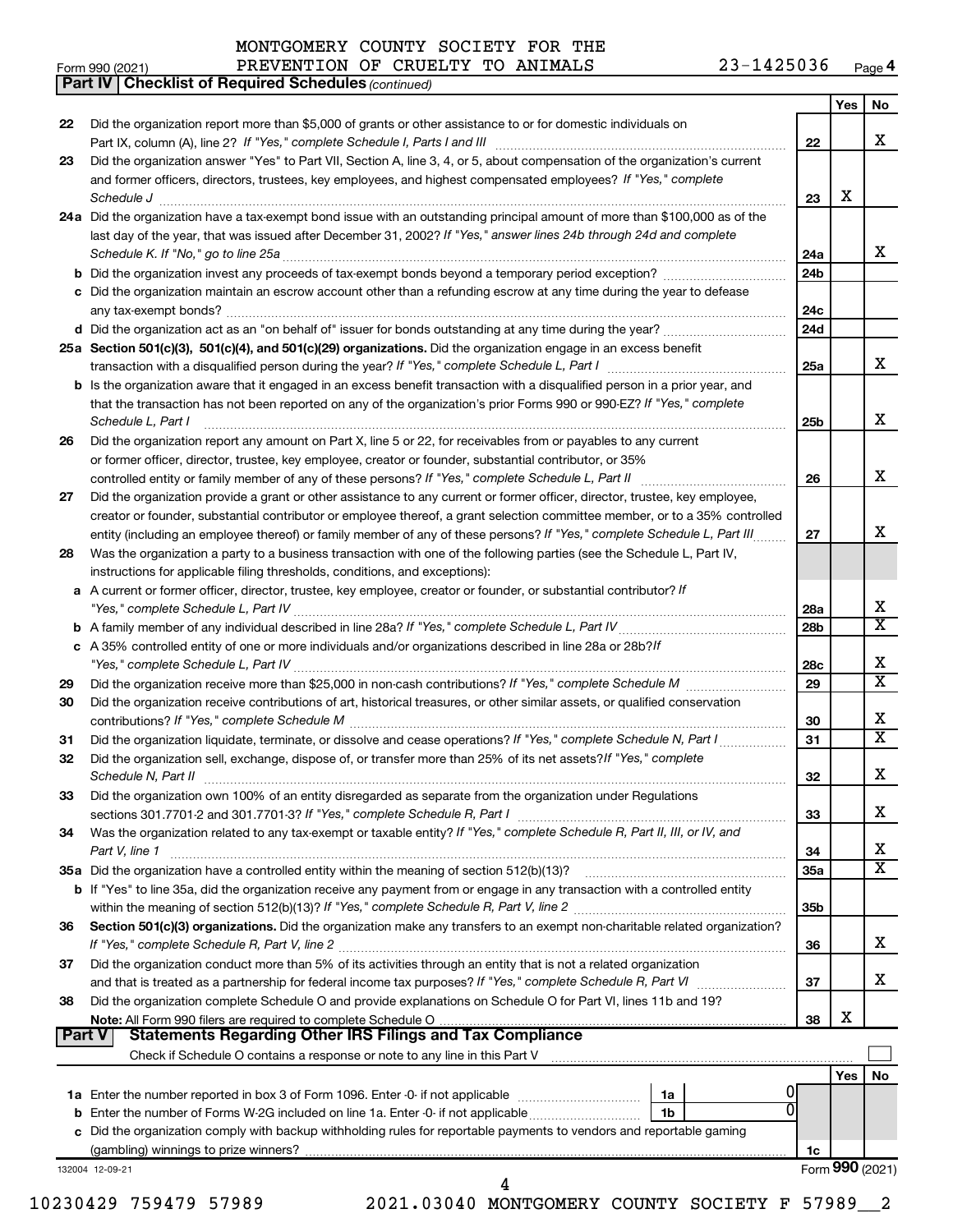**Part V** Statements Regarding Other IRS Filings and Tax Compliance (continued)

|                             |                                                                                                                                                 |                      | Yes | No                      |
|-----------------------------|-------------------------------------------------------------------------------------------------------------------------------------------------|----------------------|-----|-------------------------|
|                             | 2a Enter the number of employees reported on Form W-3, Transmittal of Wage and Tax Statements,                                                  |                      |     |                         |
|                             | filed for the calendar year ending with or within the year covered by this return <i>manumumumum</i><br>2a                                      | 49                   |     |                         |
|                             |                                                                                                                                                 | 2 <sub>b</sub>       | х   |                         |
|                             |                                                                                                                                                 |                      |     | х                       |
|                             | 3a Did the organization have unrelated business gross income of \$1,000 or more during the year? <i>marroummarroummarroum</i>                   | За<br>3 <sub>b</sub> |     |                         |
|                             | 4a At any time during the calendar year, did the organization have an interest in, or a signature or other authority over, a                    |                      |     |                         |
|                             | financial account in a foreign country (such as a bank account, securities account, or other financial account)?                                | 4a                   |     | х                       |
|                             | <b>b</b> If "Yes," enter the name of the foreign country $\blacktriangleright$                                                                  |                      |     |                         |
|                             | See instructions for filing requirements for FinCEN Form 114, Report of Foreign Bank and Financial Accounts (FBAR).                             |                      |     |                         |
|                             |                                                                                                                                                 | 5a                   |     | х                       |
|                             |                                                                                                                                                 | 5 <sub>b</sub>       |     | X                       |
|                             |                                                                                                                                                 | 5 <sub>c</sub>       |     |                         |
|                             | 6a Does the organization have annual gross receipts that are normally greater than \$100,000, and did the organization solicit                  |                      |     |                         |
|                             |                                                                                                                                                 | 6а                   |     | х                       |
|                             | <b>b</b> If "Yes," did the organization include with every solicitation an express statement that such contributions or gifts                   |                      |     |                         |
|                             |                                                                                                                                                 | 6b                   |     |                         |
| 7                           | Organizations that may receive deductible contributions under section 170(c).                                                                   |                      |     |                         |
| a                           | Did the organization receive a payment in excess of \$75 made partly as a contribution and partly for goods and services provided to the payor? | 7a                   |     | х                       |
|                             |                                                                                                                                                 | 7b                   |     |                         |
|                             | c Did the organization sell, exchange, or otherwise dispose of tangible personal property for which it was required                             |                      |     | х                       |
|                             | 7d                                                                                                                                              | 7с                   |     |                         |
|                             | Did the organization receive any funds, directly or indirectly, to pay premiums on a personal benefit contract?                                 | 7e                   |     | x                       |
| е<br>f                      | Did the organization, during the year, pay premiums, directly or indirectly, on a personal benefit contract?                                    | 7f                   |     | $\overline{\mathbf{X}}$ |
| g                           | If the organization received a contribution of qualified intellectual property, did the organization file Form 8899 as required?                | 7g                   |     |                         |
|                             | h If the organization received a contribution of cars, boats, airplanes, or other vehicles, did the organization file a Form 1098-C?            | 7h                   |     |                         |
| 8                           | Sponsoring organizations maintaining donor advised funds. Did a donor advised fund maintained by the                                            |                      |     |                         |
|                             |                                                                                                                                                 | 8                    |     |                         |
| 9                           | Sponsoring organizations maintaining donor advised funds.                                                                                       |                      |     |                         |
| а                           | Did the sponsoring organization make any taxable distributions under section 4966?                                                              | 9а                   |     |                         |
|                             |                                                                                                                                                 | 9 <sub>b</sub>       |     |                         |
| 10                          | Section 501(c)(7) organizations. Enter:                                                                                                         |                      |     |                         |
|                             | 10a                                                                                                                                             |                      |     |                         |
|                             | <b>b</b> Gross receipts, included on Form 990, Part VIII, line 12, for public use of club facilities<br>10 <sub>b</sub>                         |                      |     |                         |
| 11                          | Section 501(c)(12) organizations. Enter:                                                                                                        |                      |     |                         |
|                             | 11a                                                                                                                                             |                      |     |                         |
|                             |                                                                                                                                                 |                      |     |                         |
|                             | <b>b</b> Gross income from other sources. (Do not net amounts due or paid to other sources against                                              |                      |     |                         |
|                             | 11b                                                                                                                                             |                      |     |                         |
|                             | 12a Section 4947(a)(1) non-exempt charitable trusts. Is the organization filing Form 990 in lieu of Form 1041?                                  | 12a                  |     |                         |
|                             |                                                                                                                                                 |                      |     |                         |
|                             | Section 501(c)(29) qualified nonprofit health insurance issuers.                                                                                |                      |     |                         |
|                             | a Is the organization licensed to issue qualified health plans in more than one state?                                                          | 13a                  |     |                         |
|                             | Note: See the instructions for additional information the organization must report on Schedule O.                                               |                      |     |                         |
|                             | <b>b</b> Enter the amount of reserves the organization is required to maintain by the states in which the                                       |                      |     |                         |
|                             | 13b                                                                                                                                             |                      |     |                         |
|                             | 13с                                                                                                                                             |                      |     |                         |
|                             |                                                                                                                                                 | 14a                  |     |                         |
|                             | <b>b</b> If "Yes," has it filed a Form 720 to report these payments? If "No," provide an explanation on Schedule O                              | 14b                  |     |                         |
|                             | Is the organization subject to the section 4960 tax on payment(s) of more than \$1,000,000 in remuneration or                                   |                      |     |                         |
|                             |                                                                                                                                                 | 15                   |     |                         |
|                             | If "Yes," see the instructions and file Form 4720, Schedule N.                                                                                  | 16                   |     |                         |
|                             | If "Yes," complete Form 4720, Schedule O.                                                                                                       |                      |     |                         |
| 13<br>14a<br>15<br>16<br>17 | Section 501(c)(21) organizations. Did the trust, any disqualified person, or mine operator engage in any                                        |                      |     |                         |
|                             |                                                                                                                                                 | 17                   |     | x<br>x<br>x             |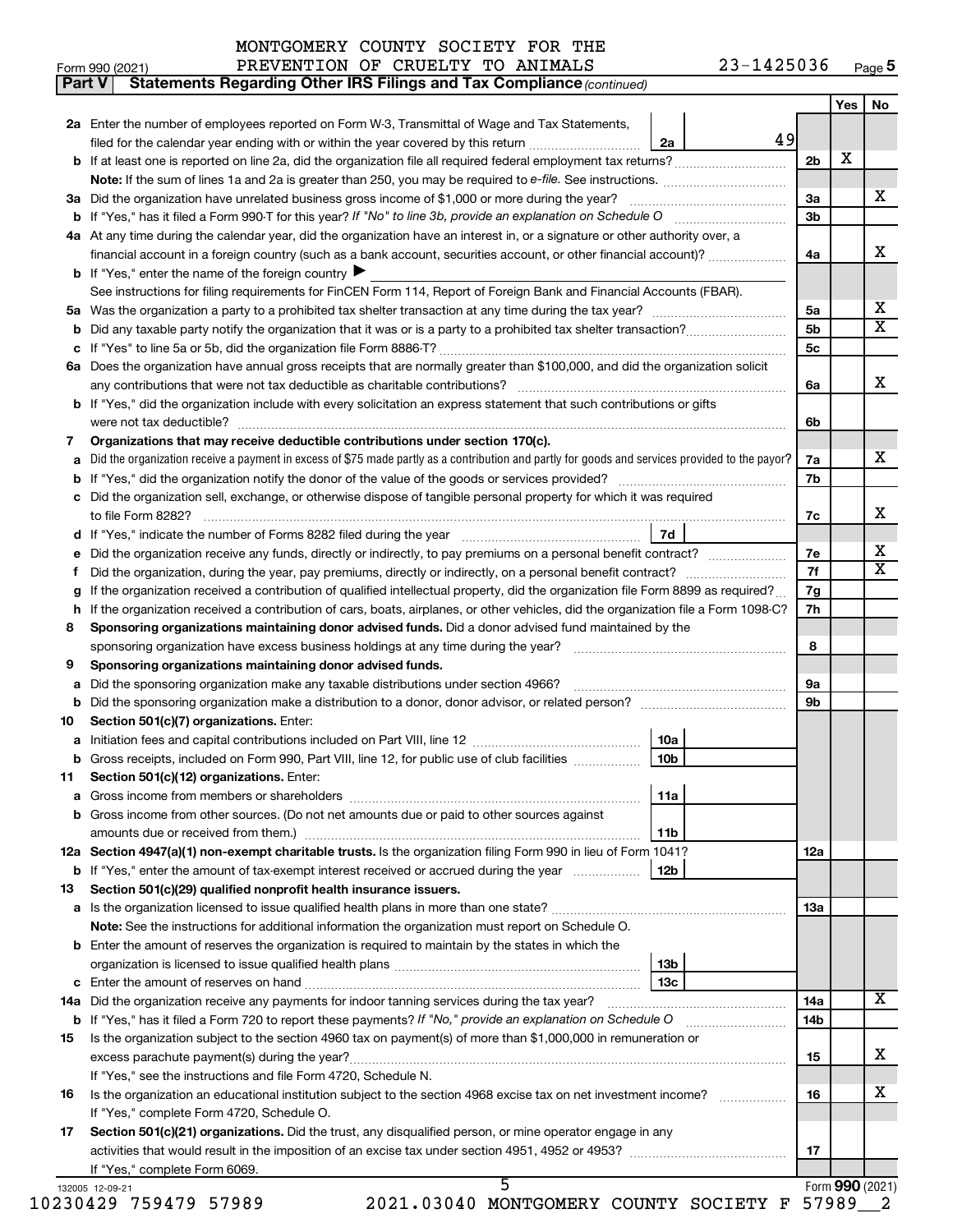#### Form 990 (2021) **PREVENTION OF CRUELTY TO ANIMALS**  $23-1425036$  Page MONTGOMERY COUNTY SOCIETY FOR THE

**Part VI** Governance, Management, and Disclosure. For each "Yes" response to lines 2 through 7b below, and for a "No" response **6**

|    | to line 8a, 8b, or 10b below, describe the circumstances, processes, or changes on Schedule O. See instructions.                                 |                 |                         |                         |  |  |  |  |
|----|--------------------------------------------------------------------------------------------------------------------------------------------------|-----------------|-------------------------|-------------------------|--|--|--|--|
|    |                                                                                                                                                  |                 |                         | $\boxed{\textbf{X}}$    |  |  |  |  |
|    | <b>Section A. Governing Body and Management</b>                                                                                                  |                 |                         |                         |  |  |  |  |
|    |                                                                                                                                                  |                 | Yes                     | No                      |  |  |  |  |
|    | 14<br>1a<br>1a Enter the number of voting members of the governing body at the end of the tax year                                               |                 |                         |                         |  |  |  |  |
|    | If there are material differences in voting rights among members of the governing body, or if the governing                                      |                 |                         |                         |  |  |  |  |
|    | body delegated broad authority to an executive committee or similar committee, explain on Schedule O.                                            |                 |                         |                         |  |  |  |  |
|    | 13<br><b>b</b> Enter the number of voting members included on line 1a, above, who are independent <i>manumum</i><br>1b                           |                 |                         |                         |  |  |  |  |
| 2  | Did any officer, director, trustee, or key employee have a family relationship or a business relationship with any other                         |                 |                         |                         |  |  |  |  |
|    |                                                                                                                                                  | $\mathbf{2}$    |                         | x                       |  |  |  |  |
| 3  | Did the organization delegate control over management duties customarily performed by or under the direct supervision                            |                 |                         |                         |  |  |  |  |
|    |                                                                                                                                                  | З               |                         | х                       |  |  |  |  |
| 4  | Did the organization make any significant changes to its governing documents since the prior Form 990 was filed?                                 | 4               |                         | $\overline{\textbf{x}}$ |  |  |  |  |
| 5  |                                                                                                                                                  | 5               |                         | $\overline{\mathbf{x}}$ |  |  |  |  |
| 6  |                                                                                                                                                  | 6               |                         | $\overline{\mathbf{x}}$ |  |  |  |  |
|    | 7a Did the organization have members, stockholders, or other persons who had the power to elect or appoint one or                                |                 |                         |                         |  |  |  |  |
|    |                                                                                                                                                  | 7a              |                         | X                       |  |  |  |  |
|    | <b>b</b> Are any governance decisions of the organization reserved to (or subject to approval by) members, stockholders, or                      |                 |                         |                         |  |  |  |  |
|    | persons other than the governing body?                                                                                                           | 7b              |                         | х                       |  |  |  |  |
| 8  | Did the organization contemporaneously document the meetings held or written actions undertaken during the year by the following:                |                 |                         |                         |  |  |  |  |
|    |                                                                                                                                                  | 8a              | х                       |                         |  |  |  |  |
|    |                                                                                                                                                  | 8b              | $\overline{\mathbf{X}}$ |                         |  |  |  |  |
|    |                                                                                                                                                  |                 |                         |                         |  |  |  |  |
| 9  | Is there any officer, director, trustee, or key employee listed in Part VII, Section A, who cannot be reached at the                             |                 |                         | x                       |  |  |  |  |
|    |                                                                                                                                                  | 9               |                         |                         |  |  |  |  |
|    | <b>Section B. Policies</b> (This Section B requests information about policies not required by the Internal Revenue Code.)                       |                 |                         |                         |  |  |  |  |
|    |                                                                                                                                                  |                 | Yes<br>х                | No                      |  |  |  |  |
|    |                                                                                                                                                  | 10a             |                         |                         |  |  |  |  |
|    | <b>b</b> If "Yes," did the organization have written policies and procedures governing the activities of such chapters, affiliates,              | 10 <sub>b</sub> | х                       |                         |  |  |  |  |
|    | and branches to ensure their operations are consistent with the organization's exempt purposes?                                                  |                 |                         |                         |  |  |  |  |
|    | 11a Has the organization provided a complete copy of this Form 990 to all members of its governing body before filing the form?                  |                 |                         |                         |  |  |  |  |
|    | <b>b</b> Describe on Schedule O the process, if any, used by the organization to review this Form 990.                                           |                 |                         |                         |  |  |  |  |
|    |                                                                                                                                                  |                 |                         |                         |  |  |  |  |
|    |                                                                                                                                                  | 12 <sub>b</sub> | $\overline{\textbf{x}}$ |                         |  |  |  |  |
|    | c Did the organization regularly and consistently monitor and enforce compliance with the policy? If "Yes," describe                             |                 |                         |                         |  |  |  |  |
|    | on Schedule O how this was done <i>communications</i> and an architecture of the state of the state of the state of the                          | 12c             | х                       |                         |  |  |  |  |
| 13 |                                                                                                                                                  | 13              | $\overline{\textbf{x}}$ |                         |  |  |  |  |
| 14 | Did the organization have a written document retention and destruction policy? [11] manufaction manufaction in                                   | 14              | $\overline{\textbf{x}}$ |                         |  |  |  |  |
| 15 | Did the process for determining compensation of the following persons include a review and approval by independent                               |                 |                         |                         |  |  |  |  |
|    | persons, comparability data, and contemporaneous substantiation of the deliberation and decision?                                                |                 |                         |                         |  |  |  |  |
|    |                                                                                                                                                  | 15a             | X                       |                         |  |  |  |  |
|    |                                                                                                                                                  | 15b             | X                       |                         |  |  |  |  |
|    | If "Yes" to line 15a or 15b, describe the process on Schedule O. See instructions.                                                               |                 |                         |                         |  |  |  |  |
|    | 16a Did the organization invest in, contribute assets to, or participate in a joint venture or similar arrangement with a                        |                 |                         |                         |  |  |  |  |
|    | taxable entity during the year?                                                                                                                  | 16a             |                         | х                       |  |  |  |  |
|    | b If "Yes," did the organization follow a written policy or procedure requiring the organization to evaluate its participation                   |                 |                         |                         |  |  |  |  |
|    | in joint venture arrangements under applicable federal tax law, and take steps to safeguard the organization's                                   |                 |                         |                         |  |  |  |  |
|    | exempt status with respect to such arrangements?                                                                                                 | 16b             |                         |                         |  |  |  |  |
|    | <b>Section C. Disclosure</b>                                                                                                                     |                 |                         |                         |  |  |  |  |
| 17 | List the states with which a copy of this Form 990 is required to be filed $\blacktriangleright$ PA                                              |                 |                         |                         |  |  |  |  |
| 18 | Section 6104 requires an organization to make its Forms 1023 (1024 or 1024-A, if applicable), 990, and 990-T (section 501(c)(3)s only) available |                 |                         |                         |  |  |  |  |
|    | for public inspection. Indicate how you made these available. Check all that apply.                                                              |                 |                         |                         |  |  |  |  |
|    | $X$ Own website<br>$\lfloor \underline{X} \rfloor$ Upon request<br>Another's website<br>Other (explain on Schedule O)                            |                 |                         |                         |  |  |  |  |
| 19 | Describe on Schedule O whether (and if so, how) the organization made its governing documents, conflict of interest policy, and financial        |                 |                         |                         |  |  |  |  |
|    | statements available to the public during the tax year.                                                                                          |                 |                         |                         |  |  |  |  |
| 20 | State the name, address, and telephone number of the person who possesses the organization's books and records                                   |                 |                         |                         |  |  |  |  |
|    | CARMEN J. RONIO - (610)825-0111                                                                                                                  |                 |                         |                         |  |  |  |  |
|    | 19428<br>19 EAST RIDGE AVENUE, CONSHOHOCKEN,<br>PA                                                                                               |                 |                         |                         |  |  |  |  |
|    | 132006 12-09-21                                                                                                                                  |                 | Form 990 (2021)         |                         |  |  |  |  |
|    | 6                                                                                                                                                |                 |                         |                         |  |  |  |  |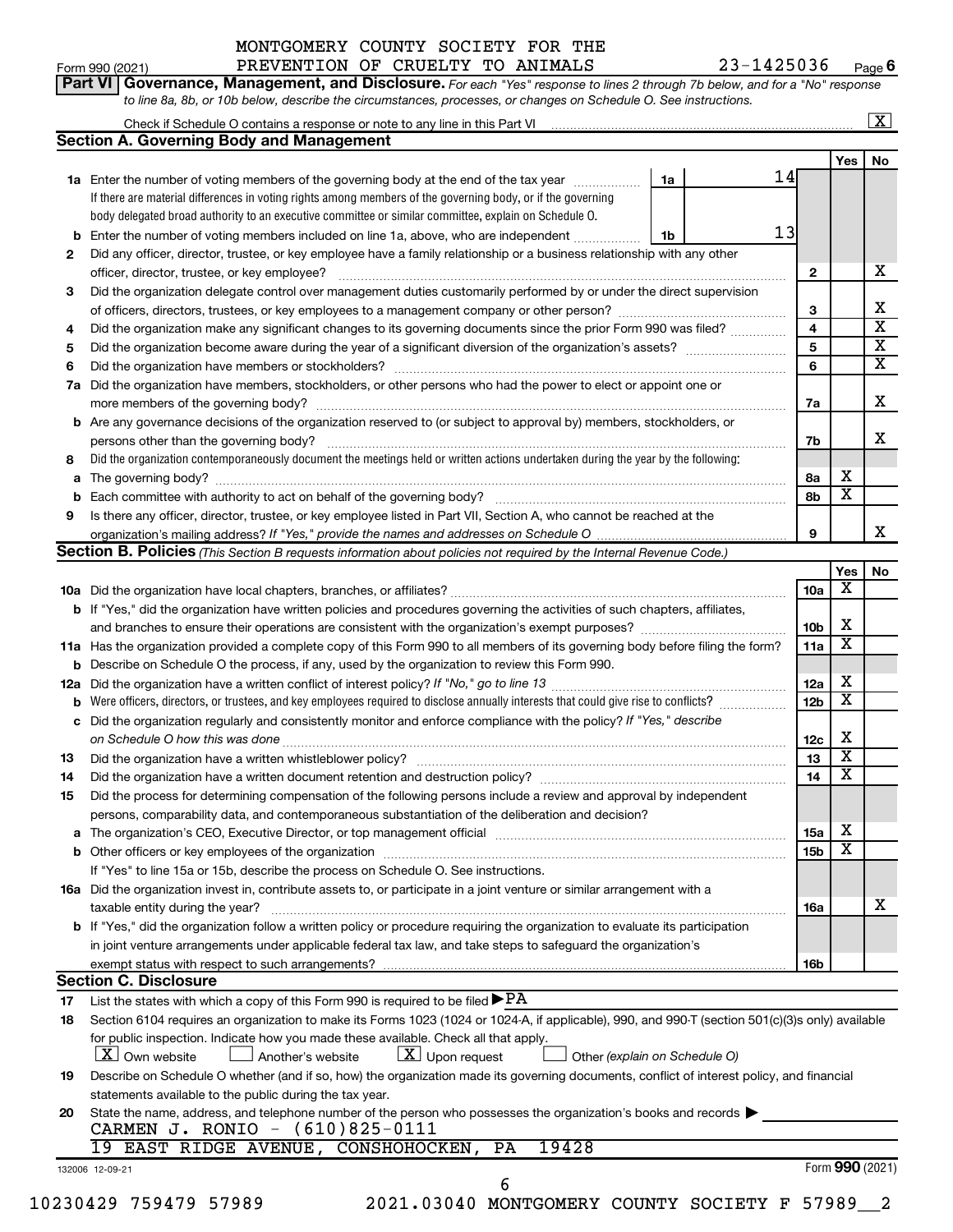| MONTGOMERY COUNTY SOCIETY FOR THE |  |  |  |  |  |
|-----------------------------------|--|--|--|--|--|
|-----------------------------------|--|--|--|--|--|

 $\Box$ 

| --------------- |                                                                                            |
|-----------------|--------------------------------------------------------------------------------------------|
|                 | Part VII Compensation of Officers, Directors, Trustees, Key Employees, Highest Compensated |
|                 | <b>Employees, and Independent Contractors</b>                                              |

### Check if Schedule O contains a response or note to any line in this Part VII

**Section A. Officers, Directors, Trustees, Key Employees, and Highest Compensated Employees**

**1a**  Complete this table for all persons required to be listed. Report compensation for the calendar year ending with or within the organization's tax year.  $\bullet$  List all of the organization's current officers, directors, trustees (whether individuals or organizations), regardless of amount of compensation.

Enter -0- in columns (D), (E), and (F) if no compensation was paid.

**•** List all of the organization's **current** key employees, if any. See the instructions for definition of "key employee."

• List the organization's five *current* highest compensated employees (other than an officer, director, trustee, or key employee) who received reportable compensation (box 5 of Form W-2, Form 1099-MISC, and/or box 1 of Form 1099-NEC) of more than \$100,000 from the organization and any related organizations.

 $\bullet$  List all of the organization's former officers, key employees, and highest compensated employees who received more than \$100,000 of reportable compensation from the organization and any related organizations.

**•** List all of the organization's former directors or trustees that received, in the capacity as a former director or trustee of the organization, more than \$10,000 of reportable compensation from the organization and any related organizations.

See the instructions for the order in which to list the persons above.

Check this box if neither the organization nor any related organization compensated any current officer, director, or trustee.  $\Box$ 

| (A)                          | (B)                    |                                         |                                                                  |             | (C)          |                                 |        | (D)             | (E)             | (F)                          |
|------------------------------|------------------------|-----------------------------------------|------------------------------------------------------------------|-------------|--------------|---------------------------------|--------|-----------------|-----------------|------------------------------|
| Name and title               | Average                | Position<br>(do not check more than one |                                                                  |             |              |                                 |        | Reportable      | Reportable      | Estimated                    |
|                              | hours per              |                                         | box, unless person is both an<br>officer and a director/trustee) |             |              |                                 |        | compensation    | compensation    | amount of                    |
|                              | week                   |                                         |                                                                  |             |              |                                 |        | from            | from related    | other                        |
|                              | (list any              |                                         |                                                                  |             |              |                                 |        | the             | organizations   | compensation                 |
|                              | hours for              |                                         |                                                                  |             |              |                                 |        | organization    | (W-2/1099-MISC/ | from the                     |
|                              | related                |                                         |                                                                  |             |              |                                 |        | (W-2/1099-MISC/ | 1099-NEC)       | organization                 |
|                              | organizations<br>below |                                         |                                                                  |             |              |                                 |        | 1099-NEC)       |                 | and related<br>organizations |
|                              | line)                  | Individual trustee or director          | nstitutional trustee                                             | Officer     | Key employee | Highest compensated<br>employee | Former |                 |                 |                              |
| CARMEN J. RONIO<br>(1)       | 40.00                  |                                         |                                                                  |             |              |                                 |        |                 |                 |                              |
| EXECUTIVE DIRECTOR, BOARD    |                        | $\mathbf X$                             |                                                                  |             |              |                                 |        | 224,529.        | 0.              | 11,445.                      |
| (2)<br>MRS. BECKY PELLINI    | 2.00                   |                                         |                                                                  |             |              |                                 |        |                 |                 |                              |
| BOARD MEMBER                 |                        | X                                       |                                                                  |             |              |                                 |        | $\mathbf 0$ .   | $\mathbf 0$ .   | 0.                           |
| MRS. W. PERRY GRESH<br>(3)   | 2.00                   |                                         |                                                                  |             |              |                                 |        |                 |                 |                              |
| <b>BOARD MEMBER</b>          |                        | $\mathbf X$                             |                                                                  |             |              |                                 |        | $\mathbf 0$     | $\mathbf 0$ .   | $0$ .                        |
| NOMA ANN ROBERTS<br>(4)      | 2.00                   |                                         |                                                                  |             |              |                                 |        |                 |                 |                              |
| BOARD MEMBER                 |                        | X                                       |                                                                  |             |              |                                 |        | $\mathbf 0$ .   | $\mathbf 0$ .   | $\mathbf 0$ .                |
| MALCOLM L. SCHOENBERG<br>(5) | 6.00                   |                                         |                                                                  |             |              |                                 |        |                 |                 |                              |
| EMERITUS BOARD MEMBER        |                        | $\mathbf X$                             |                                                                  |             |              |                                 |        | 0.              | $\mathbf 0$ .   | $\mathbf 0$ .                |
| SARAH CILIBERTO SMYTH<br>(6) | 2.00                   |                                         |                                                                  |             |              |                                 |        |                 |                 |                              |
| PRESIDENT & BOARD MEMBER     |                        | X                                       |                                                                  | $\mathbf X$ |              |                                 |        | $\mathbf 0$     | $\mathbf 0$ .   | $\mathbf 0$ .                |
| APRIL LOWNES-HOSTLER<br>(7)  | 2.00                   |                                         |                                                                  |             |              |                                 |        |                 |                 |                              |
| FIRST VICE PRES & BOARD ME   |                        | X                                       |                                                                  | $\mathbf X$ |              |                                 |        | $\mathbf 0$     | $\mathbf 0$ .   | $\mathbf 0$ .                |
| COLLEEN O'HARA<br>(8)        | 2.00                   |                                         |                                                                  |             |              |                                 |        |                 |                 |                              |
| <b>BOARD MEMBER</b>          |                        | X                                       |                                                                  |             |              |                                 |        | $\mathbf 0$ .   | $\mathbf 0$ .   | $\mathbf 0$ .                |
| STANLEY BROADBENT<br>(9)     | 2.00                   |                                         |                                                                  |             |              |                                 |        |                 |                 |                              |
| TREASURER & BOARD MEMBER     |                        | $\mathbf X$                             |                                                                  | $\mathbf X$ |              |                                 |        | $\mathbf 0$ .   | $\mathbf 0$ .   | $\mathbf 0$ .                |
| (10) BARBARA MURRAY          | 2.00                   |                                         |                                                                  |             |              |                                 |        |                 |                 |                              |
| SECRETARY & BOARD MEMBER     |                        | X                                       |                                                                  | $\mathbf X$ |              |                                 |        | $\mathbf 0$ .   | $\mathbf 0$ .   | $\mathbf 0$ .                |
| (11) HARRY PETERSON          | 2.00                   |                                         |                                                                  |             |              |                                 |        |                 |                 |                              |
| <b>BOARD MEMBER</b>          |                        | X                                       |                                                                  |             |              |                                 |        | $\mathbf 0$ .   | $\mathbf 0$ .   | $\mathbf 0$ .                |
| (12) THERESA WOODARD         | 2.00                   |                                         |                                                                  |             |              |                                 |        |                 |                 |                              |
| THIRD VICE PRESIDENT         |                        | X                                       |                                                                  | $\mathbf X$ |              |                                 |        | $\mathbf 0$ .   | $\mathbf 0$ .   | $\mathbf 0$ .                |
| (13) ALBERT MICHELL          | 2.00                   |                                         |                                                                  |             |              |                                 |        |                 |                 |                              |
| <b>BOARD MEMBER</b>          |                        | X                                       |                                                                  |             |              |                                 |        | 0.              | $\mathbf 0$ .   | $\mathbf 0$ .                |
| (14) DR HANK UNGER           | 2.00                   |                                         |                                                                  |             |              |                                 |        |                 |                 |                              |
| <b>BOARD MEMBER</b>          |                        | X                                       |                                                                  |             |              |                                 |        | 0.              | 0.              | $\mathbf 0$ .                |
|                              |                        |                                         |                                                                  |             |              |                                 |        |                 |                 |                              |
|                              |                        |                                         |                                                                  |             |              |                                 |        |                 |                 |                              |
|                              |                        |                                         |                                                                  |             |              |                                 |        |                 |                 |                              |
|                              |                        |                                         |                                                                  |             |              |                                 |        |                 |                 |                              |
|                              |                        |                                         |                                                                  |             |              |                                 |        |                 |                 |                              |
|                              |                        |                                         |                                                                  |             |              |                                 |        |                 |                 |                              |

7

132007 12-09-21

Form (2021) **990**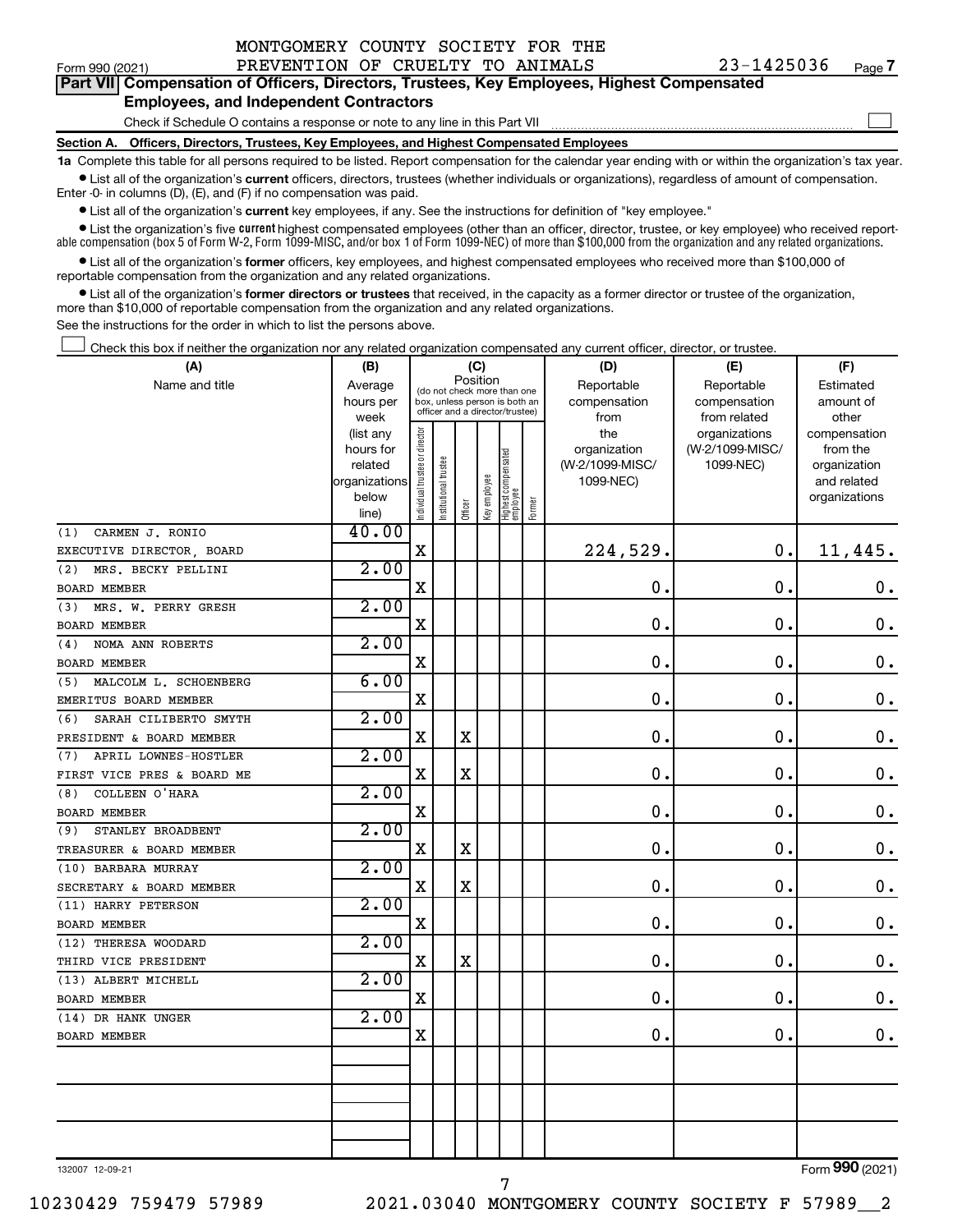|                 | MONTGOMERY COUNTY SOCIETY FOR THE                                                                                                                                                                                                                      |                                                                      |                                |                       |                 |              |                                                                                                 |        |                                                     |                                                   |                                                                          |                     |                                        |                          |
|-----------------|--------------------------------------------------------------------------------------------------------------------------------------------------------------------------------------------------------------------------------------------------------|----------------------------------------------------------------------|--------------------------------|-----------------------|-----------------|--------------|-------------------------------------------------------------------------------------------------|--------|-----------------------------------------------------|---------------------------------------------------|--------------------------------------------------------------------------|---------------------|----------------------------------------|--------------------------|
| <b>Part VII</b> | PREVENTION OF CRUELTY TO ANIMALS<br>Form 990 (2021)<br>Section A. Officers, Directors, Trustees, Key Employees, and Highest Compensated Employees (continued)                                                                                          |                                                                      |                                |                       |                 |              |                                                                                                 |        |                                                     | 23-1425036                                        |                                                                          |                     |                                        | Page 8                   |
|                 | (A)<br>Name and title                                                                                                                                                                                                                                  | (B)<br>Average<br>hours per<br>week                                  |                                |                       | (C)<br>Position |              | (do not check more than one<br>box, unless person is both an<br>officer and a director/trustee) |        | (D)<br>Reportable<br>compensation<br>from           | (E)<br>Reportable<br>compensation<br>from related |                                                                          |                     | (F)<br>Estimated<br>amount of<br>other |                          |
|                 |                                                                                                                                                                                                                                                        | (list any<br>hours for<br>related<br>organizations<br>below<br>line) | Individual trustee or director | Institutional trustee | Officer         | key employee | Highest compensated<br>employee                                                                 | Former | the<br>organization<br>(W-2/1099-MISC/<br>1099-NEC) | organizations<br>(W-2/1099-MISC/<br>1099-NEC)     | compensation<br>from the<br>organization<br>and related<br>organizations |                     |                                        |                          |
|                 |                                                                                                                                                                                                                                                        |                                                                      |                                |                       |                 |              |                                                                                                 |        |                                                     |                                                   |                                                                          |                     |                                        |                          |
|                 |                                                                                                                                                                                                                                                        |                                                                      |                                |                       |                 |              |                                                                                                 |        |                                                     |                                                   |                                                                          |                     |                                        |                          |
|                 |                                                                                                                                                                                                                                                        |                                                                      |                                |                       |                 |              |                                                                                                 |        |                                                     |                                                   |                                                                          |                     |                                        |                          |
|                 |                                                                                                                                                                                                                                                        |                                                                      |                                |                       |                 |              |                                                                                                 |        |                                                     |                                                   |                                                                          |                     |                                        |                          |
|                 |                                                                                                                                                                                                                                                        |                                                                      |                                |                       |                 |              |                                                                                                 |        |                                                     |                                                   |                                                                          |                     |                                        |                          |
|                 | 1b Subtotal                                                                                                                                                                                                                                            |                                                                      |                                |                       |                 |              |                                                                                                 |        | 224,529.<br>$\overline{0}$ .<br>224,529.            |                                                   | $\overline{0}$ .<br>σ.<br>σ.                                             |                     |                                        | 11,445.<br>0.<br>11,445. |
| $\mathbf{2}$    | Total number of individuals (including but not limited to those listed above) who received more than \$100,000 of reportable<br>compensation from the organization $\blacktriangleright$                                                               |                                                                      |                                |                       |                 |              |                                                                                                 |        |                                                     |                                                   |                                                                          |                     |                                        | 1                        |
|                 |                                                                                                                                                                                                                                                        |                                                                      |                                |                       |                 |              |                                                                                                 |        |                                                     |                                                   |                                                                          |                     | Yes                                    | No                       |
| З               | Did the organization list any former officer, director, trustee, key employee, or highest compensated employee on<br>line 1a? If "Yes," complete Schedule J for such individual                                                                        |                                                                      |                                |                       |                 |              |                                                                                                 |        |                                                     |                                                   |                                                                          | 3                   |                                        | $\overline{\text{X}}$    |
| 4               | For any individual listed on line 1a, is the sum of reportable compensation and other compensation from the organization                                                                                                                               |                                                                      |                                |                       |                 |              |                                                                                                 |        |                                                     |                                                   |                                                                          | 4                   | x                                      |                          |
| 5               | Did any person listed on line 1a receive or accrue compensation from any unrelated organization or individual for services                                                                                                                             |                                                                      |                                |                       |                 |              |                                                                                                 |        |                                                     |                                                   |                                                                          | 5                   |                                        | x                        |
|                 | <b>Section B. Independent Contractors</b>                                                                                                                                                                                                              |                                                                      |                                |                       |                 |              |                                                                                                 |        |                                                     |                                                   |                                                                          |                     |                                        |                          |
| 1               | Complete this table for your five highest compensated independent contractors that received more than \$100,000 of compensation from<br>the organization. Report compensation for the calendar year ending with or within the organization's tax year. |                                                                      |                                |                       |                 |              |                                                                                                 |        |                                                     |                                                   |                                                                          |                     |                                        |                          |
|                 | (A)<br>Name and business address                                                                                                                                                                                                                       |                                                                      |                                | <b>NONE</b>           |                 |              |                                                                                                 |        | (B)<br>Description of services                      |                                                   |                                                                          | (C)<br>Compensation |                                        |                          |
|                 |                                                                                                                                                                                                                                                        |                                                                      |                                |                       |                 |              |                                                                                                 |        |                                                     |                                                   |                                                                          |                     |                                        |                          |
|                 |                                                                                                                                                                                                                                                        |                                                                      |                                |                       |                 |              |                                                                                                 |        |                                                     |                                                   |                                                                          |                     |                                        |                          |
|                 |                                                                                                                                                                                                                                                        |                                                                      |                                |                       |                 |              |                                                                                                 |        |                                                     |                                                   |                                                                          |                     |                                        |                          |
|                 |                                                                                                                                                                                                                                                        |                                                                      |                                |                       |                 |              |                                                                                                 |        |                                                     |                                                   |                                                                          |                     |                                        |                          |
|                 |                                                                                                                                                                                                                                                        |                                                                      |                                |                       |                 |              |                                                                                                 |        |                                                     |                                                   |                                                                          |                     |                                        |                          |
| 2               | Total number of independent contractors (including but not limited to those listed above) who received more than<br>\$100,000 of compensation from the organization                                                                                    |                                                                      |                                |                       |                 |              | 0                                                                                               |        |                                                     |                                                   |                                                                          |                     |                                        | $000 \text{ years}$      |

132008 12-09-21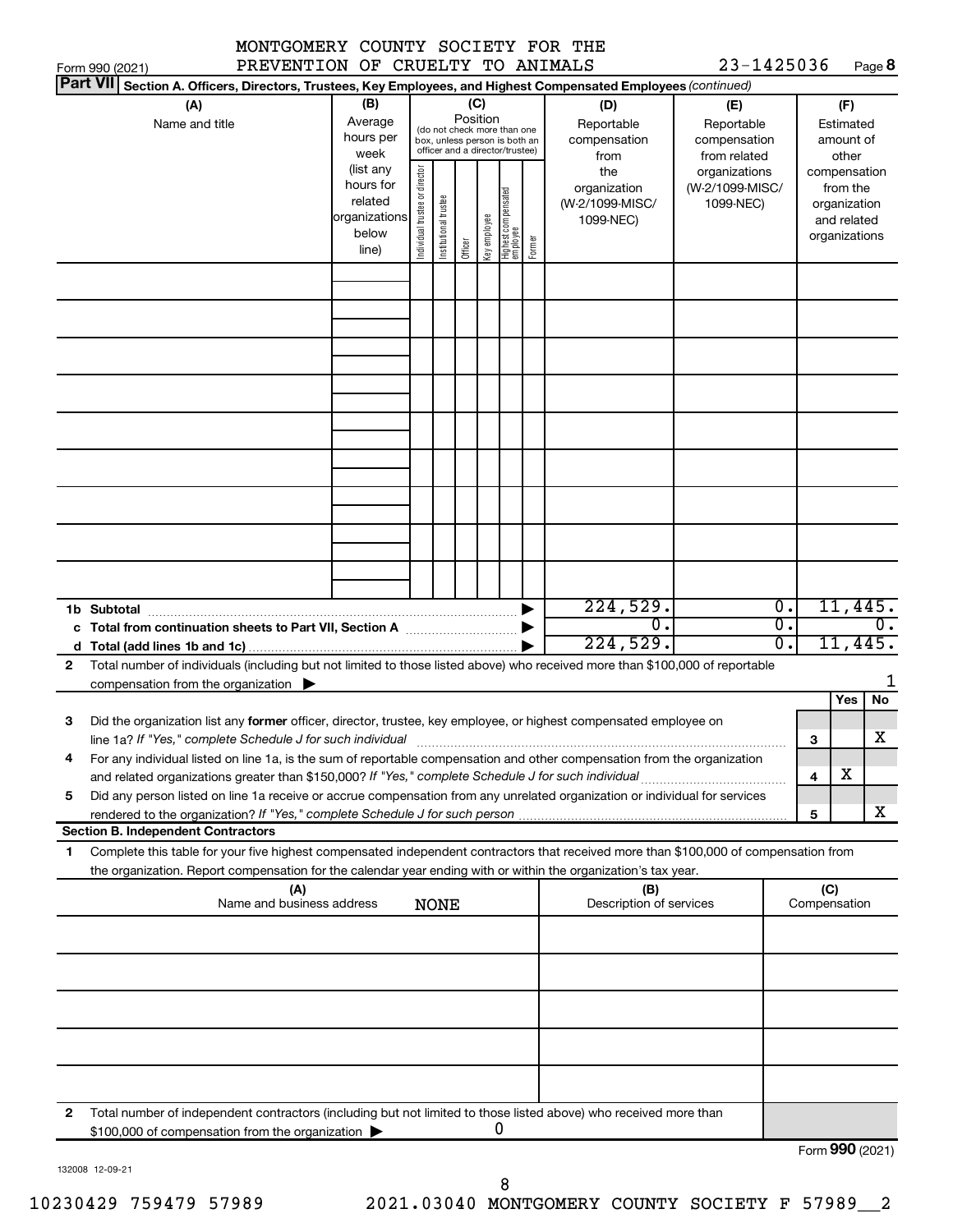|  | Form 990 (2021 |
|--|----------------|

Form 990 (2021) PREVENTION OF CRUELTY TO ANIMALS  $23-1425036$  Page 23-1425036 Page 9

|                                                           | <b>Part VIII</b>      |        | <b>Statement of Revenue</b>                                                                                                                                                                                                                                                                                                                                                         |                                                          |                                                             |                                                 |                                      |                                                                 |
|-----------------------------------------------------------|-----------------------|--------|-------------------------------------------------------------------------------------------------------------------------------------------------------------------------------------------------------------------------------------------------------------------------------------------------------------------------------------------------------------------------------------|----------------------------------------------------------|-------------------------------------------------------------|-------------------------------------------------|--------------------------------------|-----------------------------------------------------------------|
|                                                           |                       |        | Check if Schedule O contains a response or note to any line in this Part VIII                                                                                                                                                                                                                                                                                                       |                                                          |                                                             |                                                 |                                      |                                                                 |
|                                                           |                       |        |                                                                                                                                                                                                                                                                                                                                                                                     |                                                          | (A)<br>Total revenue                                        | (B)<br>Related or exempt<br>function revenue    | (C)<br>Unrelated<br>business revenue | (D)<br>Revenue excluded<br>from tax under<br>sections 512 - 514 |
| Contributions, Gifts, Grants<br>and Other Similar Amounts |                       |        | <b>1 a</b> Federated campaigns<br>1a<br>1 <sub>b</sub><br><b>b</b> Membership dues<br>1 <sub>c</sub><br>c Fundraising events<br>1 <sub>d</sub><br>d Related organizations<br>e Government grants (contributions)<br>1e<br>f All other contributions, gifts, grants, and<br>similar amounts not included above<br>1f<br>  1g   \$<br>g Noncash contributions included in lines 1a-1f | 132,633.<br>1,312,440.                                   | 1, 445, 073.                                                |                                                 |                                      |                                                                 |
|                                                           |                       |        |                                                                                                                                                                                                                                                                                                                                                                                     | <b>Business Code</b>                                     |                                                             |                                                 |                                      |                                                                 |
| Program Service<br>Revenue                                |                       | b<br>f | 2 a MISCELLANEOUS<br>SMALL ANIMALS<br><b>ADOPTIONS</b><br>DOG LICENSES<br><b>DEPOSITS</b><br>All other program service revenue                                                                                                                                                                                                                                                      | 621300<br>621300<br>621300<br>621300<br>621300<br>621300 | 468, 268.<br>63,857.<br>44,785.<br>978.<br>120.<br>578,008. | 468, 268.<br>63,857.<br>44,785.<br>978.<br>120. |                                      |                                                                 |
|                                                           | 3<br>4<br>5           |        | Investment income (including dividends, interest, and<br>Income from investment of tax-exempt bond proceeds                                                                                                                                                                                                                                                                         |                                                          | 595,643.                                                    |                                                 |                                      | 595,643.                                                        |
|                                                           |                       |        | (i) Real<br>  6a<br>6 a Gross rents<br>.<br>6 <sub>b</sub><br><b>b</b> Less: rental expenses $\ldots$<br>c Rental income or (loss)<br>6 <sub>c</sub>                                                                                                                                                                                                                                | (ii) Personal                                            |                                                             |                                                 |                                      |                                                                 |
|                                                           |                       |        | d Net rental income or (loss)<br>(i) Securities<br>7 a Gross amount from sales of<br>assets other than inventory<br>7a<br><b>b</b> Less: cost or other basis<br>and sales expenses<br>7b                                                                                                                                                                                            | (ii) Other                                               |                                                             |                                                 |                                      |                                                                 |
| Revenue                                                   |                       |        | 7c<br>c Gain or (loss)                                                                                                                                                                                                                                                                                                                                                              |                                                          |                                                             |                                                 |                                      |                                                                 |
| Other                                                     |                       |        | 8 a Gross income from fundraising events (not<br>including \$<br>оf<br>contributions reported on line 1c). See<br>l 8a                                                                                                                                                                                                                                                              |                                                          |                                                             |                                                 |                                      |                                                                 |
|                                                           |                       |        | l 8b                                                                                                                                                                                                                                                                                                                                                                                |                                                          |                                                             |                                                 |                                      |                                                                 |
|                                                           |                       |        | c Net income or (loss) from fundraising events<br>9 a Gross income from gaming activities. See<br> 9a                                                                                                                                                                                                                                                                               |                                                          |                                                             |                                                 |                                      |                                                                 |
|                                                           |                       |        | l 9b<br>c Net income or (loss) from gaming activities                                                                                                                                                                                                                                                                                                                               |                                                          |                                                             |                                                 |                                      |                                                                 |
|                                                           |                       |        | 10 a Gross sales of inventory, less returns<br><b>HObl</b><br><b>b</b> Less: cost of goods sold                                                                                                                                                                                                                                                                                     | $\vert$ 10a $\vert$ 17,091.<br>4,204.                    |                                                             |                                                 |                                      |                                                                 |
| Miscellaneous<br>Revenue                                  | 11 a                  |        | c Net income or (loss) from sales of inventory                                                                                                                                                                                                                                                                                                                                      | <b>Business Code</b>                                     | 12,887.                                                     | 12,887.                                         |                                      |                                                                 |
|                                                           |                       | b<br>c |                                                                                                                                                                                                                                                                                                                                                                                     |                                                          |                                                             |                                                 |                                      |                                                                 |
|                                                           |                       |        |                                                                                                                                                                                                                                                                                                                                                                                     |                                                          |                                                             |                                                 |                                      |                                                                 |
|                                                           |                       |        |                                                                                                                                                                                                                                                                                                                                                                                     |                                                          |                                                             |                                                 |                                      |                                                                 |
|                                                           | 12<br>132009 12-09-21 |        | <b>Total revenue.</b> See instructions                                                                                                                                                                                                                                                                                                                                              |                                                          | 2,631,611.                                                  | 590,895.                                        | $\overline{0}$ .                     | 595,643.<br>Form 990 (2021)                                     |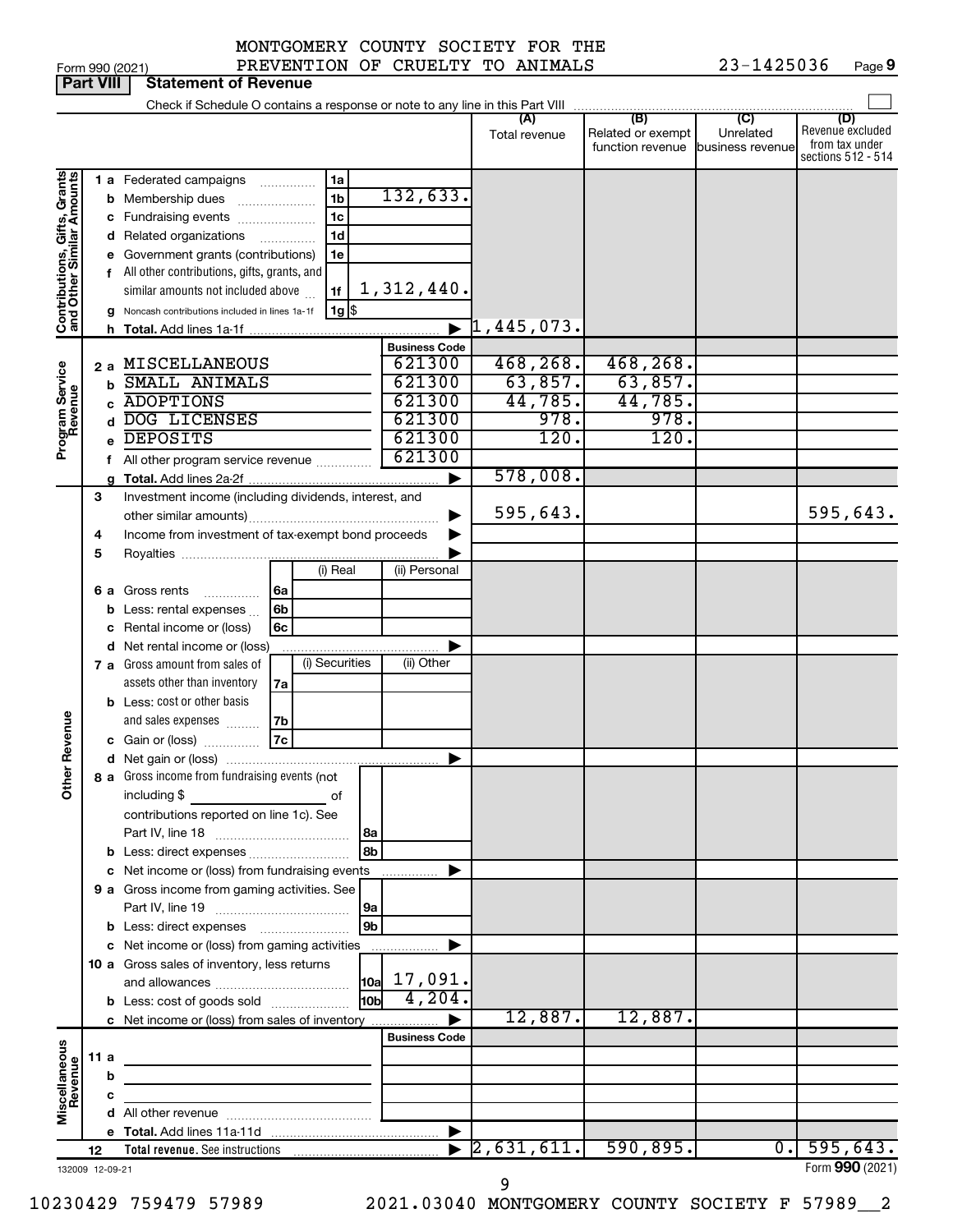$23 - 1425036$   $Pose(10)$ 

|              | Form 990 (2021)                                                                                                                                                                                              | PREVENTION OF CRUELTY TO ANIMALS |                                    |                                           | 23-1425036<br>Page 10          |  |  |  |  |  |  |
|--------------|--------------------------------------------------------------------------------------------------------------------------------------------------------------------------------------------------------------|----------------------------------|------------------------------------|-------------------------------------------|--------------------------------|--|--|--|--|--|--|
|              | Part IX   Statement of Functional Expenses                                                                                                                                                                   |                                  |                                    |                                           |                                |  |  |  |  |  |  |
|              | Section 501(c)(3) and 501(c)(4) organizations must complete all columns. All other organizations must complete column (A).                                                                                   |                                  |                                    |                                           |                                |  |  |  |  |  |  |
|              |                                                                                                                                                                                                              |                                  |                                    |                                           |                                |  |  |  |  |  |  |
|              | Do not include amounts reported on lines 6b,<br>7b, 8b, 9b, and 10b of Part VIII.                                                                                                                            | (A)<br>Total expenses            | (B)<br>Program service<br>expenses | (C)<br>Management and<br>general expenses | (D)<br>Fundraising<br>expenses |  |  |  |  |  |  |
| 1.           | Grants and other assistance to domestic organizations                                                                                                                                                        |                                  |                                    |                                           |                                |  |  |  |  |  |  |
|              | and domestic governments. See Part IV, line 21                                                                                                                                                               |                                  |                                    |                                           |                                |  |  |  |  |  |  |
| $\mathbf{2}$ | Grants and other assistance to domestic                                                                                                                                                                      |                                  |                                    |                                           |                                |  |  |  |  |  |  |
|              | individuals. See Part IV, line 22                                                                                                                                                                            |                                  |                                    |                                           |                                |  |  |  |  |  |  |
| 3            | Grants and other assistance to foreign                                                                                                                                                                       |                                  |                                    |                                           |                                |  |  |  |  |  |  |
|              | organizations, foreign governments, and foreign                                                                                                                                                              |                                  |                                    |                                           |                                |  |  |  |  |  |  |
|              | individuals. See Part IV, lines 15 and 16                                                                                                                                                                    |                                  |                                    |                                           |                                |  |  |  |  |  |  |
| 4            | Benefits paid to or for members                                                                                                                                                                              |                                  |                                    |                                           |                                |  |  |  |  |  |  |
| 5            | Compensation of current officers, directors,                                                                                                                                                                 |                                  |                                    |                                           |                                |  |  |  |  |  |  |
|              | trustees, and key employees                                                                                                                                                                                  | 224,529.                         | 6,736.                             | 217,793.                                  |                                |  |  |  |  |  |  |
| 6            | Compensation not included above to disqualified                                                                                                                                                              |                                  |                                    |                                           |                                |  |  |  |  |  |  |
|              | persons (as defined under section 4958(f)(1)) and                                                                                                                                                            |                                  |                                    |                                           |                                |  |  |  |  |  |  |
|              | persons described in section 4958(c)(3)(B)                                                                                                                                                                   | 1,033,820.                       | 930,438.                           | 103,382.                                  |                                |  |  |  |  |  |  |
| 7            |                                                                                                                                                                                                              |                                  |                                    |                                           |                                |  |  |  |  |  |  |
| 8            | Pension plan accruals and contributions (include                                                                                                                                                             |                                  |                                    |                                           |                                |  |  |  |  |  |  |
|              | section 401(k) and 403(b) employer contributions)                                                                                                                                                            | 66,107.                          | 59,496.                            | 6,611.                                    |                                |  |  |  |  |  |  |
| 9            |                                                                                                                                                                                                              | 117,835.                         | 106,052.                           | 11,783.                                   |                                |  |  |  |  |  |  |
| 10           |                                                                                                                                                                                                              | 110,750.                         | 99,675.                            | 11,075.                                   |                                |  |  |  |  |  |  |
| 11           | Fees for services (nonemployees):                                                                                                                                                                            |                                  |                                    |                                           |                                |  |  |  |  |  |  |
| а            |                                                                                                                                                                                                              | 5,283.                           |                                    | 5,283.                                    |                                |  |  |  |  |  |  |
| b            |                                                                                                                                                                                                              | 24,691.                          |                                    | 24,691.                                   |                                |  |  |  |  |  |  |
| с            |                                                                                                                                                                                                              |                                  |                                    |                                           |                                |  |  |  |  |  |  |
| d            | Professional fundraising services. See Part IV, line 17                                                                                                                                                      |                                  |                                    |                                           |                                |  |  |  |  |  |  |
| е<br>f       | Investment management fees                                                                                                                                                                                   |                                  |                                    |                                           |                                |  |  |  |  |  |  |
| g            | Other. (If line 11g amount exceeds 10% of line 25,                                                                                                                                                           |                                  |                                    |                                           |                                |  |  |  |  |  |  |
|              | column (A), amount, list line 11g expenses on Sch O.)                                                                                                                                                        |                                  |                                    |                                           |                                |  |  |  |  |  |  |
| 12           |                                                                                                                                                                                                              |                                  |                                    |                                           |                                |  |  |  |  |  |  |
| 13           |                                                                                                                                                                                                              | 48,512.                          | 16,864.                            | 16,851.                                   | 14,797.                        |  |  |  |  |  |  |
| 14           |                                                                                                                                                                                                              |                                  |                                    |                                           |                                |  |  |  |  |  |  |
| 15           |                                                                                                                                                                                                              |                                  |                                    |                                           |                                |  |  |  |  |  |  |
| 16           |                                                                                                                                                                                                              | 378,718.                         | 321,910.                           | 56,808.                                   |                                |  |  |  |  |  |  |
| 17           | Travel                                                                                                                                                                                                       |                                  |                                    |                                           |                                |  |  |  |  |  |  |
| 18           | Payments of travel or entertainment expenses                                                                                                                                                                 |                                  |                                    |                                           |                                |  |  |  |  |  |  |
|              | for any federal, state, or local public officials                                                                                                                                                            |                                  |                                    |                                           |                                |  |  |  |  |  |  |
| 19           | Conferences, conventions, and meetings                                                                                                                                                                       |                                  |                                    |                                           |                                |  |  |  |  |  |  |
| 20           | Interest                                                                                                                                                                                                     |                                  |                                    |                                           |                                |  |  |  |  |  |  |
| 21           |                                                                                                                                                                                                              |                                  |                                    |                                           |                                |  |  |  |  |  |  |
| 22           | Depreciation, depletion, and amortization                                                                                                                                                                    | 109,509.                         | 93,083.                            | 16,426.                                   |                                |  |  |  |  |  |  |
| 23           | Insurance                                                                                                                                                                                                    |                                  |                                    |                                           |                                |  |  |  |  |  |  |
| 24           | Other expenses. Itemize expenses not covered<br>above. (List miscellaneous expenses on line 24e. If<br>line 24e amount exceeds 10% of line 25, column (A).<br>amount, list line 24e expenses on Schedule 0.) |                                  |                                    |                                           |                                |  |  |  |  |  |  |
| a            | VETERINARY EXPENSES                                                                                                                                                                                          | 109,982.                         | 109,982.                           |                                           |                                |  |  |  |  |  |  |
| b            | <b>SHELTER</b>                                                                                                                                                                                               | 68,870.                          | 68,870.                            |                                           |                                |  |  |  |  |  |  |
| C            | PUBLICITY & HUMANE                                                                                                                                                                                           | 33,152.                          | 33,152.                            |                                           |                                |  |  |  |  |  |  |
| d            | MOTOR EQUIP. EXPENSE                                                                                                                                                                                         | 16, 715.                         | 8,357.                             | 8,358.                                    |                                |  |  |  |  |  |  |
|              | e All other expenses                                                                                                                                                                                         | 19,999.                          | 14,001.                            | 5,998.                                    |                                |  |  |  |  |  |  |
| 25           | Total functional expenses. Add lines 1 through 24e                                                                                                                                                           | 2,368,472.                       | 1,868,616.                         | 485,059.                                  | 14,797.                        |  |  |  |  |  |  |
| 26           | Joint costs. Complete this line only if the organization                                                                                                                                                     |                                  |                                    |                                           |                                |  |  |  |  |  |  |
|              | reported in column (B) joint costs from a combined                                                                                                                                                           |                                  |                                    |                                           |                                |  |  |  |  |  |  |

132010 12-09-21

Form (2021) **990**

Check here if following SOP 98-2 (ASC 958-720)

educational campaign and fundraising solicitation.

10230429 759479 57989 2021.03040 MONTGOMERY COUNTY SOCIETY F 57989\_\_2

10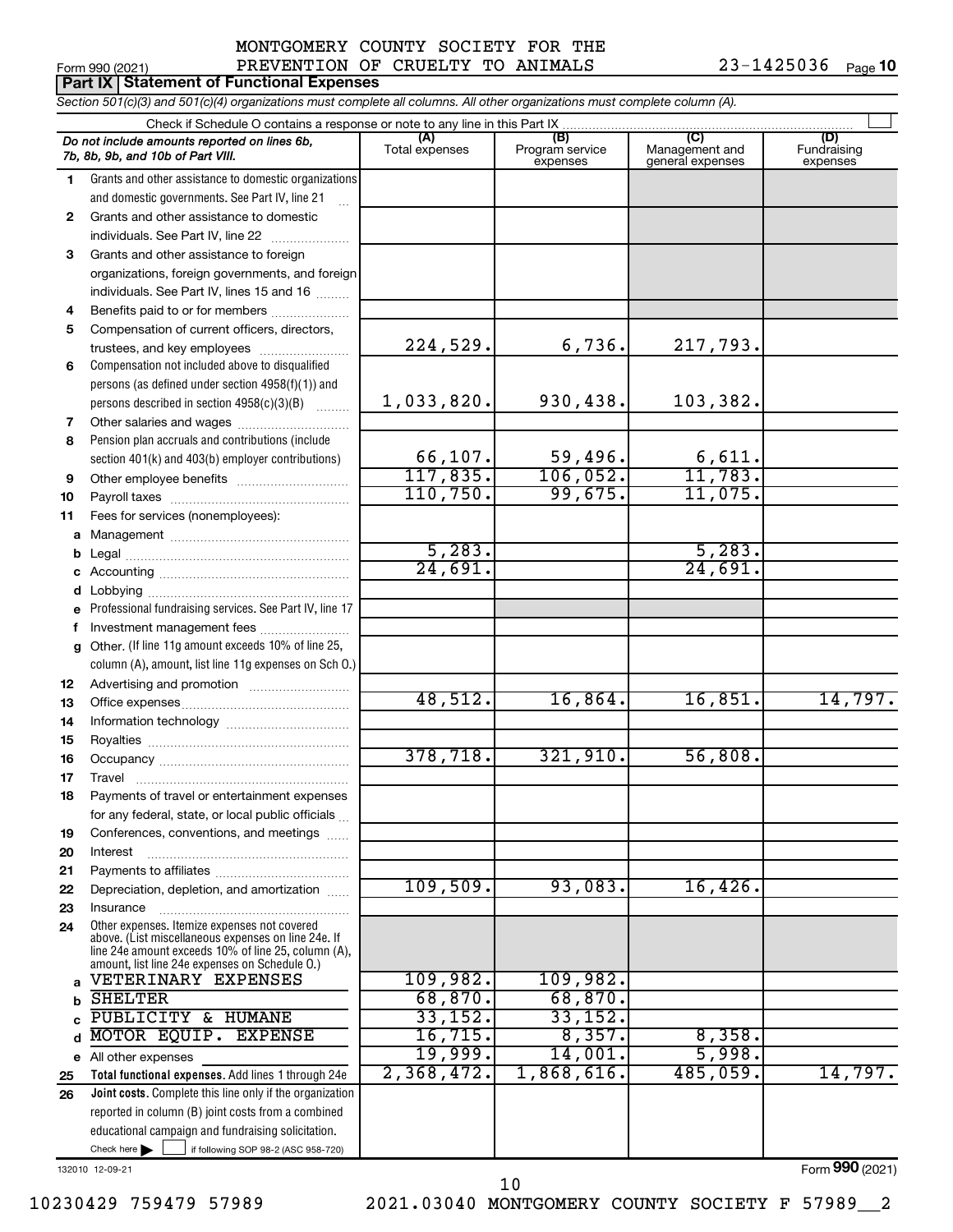**33**

—<br>—

Total liabilities and net assets/fund balances

**33**

 $55,810,590.$   $33 \mid 62,878,135.$ 

Form (2021) **990**

**Part X** | Balance Sheet

|                             |          |                                                                                                                                            |                 |                          | (A)<br>Beginning of year |                         | (B)<br>End of year            |
|-----------------------------|----------|--------------------------------------------------------------------------------------------------------------------------------------------|-----------------|--------------------------|--------------------------|-------------------------|-------------------------------|
|                             | 1        |                                                                                                                                            |                 |                          |                          | 1                       |                               |
|                             | 2        |                                                                                                                                            | 1,960,859.      | $\mathbf{2}$             | 2,065,968.               |                         |                               |
|                             | З        |                                                                                                                                            |                 | 3                        |                          |                         |                               |
|                             | 4        |                                                                                                                                            |                 |                          | 250,000.                 | $\overline{\mathbf{4}}$ | 172,500.                      |
|                             | 5        | Loans and other receivables from any current or former officer, director,                                                                  |                 |                          |                          |                         |                               |
|                             |          | trustee, key employee, creator or founder, substantial contributor, or 35%                                                                 |                 |                          |                          |                         |                               |
|                             |          | controlled entity or family member of any of these persons [                                                                               |                 |                          |                          | 5                       |                               |
|                             | 6        | Loans and other receivables from other disqualified persons (as defined                                                                    |                 |                          |                          |                         |                               |
|                             |          | under section $4958(f)(1)$ , and persons described in section $4958(c)(3)(B)$                                                              |                 | <b>Section</b>           |                          | 6                       |                               |
|                             | 7        |                                                                                                                                            |                 |                          |                          | $\overline{7}$          |                               |
| Assets                      | 8        |                                                                                                                                            |                 |                          | 37,523.                  | 8                       | 40, 285.                      |
|                             | 9        | Prepaid expenses and deferred charges                                                                                                      |                 |                          | 39, 143.                 | $\mathbf{9}$            | 105, 372.                     |
|                             |          | 10a Land, buildings, and equipment: cost or other                                                                                          |                 |                          |                          |                         |                               |
|                             |          | basis. Complete Part VI of Schedule D                                                                                                      | 10a             | 6,405,821.<br>4,778,144. |                          |                         |                               |
|                             |          | <b>b</b> Less: accumulated depreciation <i>mimimimimi</i>                                                                                  | 10 <sub>b</sub> |                          | 1,721,755.               | 10 <sub>c</sub>         | 1,627,677.                    |
|                             | 11       |                                                                                                                                            |                 |                          | 51,801,310.              | 11                      | 58, 866, 333.                 |
|                             | 12       |                                                                                                                                            |                 |                          |                          | 12                      |                               |
|                             | 13       |                                                                                                                                            |                 |                          |                          | 13                      |                               |
|                             | 14       |                                                                                                                                            |                 |                          |                          | 14                      |                               |
|                             | 15       |                                                                                                                                            |                 |                          | 55,810,590.              | 15                      |                               |
|                             | 16       |                                                                                                                                            |                 |                          | 60, 727.                 | 16<br>17                | $\frac{62,878,135.}{58,312.}$ |
|                             | 17       |                                                                                                                                            |                 |                          |                          |                         |                               |
|                             | 18       |                                                                                                                                            |                 |                          |                          | 18<br>19                |                               |
|                             | 19       |                                                                                                                                            |                 |                          |                          | 20                      |                               |
|                             | 20<br>21 |                                                                                                                                            |                 |                          |                          | 21                      |                               |
|                             | 22       | Escrow or custodial account liability. Complete Part IV of Schedule D                                                                      |                 |                          |                          |                         |                               |
| Liabilities                 |          | Loans and other payables to any current or former officer, director,                                                                       |                 |                          |                          |                         |                               |
|                             |          | trustee, key employee, creator or founder, substantial contributor, or 35%<br>controlled entity or family member of any of these persons [ |                 |                          |                          | 22                      |                               |
|                             | 23       | Secured mortgages and notes payable to unrelated third parties                                                                             |                 |                          |                          | 23                      |                               |
|                             | 24       | Unsecured notes and loans payable to unrelated third parties                                                                               |                 |                          |                          | 24                      |                               |
|                             | 25       | Other liabilities (including federal income tax, payables to related third                                                                 |                 |                          |                          |                         |                               |
|                             |          | parties, and other liabilities not included on lines 17-24). Complete Part X                                                               |                 |                          |                          |                         |                               |
|                             |          | of Schedule D                                                                                                                              |                 |                          |                          | 25                      |                               |
|                             | 26       | Total liabilities. Add lines 17 through 25                                                                                                 |                 |                          | 60,727.                  | 26                      | <u>58,312.</u>                |
|                             |          | Organizations that follow FASB ASC 958, check here $\blacktriangleright \lfloor \underline{X} \rfloor$                                     |                 |                          |                          |                         |                               |
|                             |          | and complete lines 27, 28, 32, and 33.                                                                                                     |                 |                          |                          |                         |                               |
|                             | 27       |                                                                                                                                            |                 |                          | 54,777,277.              | 27                      | 61,806,306.                   |
|                             | 28       |                                                                                                                                            |                 |                          | 972,586.                 | 28                      | 1,013,517.                    |
|                             |          | Organizations that do not follow FASB ASC 958, check here $\blacktriangleright$                                                            |                 |                          |                          |                         |                               |
|                             |          | and complete lines 29 through 33.                                                                                                          |                 |                          |                          |                         |                               |
|                             | 29       |                                                                                                                                            |                 |                          |                          | 29                      |                               |
|                             | 30       | Paid-in or capital surplus, or land, building, or equipment fund                                                                           |                 |                          |                          | 30                      |                               |
| Net Assets or Fund Balances | 31       | Retained earnings, endowment, accumulated income, or other funds                                                                           |                 |                          |                          | 31                      |                               |
|                             | 32       |                                                                                                                                            | 55,749,863.     | 32                       | 62,819,823.              |                         |                               |

23-1425036 Page 11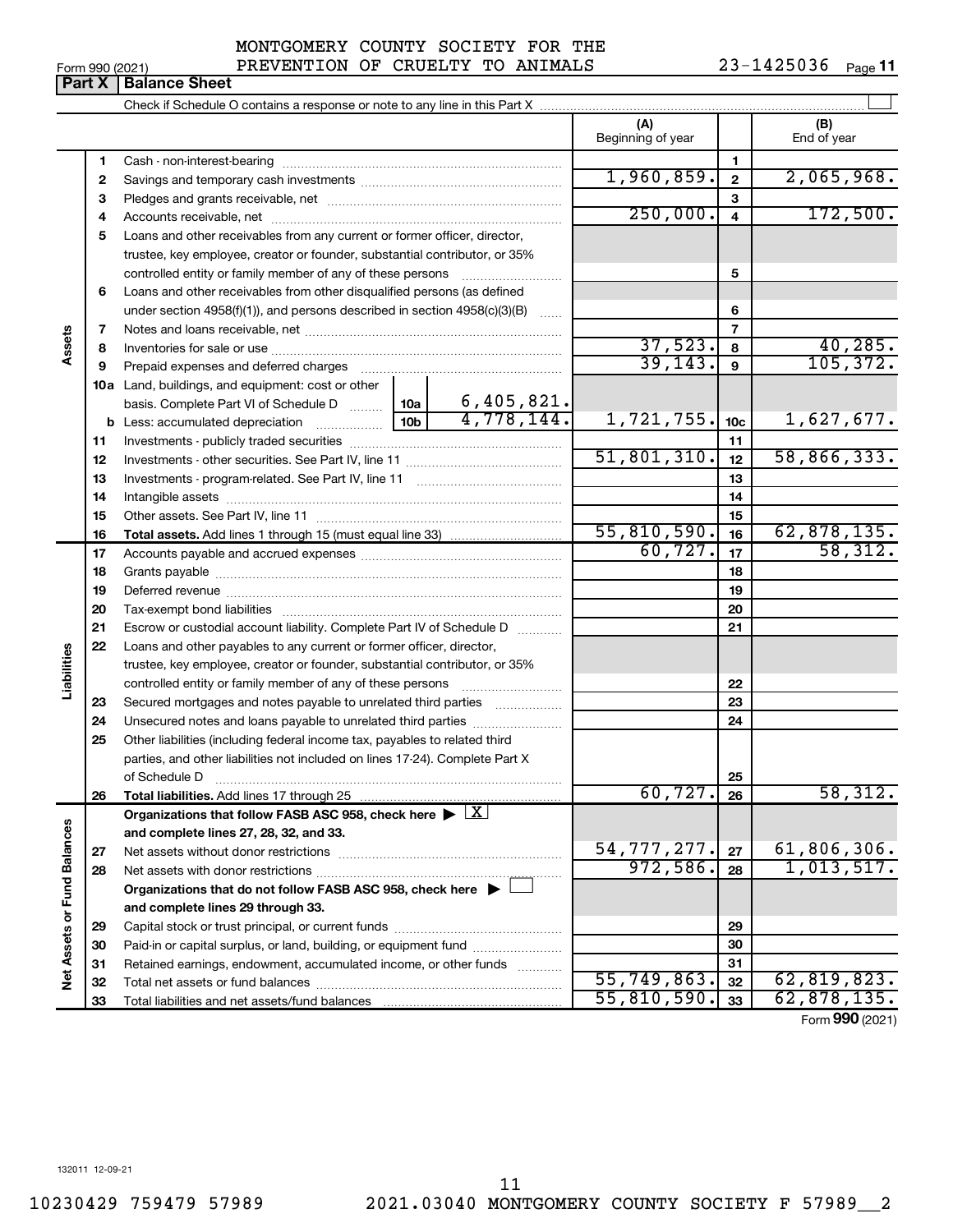| 23-1425036 Page 12<br>PREVENTION OF CRUELTY TO ANIMALS<br>Form 990 (2021)                                                                                                                                                               |                       |     |                         |
|-----------------------------------------------------------------------------------------------------------------------------------------------------------------------------------------------------------------------------------------|-----------------------|-----|-------------------------|
|                                                                                                                                                                                                                                         |                       |     |                         |
| <b>Part XI</b><br><b>Reconciliation of Net Assets</b>                                                                                                                                                                                   |                       |     |                         |
|                                                                                                                                                                                                                                         |                       |     |                         |
|                                                                                                                                                                                                                                         |                       |     |                         |
| $\mathbf{1}$<br>1                                                                                                                                                                                                                       | 2,631,611.            |     |                         |
| $\mathfrak{p}$<br>2                                                                                                                                                                                                                     | 2,368,472.            |     |                         |
| 3<br>З                                                                                                                                                                                                                                  |                       |     | 263, 139.               |
| $\overline{\mathbf{4}}$<br>4                                                                                                                                                                                                            | 55, 749, 863.         |     |                         |
| 5<br>Net unrealized gains (losses) on investments [111] www.martime.community.community.community.community.communi<br>5                                                                                                                | 6,806,821.            |     |                         |
| 6<br>Donated services and use of facilities [[111][12] matter is a series and service in the services and use of facilities [[11][12] matter is a service of facilities [[11] matter is a service of the service of the service of<br>6 |                       |     |                         |
| $\overline{7}$<br>Investment expenses www.communication.com/www.communication.com/www.communication.com/www.com<br>7                                                                                                                    |                       |     |                         |
| 8<br>Prior period adjustments www.communication.communication.communication.communication.com<br>8                                                                                                                                      |                       |     |                         |
| Other changes in net assets or fund balances (explain on Schedule O)<br>q<br>9                                                                                                                                                          |                       |     | 0.                      |
| Net assets or fund balances at end of year. Combine lines 3 through 9 (must equal Part X, line 32,<br>10                                                                                                                                |                       |     |                         |
| 10                                                                                                                                                                                                                                      | 62,819,823.           |     |                         |
| Part XII Financial Statements and Reporting                                                                                                                                                                                             |                       |     |                         |
|                                                                                                                                                                                                                                         |                       |     | $\overline{\mathbf{x}}$ |
|                                                                                                                                                                                                                                         |                       | Yes | <b>No</b>               |
| $\boxed{\text{X}}$ Accrual<br>Accounting method used to prepare the Form 990: $\Box$ Cash<br>Other<br>1                                                                                                                                 |                       |     |                         |
| If the organization changed its method of accounting from a prior year or checked "Other," explain on Schedule O.                                                                                                                       |                       |     |                         |
| 2a Were the organization's financial statements compiled or reviewed by an independent accountant?                                                                                                                                      | 2a                    |     | x                       |
| If "Yes," check a box below to indicate whether the financial statements for the year were compiled or reviewed on a                                                                                                                    |                       |     |                         |
| separate basis, consolidated basis, or both:                                                                                                                                                                                            |                       |     |                         |
| Separate basis<br><b>Consolidated basis</b><br>Both consolidated and separate basis                                                                                                                                                     |                       |     |                         |
|                                                                                                                                                                                                                                         | 2 <sub>b</sub>        | х   |                         |
| If "Yes," check a box below to indicate whether the financial statements for the year were audited on a separate basis,                                                                                                                 |                       |     |                         |
| consolidated basis, or both:                                                                                                                                                                                                            |                       |     |                         |
| $ \mathbf{X} $ Separate basis<br>Consolidated basis<br>Both consolidated and separate basis                                                                                                                                             |                       |     |                         |
| c If "Yes" to line 2a or 2b, does the organization have a committee that assumes responsibility for oversight of the audit,                                                                                                             |                       |     |                         |
|                                                                                                                                                                                                                                         | 2c                    | X   |                         |
| If the organization changed either its oversight process or selection process during the tax year, explain on Schedule O.                                                                                                               |                       |     |                         |
| 3a As a result of a federal award, was the organization required to undergo an audit or audits as set forth in the Single Audit                                                                                                         |                       |     |                         |
|                                                                                                                                                                                                                                         | За                    |     | x                       |
| <b>b</b> If "Yes," did the organization undergo the required audit or audits? If the organization did not undergo the required audit                                                                                                    |                       |     |                         |
|                                                                                                                                                                                                                                         | 3b<br>Form 990 (2021) |     |                         |

Form (2021) **990**

132012 12-09-21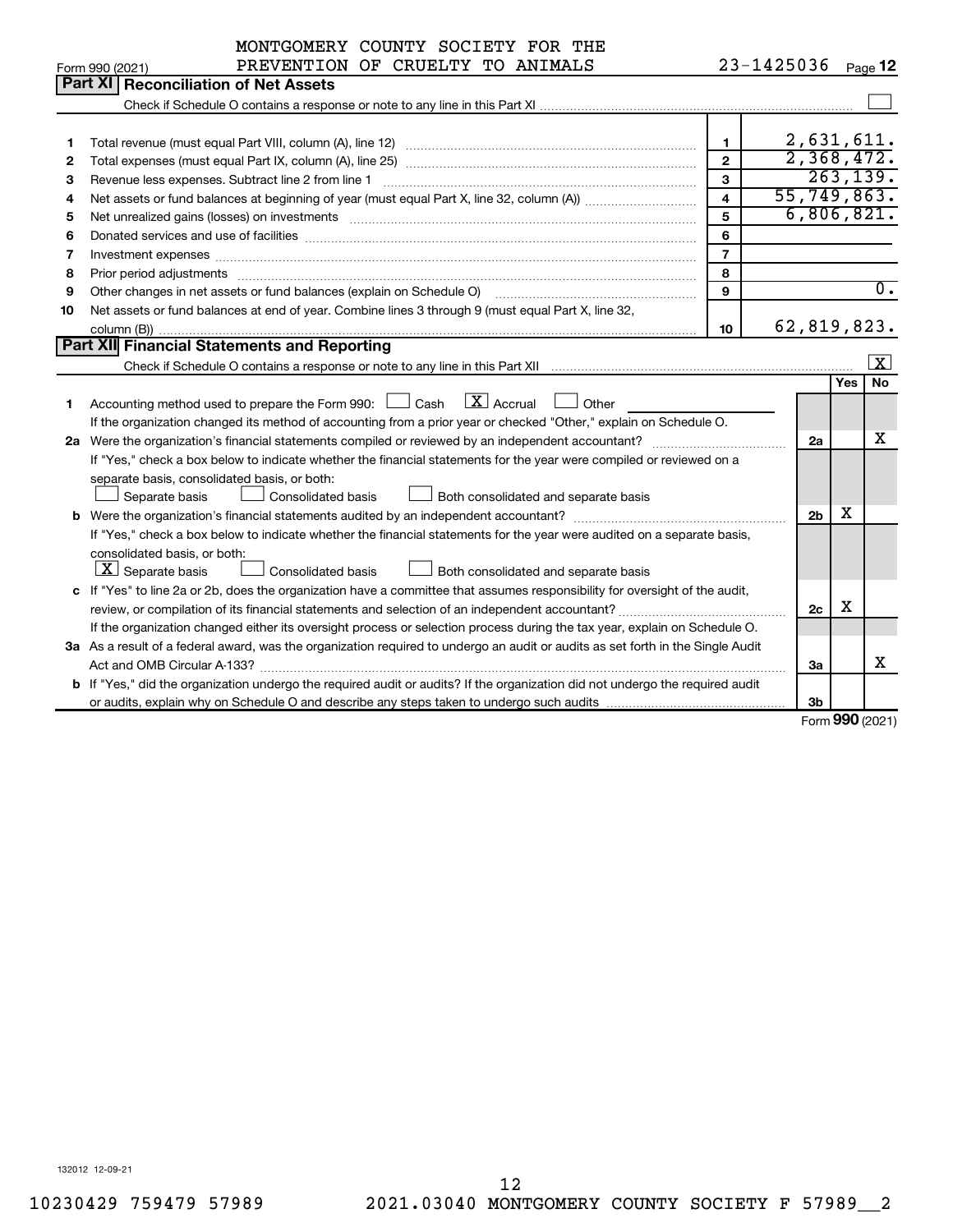| <b>SCHEDULE A</b><br>(Form 990) |                                                        |  |                                                                          | <b>Public Charity Status and Public Support</b><br>Complete if the organization is a section 501(c)(3) organization or a section<br>4947(a)(1) nonexempt charitable trust. |                                                                |    |                                                      |  | OMB No. 1545-0047                                  |
|---------------------------------|--------------------------------------------------------|--|--------------------------------------------------------------------------|----------------------------------------------------------------------------------------------------------------------------------------------------------------------------|----------------------------------------------------------------|----|------------------------------------------------------|--|----------------------------------------------------|
|                                 | Department of the Treasury<br>Internal Revenue Service |  |                                                                          | Attach to Form 990 or Form 990-EZ.<br>Go to www.irs.gov/Form990 for instructions and the latest information.                                                               |                                                                |    |                                                      |  | <b>Open to Public</b><br>Inspection                |
|                                 | Name of the organization                               |  |                                                                          | MONTGOMERY COUNTY SOCIETY FOR THE                                                                                                                                          |                                                                |    |                                                      |  | <b>Employer identification number</b>              |
|                                 |                                                        |  |                                                                          | PREVENTION OF CRUELTY TO ANIMALS                                                                                                                                           |                                                                |    |                                                      |  | 23-1425036                                         |
| Part I                          |                                                        |  |                                                                          | Reason for Public Charity Status. (All organizations must complete this part.) See instructions.                                                                           |                                                                |    |                                                      |  |                                                    |
|                                 |                                                        |  |                                                                          | The organization is not a private foundation because it is: (For lines 1 through 12, check only one box.)                                                                  |                                                                |    |                                                      |  |                                                    |
| 1                               |                                                        |  |                                                                          | A church, convention of churches, or association of churches described in section 170(b)(1)(A)(i).                                                                         |                                                                |    |                                                      |  |                                                    |
| 2                               |                                                        |  |                                                                          | A school described in section 170(b)(1)(A)(ii). (Attach Schedule E (Form 990).)                                                                                            |                                                                |    |                                                      |  |                                                    |
| 3                               |                                                        |  |                                                                          | A hospital or a cooperative hospital service organization described in section 170(b)(1)(A)(iii).                                                                          |                                                                |    |                                                      |  |                                                    |
| 4                               |                                                        |  |                                                                          | A medical research organization operated in conjunction with a hospital described in section 170(b)(1)(A)(iii). Enter the hospital's name,                                 |                                                                |    |                                                      |  |                                                    |
|                                 | city, and state:                                       |  |                                                                          |                                                                                                                                                                            |                                                                |    |                                                      |  |                                                    |
| 5                               |                                                        |  |                                                                          | An organization operated for the benefit of a college or university owned or operated by a governmental unit described in                                                  |                                                                |    |                                                      |  |                                                    |
|                                 |                                                        |  | section 170(b)(1)(A)(iv). (Complete Part II.)                            |                                                                                                                                                                            |                                                                |    |                                                      |  |                                                    |
| 6<br>$\mathbf{X}$               |                                                        |  |                                                                          | A federal, state, or local government or governmental unit described in section 170(b)(1)(A)(v).                                                                           |                                                                |    |                                                      |  |                                                    |
| $\overline{7}$                  |                                                        |  |                                                                          | An organization that normally receives a substantial part of its support from a governmental unit or from the general public described in                                  |                                                                |    |                                                      |  |                                                    |
| 8                               |                                                        |  | section 170(b)(1)(A)(vi). (Complete Part II.)                            | A community trust described in section 170(b)(1)(A)(vi). (Complete Part II.)                                                                                               |                                                                |    |                                                      |  |                                                    |
| 9                               |                                                        |  |                                                                          | An agricultural research organization described in section 170(b)(1)(A)(ix) operated in conjunction with a land-grant college                                              |                                                                |    |                                                      |  |                                                    |
|                                 |                                                        |  |                                                                          | or university or a non-land-grant college of agriculture (see instructions). Enter the name, city, and state of the college or                                             |                                                                |    |                                                      |  |                                                    |
|                                 | university:                                            |  |                                                                          |                                                                                                                                                                            |                                                                |    |                                                      |  |                                                    |
| 10                              |                                                        |  |                                                                          | An organization that normally receives (1) more than 33 1/3% of its support from contributions, membership fees, and gross receipts from                                   |                                                                |    |                                                      |  |                                                    |
|                                 |                                                        |  |                                                                          | activities related to its exempt functions, subject to certain exceptions; and (2) no more than 33 1/3% of its support from gross investment                               |                                                                |    |                                                      |  |                                                    |
|                                 |                                                        |  |                                                                          | income and unrelated business taxable income (less section 511 tax) from businesses acquired by the organization after June 30, 1975.                                      |                                                                |    |                                                      |  |                                                    |
|                                 |                                                        |  | See section 509(a)(2). (Complete Part III.)                              |                                                                                                                                                                            |                                                                |    |                                                      |  |                                                    |
| 11                              |                                                        |  |                                                                          | An organization organized and operated exclusively to test for public safety. See section 509(a)(4).                                                                       |                                                                |    |                                                      |  |                                                    |
| 12                              |                                                        |  |                                                                          | An organization organized and operated exclusively for the benefit of, to perform the functions of, or to carry out the purposes of one or                                 |                                                                |    |                                                      |  |                                                    |
|                                 |                                                        |  |                                                                          | more publicly supported organizations described in section 509(a)(1) or section 509(a)(2). See section 509(a)(3). Check the box on                                         |                                                                |    |                                                      |  |                                                    |
|                                 |                                                        |  |                                                                          | lines 12a through 12d that describes the type of supporting organization and complete lines 12e, 12f, and 12g.                                                             |                                                                |    |                                                      |  |                                                    |
| a                               |                                                        |  |                                                                          | Type I. A supporting organization operated, supervised, or controlled by its supported organization(s), typically by giving                                                |                                                                |    |                                                      |  |                                                    |
|                                 |                                                        |  |                                                                          | the supported organization(s) the power to regularly appoint or elect a majority of the directors or trustees of the supporting                                            |                                                                |    |                                                      |  |                                                    |
|                                 |                                                        |  | organization. You must complete Part IV, Sections A and B.               |                                                                                                                                                                            |                                                                |    |                                                      |  |                                                    |
| b                               |                                                        |  |                                                                          | Type II. A supporting organization supervised or controlled in connection with its supported organization(s), by having                                                    |                                                                |    |                                                      |  |                                                    |
|                                 |                                                        |  |                                                                          | control or management of the supporting organization vested in the same persons that control or manage the supported                                                       |                                                                |    |                                                      |  |                                                    |
| c                               |                                                        |  | organization(s). You must complete Part IV, Sections A and C.            | Type III functionally integrated. A supporting organization operated in connection with, and functionally integrated with,                                                 |                                                                |    |                                                      |  |                                                    |
|                                 |                                                        |  |                                                                          | its supported organization(s) (see instructions). You must complete Part IV, Sections A, D, and E.                                                                         |                                                                |    |                                                      |  |                                                    |
| d                               |                                                        |  |                                                                          | Type III non-functionally integrated. A supporting organization operated in connection with its supported organization(s)                                                  |                                                                |    |                                                      |  |                                                    |
|                                 |                                                        |  |                                                                          | that is not functionally integrated. The organization generally must satisfy a distribution requirement and an attentiveness                                               |                                                                |    |                                                      |  |                                                    |
|                                 |                                                        |  |                                                                          | requirement (see instructions). You must complete Part IV, Sections A and D, and Part V.                                                                                   |                                                                |    |                                                      |  |                                                    |
| e                               |                                                        |  |                                                                          | Check this box if the organization received a written determination from the IRS that it is a Type I, Type II, Type III                                                    |                                                                |    |                                                      |  |                                                    |
|                                 |                                                        |  |                                                                          | functionally integrated, or Type III non-functionally integrated supporting organization.                                                                                  |                                                                |    |                                                      |  |                                                    |
|                                 | f Enter the number of supported organizations          |  |                                                                          |                                                                                                                                                                            |                                                                |    |                                                      |  |                                                    |
|                                 |                                                        |  | g Provide the following information about the supported organization(s). |                                                                                                                                                                            |                                                                |    |                                                      |  |                                                    |
|                                 | (i) Name of supported<br>organization                  |  | (ii) EIN                                                                 | (iii) Type of organization<br>(described on lines 1-10                                                                                                                     | (iv) Is the organization listed<br>in your governing document? |    | (v) Amount of monetary<br>support (see instructions) |  | (vi) Amount of other<br>support (see instructions) |
|                                 |                                                        |  |                                                                          | above (see instructions))                                                                                                                                                  | Yes                                                            | No |                                                      |  |                                                    |
|                                 |                                                        |  |                                                                          |                                                                                                                                                                            |                                                                |    |                                                      |  |                                                    |
|                                 |                                                        |  |                                                                          |                                                                                                                                                                            |                                                                |    |                                                      |  |                                                    |
|                                 |                                                        |  |                                                                          |                                                                                                                                                                            |                                                                |    |                                                      |  |                                                    |
|                                 |                                                        |  |                                                                          |                                                                                                                                                                            |                                                                |    |                                                      |  |                                                    |
|                                 |                                                        |  |                                                                          |                                                                                                                                                                            |                                                                |    |                                                      |  |                                                    |
|                                 |                                                        |  |                                                                          |                                                                                                                                                                            |                                                                |    |                                                      |  |                                                    |
|                                 |                                                        |  |                                                                          |                                                                                                                                                                            |                                                                |    |                                                      |  |                                                    |
|                                 |                                                        |  |                                                                          |                                                                                                                                                                            |                                                                |    |                                                      |  |                                                    |
|                                 |                                                        |  |                                                                          |                                                                                                                                                                            |                                                                |    |                                                      |  |                                                    |
| Total                           |                                                        |  |                                                                          |                                                                                                                                                                            |                                                                |    |                                                      |  |                                                    |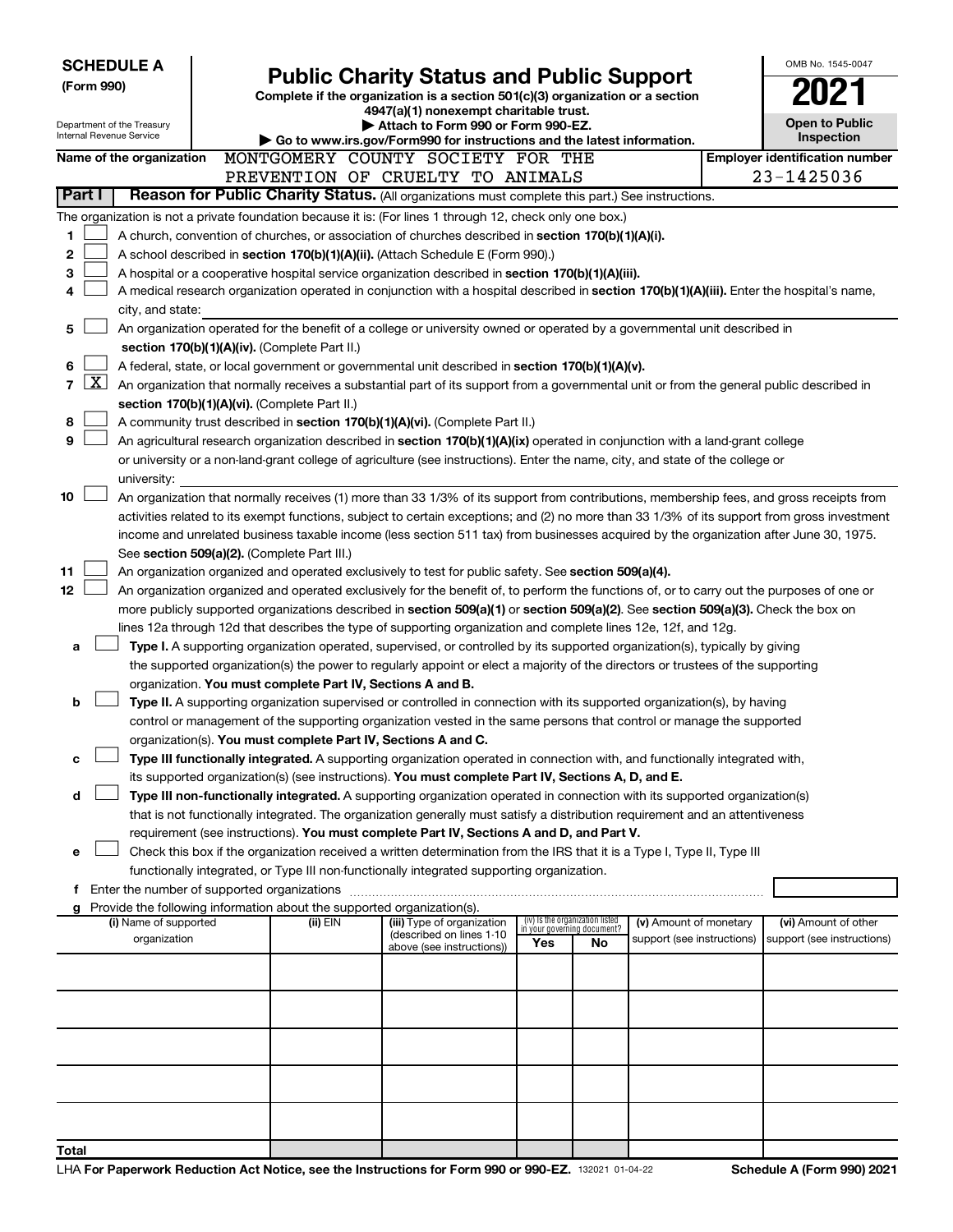23-1425036 Page 2

(Complete only if you checked the box on line 5, 7, or 8 of Part I or if the organization failed to qualify under Part III. If the organization **Part II Support Schedule for Organizations Described in Sections 170(b)(1)(A)(iv) and 170(b)(1)(A)(vi)**

fails to qualify under the tests listed below, please complete Part III.)

|   | <b>Section A. Public Support</b>                                                                                                               |            |            |                                     |            |            |                                          |
|---|------------------------------------------------------------------------------------------------------------------------------------------------|------------|------------|-------------------------------------|------------|------------|------------------------------------------|
|   | Calendar year (or fiscal year beginning in)                                                                                                    | (a) 2017   | (b) 2018   | $(c)$ 2019                          | $(d)$ 2020 | (e) 2021   | (f) Total                                |
|   | 1 Gifts, grants, contributions, and                                                                                                            |            |            |                                     |            |            |                                          |
|   | membership fees received. (Do not                                                                                                              |            |            |                                     |            |            |                                          |
|   | include any "unusual grants.")                                                                                                                 | 2,201,449. | 1,014,353. | 1,772,159.                          | 1,735,590. | 1,445,073. | 8,168,624.                               |
|   | 2 Tax revenues levied for the organ-                                                                                                           |            |            |                                     |            |            |                                          |
|   | ization's benefit and either paid to                                                                                                           |            |            |                                     |            |            |                                          |
|   | or expended on its behalf                                                                                                                      |            |            |                                     |            |            |                                          |
|   | 3 The value of services or facilities                                                                                                          |            |            |                                     |            |            |                                          |
|   | furnished by a governmental unit to                                                                                                            |            |            |                                     |            |            |                                          |
|   | the organization without charge                                                                                                                |            |            |                                     |            |            |                                          |
|   | 4 Total. Add lines 1 through 3                                                                                                                 | 2,201,449. | 1,014,353. | 1,772,159.                          | 1,735,590. | 1,445,073. | 8,168,624.                               |
|   | 5 The portion of total contributions                                                                                                           |            |            |                                     |            |            |                                          |
|   | by each person (other than a                                                                                                                   |            |            |                                     |            |            |                                          |
|   | governmental unit or publicly                                                                                                                  |            |            |                                     |            |            |                                          |
|   | supported organization) included                                                                                                               |            |            |                                     |            |            |                                          |
|   | on line 1 that exceeds 2% of the                                                                                                               |            |            |                                     |            |            |                                          |
|   | amount shown on line 11,                                                                                                                       |            |            |                                     |            |            |                                          |
|   | column (f)                                                                                                                                     |            |            |                                     |            |            | 1,702,592.                               |
|   | 6 Public support. Subtract line 5 from line 4.                                                                                                 |            |            |                                     |            |            | 6,466,032.                               |
|   | <b>Section B. Total Support</b>                                                                                                                |            |            |                                     |            |            |                                          |
|   | Calendar year (or fiscal year beginning in)                                                                                                    | (a) 2017   | (b) 2018   | $(c)$ 2019                          | $(d)$ 2020 | (e) 2021   | (f) Total                                |
|   | 7 Amounts from line 4                                                                                                                          | 2,201,449. | 1,014,353. | 1,772,159                           | 1,735,590  | 1,445,073. | 8,168,624.                               |
|   | 8 Gross income from interest,                                                                                                                  |            |            |                                     |            |            |                                          |
|   | dividends, payments received on                                                                                                                |            |            |                                     |            |            |                                          |
|   | securities loans, rents, royalties,                                                                                                            |            |            |                                     |            |            |                                          |
|   | and income from similar sources                                                                                                                | 464,738.   |            | 578,628. 611,078. 545,143. 595,643. |            |            | 2,795,230.                               |
| 9 | Net income from unrelated business                                                                                                             |            |            |                                     |            |            |                                          |
|   | activities, whether or not the                                                                                                                 |            |            |                                     |            |            |                                          |
|   | business is regularly carried on                                                                                                               |            |            |                                     |            |            |                                          |
|   | 10 Other income. Do not include gain                                                                                                           |            |            |                                     |            |            |                                          |
|   | or loss from the sale of capital                                                                                                               |            |            |                                     |            |            |                                          |
|   | assets (Explain in Part VI.)                                                                                                                   |            |            |                                     |            |            |                                          |
|   | 11 Total support. Add lines 7 through 10                                                                                                       |            |            |                                     |            |            | 10,963,854.                              |
|   | <b>12</b> Gross receipts from related activities, etc. (see instructions)                                                                      |            |            |                                     |            | 12         | 2,693,910.                               |
|   | 13 First 5 years. If the Form 990 is for the organization's first, second, third, fourth, or fifth tax year as a section 501(c)(3)             |            |            |                                     |            |            |                                          |
|   | organization, check this box and stop here                                                                                                     |            |            |                                     |            |            |                                          |
|   | Section C. Computation of Public Support Percentage                                                                                            |            |            |                                     |            |            |                                          |
|   | 14 Public support percentage for 2021 (line 6, column (f), divided by line 11, column (f))                                                     |            |            |                                     |            | 14         | 58.98<br>%                               |
|   |                                                                                                                                                |            |            |                                     |            | 15         | 60.19<br>%                               |
|   | 16a 33 1/3% support test - 2021. If the organization did not check the box on line 13, and line 14 is 33 1/3% or more, check this box and      |            |            |                                     |            |            |                                          |
|   |                                                                                                                                                |            |            |                                     |            |            | $\blacktriangleright$ $\boxed{\text{X}}$ |
|   | b 33 1/3% support test - 2020. If the organization did not check a box on line 13 or 16a, and line 15 is 33 1/3% or more, check this box       |            |            |                                     |            |            |                                          |
|   |                                                                                                                                                |            |            |                                     |            |            |                                          |
|   | 17a 10% -facts-and-circumstances test - 2021. If the organization did not check a box on line 13, 16a, or 16b, and line 14 is 10% or more,     |            |            |                                     |            |            |                                          |
|   | and if the organization meets the facts-and-circumstances test, check this box and stop here. Explain in Part VI how the organization          |            |            |                                     |            |            |                                          |
|   | meets the facts-and-circumstances test. The organization qualifies as a publicly supported organization                                        |            |            |                                     |            |            |                                          |
|   | <b>b 10%</b> -facts-and-circumstances test - 2020. If the organization did not check a box on line 13, 16a, 16b, or 17a, and line 15 is 10% or |            |            |                                     |            |            |                                          |
|   | more, and if the organization meets the facts-and-circumstances test, check this box and <b>stop here.</b> Explain in Part VI how the          |            |            |                                     |            |            |                                          |
|   | organization meets the facts-and-circumstances test. The organization qualifies as a publicly supported organization                           |            |            |                                     |            |            |                                          |
|   | 18 Private foundation. If the organization did not check a box on line 13, 16a, 16b, 17a, or 17b, check this box and see instructions          |            |            |                                     |            |            |                                          |
|   |                                                                                                                                                |            |            |                                     |            |            | Schedule A (Form 990) 2021               |

132022 01-04-22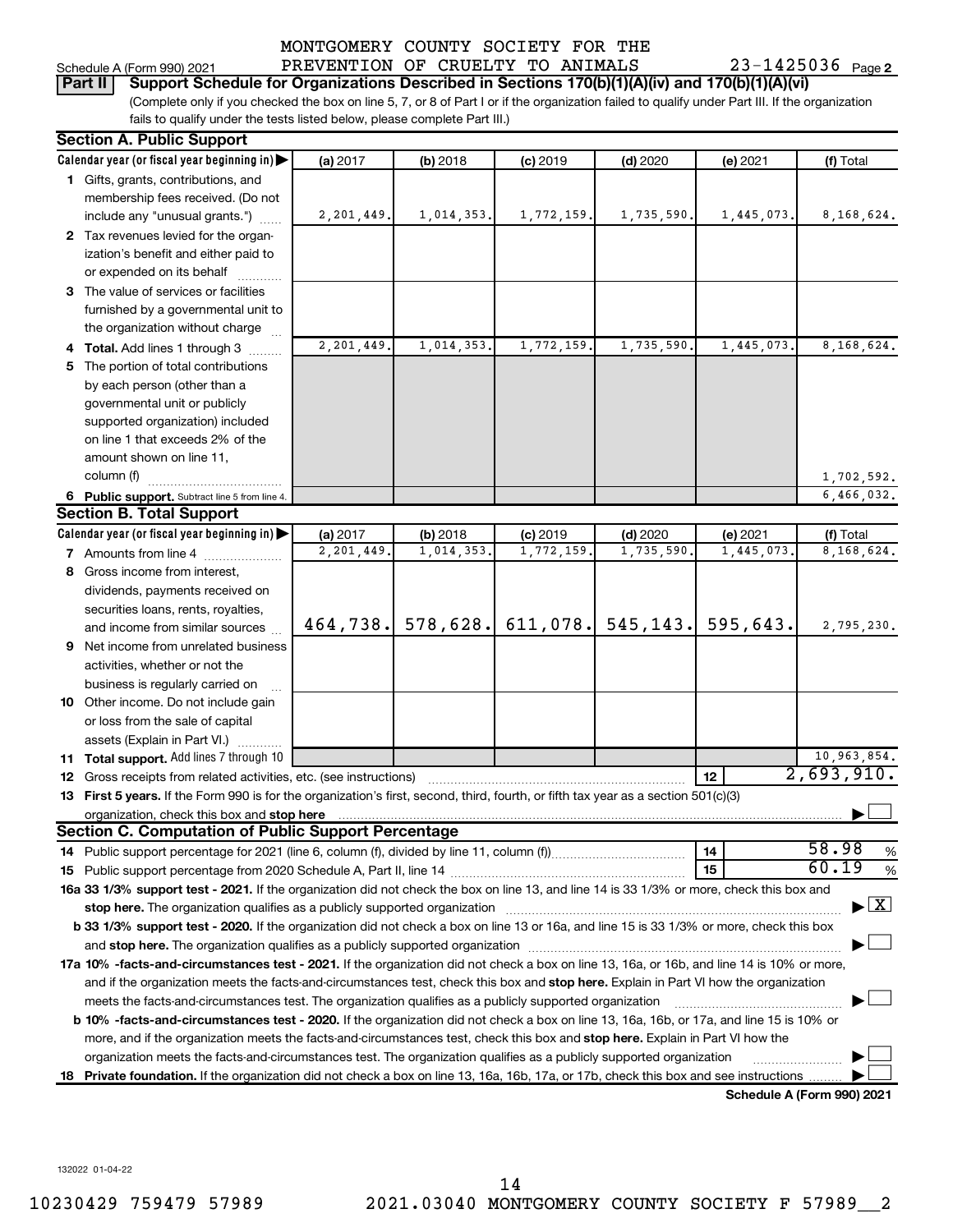|                            | MONTGOMERY COUNTY SOCIETY FOR THE |                       |
|----------------------------|-----------------------------------|-----------------------|
| Schedule A (Form 990) 2021 | PREVENTION OF CRUELTY TO ANIMALS  | $23 - 1425036$ Page 3 |

|  | Schedule A (Form 990) 2021 |  |
|--|----------------------------|--|
|--|----------------------------|--|

**Part III Support Schedule for Organizations Described in Section 509(a)(2)** 

(Complete only if you checked the box on line 10 of Part I or if the organization failed to qualify under Part II. If the organization fails to qualify under the tests listed below, please complete Part II.)

| <b>Section A. Public Support</b>                                                                                                                                                                                               |          |          |                 |            |          |                            |
|--------------------------------------------------------------------------------------------------------------------------------------------------------------------------------------------------------------------------------|----------|----------|-----------------|------------|----------|----------------------------|
| Calendar year (or fiscal year beginning in)                                                                                                                                                                                    | (a) 2017 | (b) 2018 | $(c)$ 2019      | $(d)$ 2020 | (e) 2021 | (f) Total                  |
| 1 Gifts, grants, contributions, and                                                                                                                                                                                            |          |          |                 |            |          |                            |
| membership fees received. (Do not                                                                                                                                                                                              |          |          |                 |            |          |                            |
| include any "unusual grants.")                                                                                                                                                                                                 |          |          |                 |            |          |                            |
| 2 Gross receipts from admissions,<br>merchandise sold or services per-<br>formed, or facilities furnished in<br>any activity that is related to the<br>organization's tax-exempt purpose                                       |          |          |                 |            |          |                            |
| 3 Gross receipts from activities that                                                                                                                                                                                          |          |          |                 |            |          |                            |
| are not an unrelated trade or bus-                                                                                                                                                                                             |          |          |                 |            |          |                            |
| iness under section 513                                                                                                                                                                                                        |          |          |                 |            |          |                            |
| 4 Tax revenues levied for the organ-                                                                                                                                                                                           |          |          |                 |            |          |                            |
| ization's benefit and either paid to                                                                                                                                                                                           |          |          |                 |            |          |                            |
| or expended on its behalf                                                                                                                                                                                                      |          |          |                 |            |          |                            |
| 5 The value of services or facilities                                                                                                                                                                                          |          |          |                 |            |          |                            |
| furnished by a governmental unit to                                                                                                                                                                                            |          |          |                 |            |          |                            |
| the organization without charge                                                                                                                                                                                                |          |          |                 |            |          |                            |
| 6 Total. Add lines 1 through 5                                                                                                                                                                                                 |          |          |                 |            |          |                            |
| 7a Amounts included on lines 1, 2, and                                                                                                                                                                                         |          |          |                 |            |          |                            |
| 3 received from disqualified persons                                                                                                                                                                                           |          |          |                 |            |          |                            |
| <b>b</b> Amounts included on lines 2 and 3 received<br>from other than disqualified persons that<br>exceed the greater of \$5,000 or 1% of the<br>amount on line 13 for the year                                               |          |          |                 |            |          |                            |
| c Add lines 7a and 7b                                                                                                                                                                                                          |          |          |                 |            |          |                            |
| 8 Public support. (Subtract line 7c from line 6.)                                                                                                                                                                              |          |          |                 |            |          |                            |
| <b>Section B. Total Support</b>                                                                                                                                                                                                |          |          |                 |            |          |                            |
| Calendar year (or fiscal year beginning in)                                                                                                                                                                                    | (a) 2017 | (b) 2018 | <b>(c)</b> 2019 | $(d)$ 2020 | (e) 2021 | (f) Total                  |
| 9 Amounts from line 6                                                                                                                                                                                                          |          |          |                 |            |          |                            |
| <b>10a</b> Gross income from interest,<br>dividends, payments received on<br>securities loans, rents, royalties,<br>and income from similar sources                                                                            |          |          |                 |            |          |                            |
| <b>b</b> Unrelated business taxable income                                                                                                                                                                                     |          |          |                 |            |          |                            |
| (less section 511 taxes) from businesses<br>acquired after June 30, 1975                                                                                                                                                       |          |          |                 |            |          |                            |
| c Add lines 10a and 10b                                                                                                                                                                                                        |          |          |                 |            |          |                            |
| <b>11</b> Net income from unrelated business<br>activities not included on line 10b,<br>whether or not the business is<br>regularly carried on                                                                                 |          |          |                 |            |          |                            |
| 12 Other income. Do not include gain<br>or loss from the sale of capital                                                                                                                                                       |          |          |                 |            |          |                            |
| assets (Explain in Part VI.) $\cdots$<br><b>13</b> Total support. (Add lines 9, 10c, 11, and 12.)                                                                                                                              |          |          |                 |            |          |                            |
| 14 First 5 years. If the Form 990 is for the organization's first, second, third, fourth, or fifth tax year as a section 501(c)(3) organization,                                                                               |          |          |                 |            |          |                            |
| check this box and stop here manufactured and stop here and stop here are manufactured and stop here and stop here and stop here and stop here and stop here and stop here and stop here are all the stop of the stop of the s |          |          |                 |            |          |                            |
| <b>Section C. Computation of Public Support Percentage</b>                                                                                                                                                                     |          |          |                 |            |          |                            |
|                                                                                                                                                                                                                                |          |          |                 |            | 15       | %                          |
|                                                                                                                                                                                                                                |          |          |                 |            | 16       | %                          |
| Section D. Computation of Investment Income Percentage                                                                                                                                                                         |          |          |                 |            |          |                            |
|                                                                                                                                                                                                                                |          |          |                 |            | 17       | %                          |
| 18 Investment income percentage from 2020 Schedule A, Part III, line 17                                                                                                                                                        |          |          |                 |            | 18       | %                          |
| 19a 33 1/3% support tests - 2021. If the organization did not check the box on line 14, and line 15 is more than 33 1/3%, and line 17 is not                                                                                   |          |          |                 |            |          |                            |
| more than 33 1/3%, check this box and stop here. The organization qualifies as a publicly supported organization                                                                                                               |          |          |                 |            |          |                            |
| <b>b 33 1/3% support tests - 2020.</b> If the organization did not check a box on line 14 or line 19a, and line 16 is more than 33 1/3%, and                                                                                   |          |          |                 |            |          |                            |
| line 18 is not more than 33 1/3%, check this box and stop here. The organization qualifies as a publicly supported organization                                                                                                |          |          |                 |            |          |                            |
|                                                                                                                                                                                                                                |          |          |                 |            |          |                            |
| 132023 01-04-22                                                                                                                                                                                                                |          |          |                 |            |          | Schedule A (Form 990) 2021 |
|                                                                                                                                                                                                                                |          |          | 15              |            |          |                            |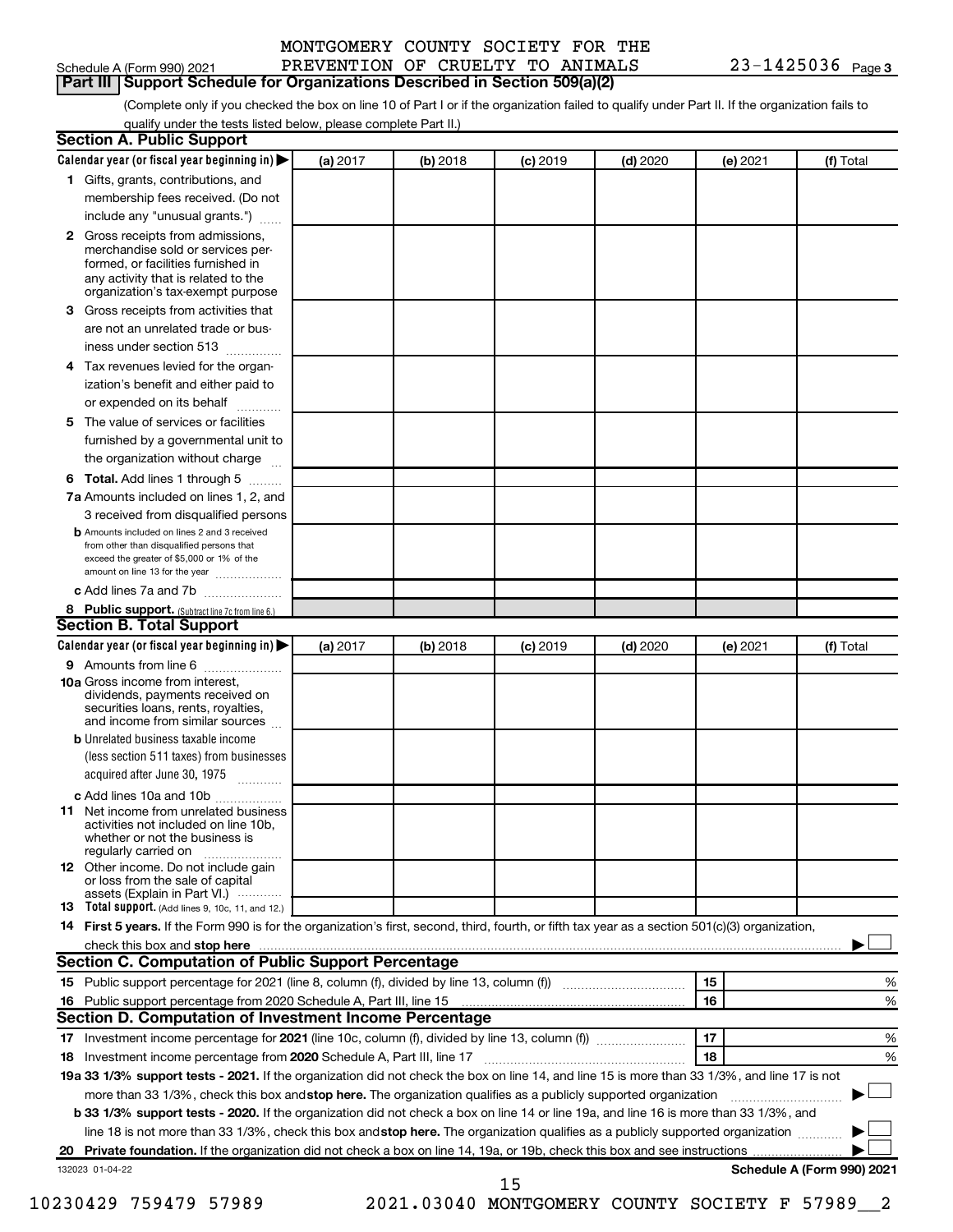**1**

**Yes No**

# **Part IV Supporting Organizations**

(Complete only if you checked a box in line 12 on Part I. If you checked box 12a, Part I, complete Sections A and B. If you checked box 12b, Part I, complete Sections A and C. If you checked box 12c, Part I, complete Sections A, D, and E. If you checked box 12d, Part I, complete Sections A and D, and complete Part V.)

#### **Section A. All Supporting Organizations**

- **1** Are all of the organization's supported organizations listed by name in the organization's governing documents? If "No," describe in Part VI how the supported organizations are designated. If designated by *class or purpose, describe the designation. If historic and continuing relationship, explain.*
- **2** Did the organization have any supported organization that does not have an IRS determination of status under section 509(a)(1) or (2)? If "Yes," explain in Part **VI** how the organization determined that the supported *organization was described in section 509(a)(1) or (2).*
- **3a** Did the organization have a supported organization described in section 501(c)(4), (5), or (6)? If "Yes," answer *lines 3b and 3c below.*
- **b** Did the organization confirm that each supported organization qualified under section 501(c)(4), (5), or (6) and satisfied the public support tests under section 509(a)(2)? If "Yes," describe in Part VI when and how the *organization made the determination.*
- **c** Did the organization ensure that all support to such organizations was used exclusively for section 170(c)(2)(B) purposes? If "Yes," explain in Part VI what controls the organization put in place to ensure such use.
- **4 a** *If* Was any supported organization not organized in the United States ("foreign supported organization")? *"Yes," and if you checked box 12a or 12b in Part I, answer lines 4b and 4c below.*
- **b** Did the organization have ultimate control and discretion in deciding whether to make grants to the foreign supported organization? If "Yes," describe in Part VI how the organization had such control and discretion *despite being controlled or supervised by or in connection with its supported organizations.*
- **c** Did the organization support any foreign supported organization that does not have an IRS determination under sections 501(c)(3) and 509(a)(1) or (2)? If "Yes," explain in Part VI what controls the organization used *to ensure that all support to the foreign supported organization was used exclusively for section 170(c)(2)(B) purposes.*
- **5a** Did the organization add, substitute, or remove any supported organizations during the tax year? If "Yes," answer lines 5b and 5c below (if applicable). Also, provide detail in **Part VI,** including (i) the names and EIN *numbers of the supported organizations added, substituted, or removed; (ii) the reasons for each such action; (iii) the authority under the organization's organizing document authorizing such action; and (iv) how the action was accomplished (such as by amendment to the organizing document).*
- **b Type I or Type II only.** Was any added or substituted supported organization part of a class already designated in the organization's organizing document?
- **c Substitutions only.**  Was the substitution the result of an event beyond the organization's control?
- **6** Did the organization provide support (whether in the form of grants or the provision of services or facilities) to **Part VI.** support or benefit one or more of the filing organization's supported organizations? If "Yes," provide detail in anyone other than (i) its supported organizations, (ii) individuals that are part of the charitable class benefited by one or more of its supported organizations, or (iii) other supporting organizations that also
- **7** Did the organization provide a grant, loan, compensation, or other similar payment to a substantial contributor regard to a substantial contributor? If "Yes," complete Part I of Schedule L (Form 990). (as defined in section 4958(c)(3)(C)), a family member of a substantial contributor, or a 35% controlled entity with
- **8** Did the organization make a loan to a disqualified person (as defined in section 4958) not described on line 7? *If "Yes," complete Part I of Schedule L (Form 990).*
- **9 a** Was the organization controlled directly or indirectly at any time during the tax year by one or more in section 509(a)(1) or (2))? If "Yes," provide detail in **Part VI.** disqualified persons, as defined in section 4946 (other than foundation managers and organizations described
- **b** Did one or more disqualified persons (as defined on line 9a) hold a controlling interest in any entity in which the supporting organization had an interest? If "Yes," provide detail in Part VI.
- **c** Did a disqualified person (as defined on line 9a) have an ownership interest in, or derive any personal benefit from, assets in which the supporting organization also had an interest? If "Yes," provide detail in Part VI.
- **10 a** Was the organization subject to the excess business holdings rules of section 4943 because of section supporting organizations)? If "Yes," answer line 10b below. 4943(f) (regarding certain Type II supporting organizations, and all Type III non-functionally integrated
	- **b** Did the organization have any excess business holdings in the tax year? (Use Schedule C, Form 4720, to *determine whether the organization had excess business holdings.)*

132024 01-04-21

10230429 759479 57989 2021.03040 MONTGOMERY COUNTY SOCIETY F 57989\_\_2 16

**2 3a 3b 3c 4a 4b 4c 5a 5b 5c 6 7 8 9a 9b 9c 10a 10b**

**Schedule A (Form 990) 2021**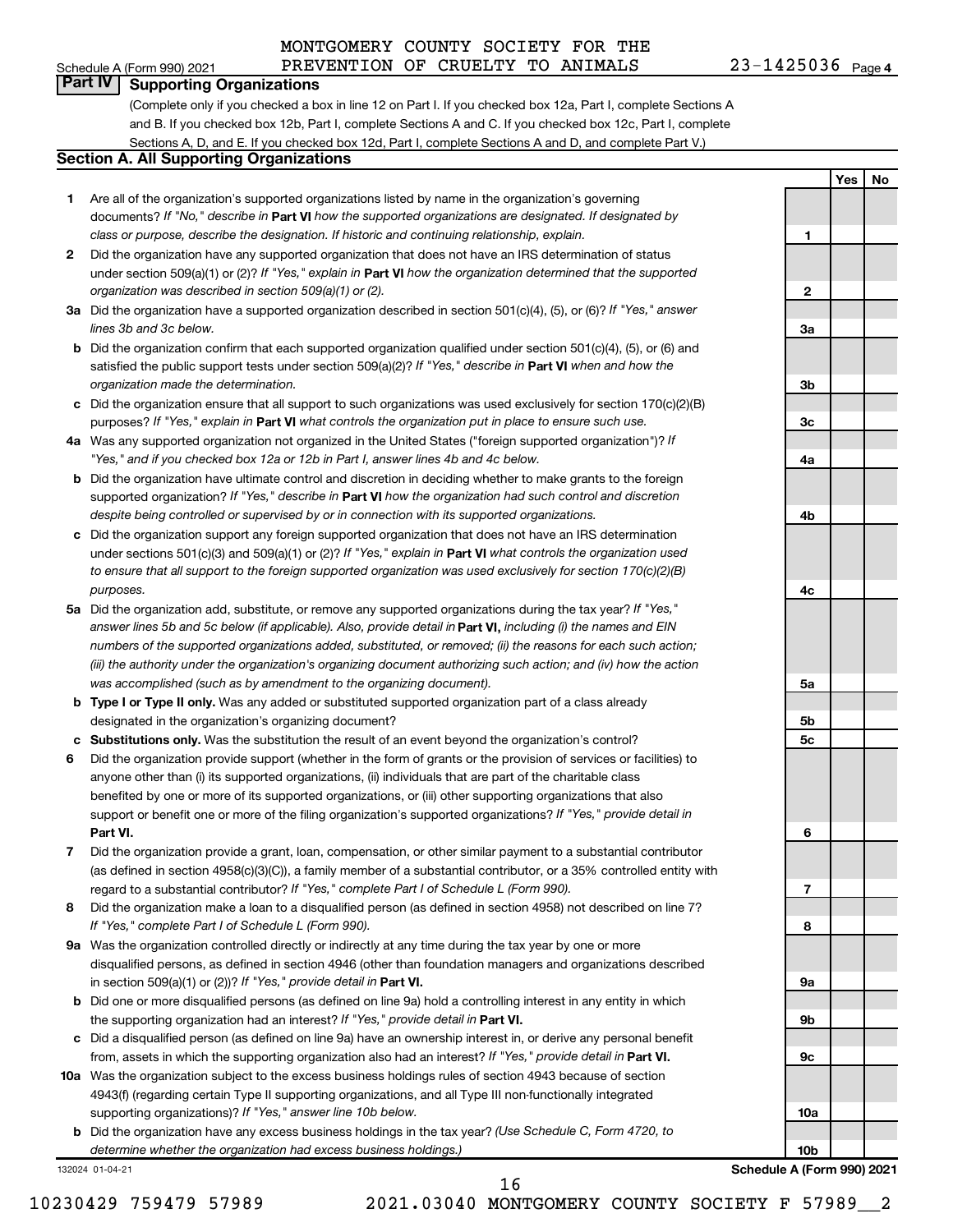**PREVENTI**<br>**Part IV Supporting Organizations** *(continued)* 

## 23-1425036 Page 5

|    | antiv<br>oupporting Organizations <sub>(Continued)</sub>                                                                                                                                                                                                  |                 |     |    |
|----|-----------------------------------------------------------------------------------------------------------------------------------------------------------------------------------------------------------------------------------------------------------|-----------------|-----|----|
|    |                                                                                                                                                                                                                                                           |                 | Yes | No |
| 11 | Has the organization accepted a gift or contribution from any of the following persons?                                                                                                                                                                   |                 |     |    |
|    | a A person who directly or indirectly controls, either alone or together with persons described on lines 11b and                                                                                                                                          |                 |     |    |
|    | 11c below, the governing body of a supported organization?                                                                                                                                                                                                | 11a             |     |    |
|    | <b>b</b> A family member of a person described on line 11a above?                                                                                                                                                                                         | 11 <sub>b</sub> |     |    |
|    | c A 35% controlled entity of a person described on line 11a or 11b above? If "Yes" to line 11a, 11b, or 11c, provide                                                                                                                                      |                 |     |    |
|    | detail in Part VI.                                                                                                                                                                                                                                        | 11c             |     |    |
|    | <b>Section B. Type I Supporting Organizations</b>                                                                                                                                                                                                         |                 |     |    |
|    |                                                                                                                                                                                                                                                           |                 | Yes | No |
| 1  | Did the governing body, members of the governing body, officers acting in their official capacity, or membership of one or                                                                                                                                |                 |     |    |
|    | more supported organizations have the power to regularly appoint or elect at least a majority of the organization's officers,                                                                                                                             |                 |     |    |
|    | directors, or trustees at all times during the tax year? If "No," describe in Part VI how the supported organization(s)<br>effectively operated, supervised, or controlled the organization's activities. If the organization had more than one supported |                 |     |    |
|    | organization, describe how the powers to appoint and/or remove officers, directors, or trustees were allocated among the                                                                                                                                  |                 |     |    |
|    | supported organizations and what conditions or restrictions, if any, applied to such powers during the tax year.                                                                                                                                          | 1               |     |    |
| 2  | Did the organization operate for the benefit of any supported organization other than the supported                                                                                                                                                       |                 |     |    |
|    | organization(s) that operated, supervised, or controlled the supporting organization? If "Yes," explain in                                                                                                                                                |                 |     |    |
|    | Part VI how providing such benefit carried out the purposes of the supported organization(s) that operated,                                                                                                                                               |                 |     |    |
|    | supervised, or controlled the supporting organization.                                                                                                                                                                                                    | 2               |     |    |
|    | <b>Section C. Type II Supporting Organizations</b>                                                                                                                                                                                                        |                 |     |    |
|    |                                                                                                                                                                                                                                                           |                 | Yes | No |
| 1  | Were a majority of the organization's directors or trustees during the tax year also a majority of the directors                                                                                                                                          |                 |     |    |
|    | or trustees of each of the organization's supported organization(s)? If "No," describe in Part VI how control                                                                                                                                             |                 |     |    |
|    |                                                                                                                                                                                                                                                           |                 |     |    |
|    | or management of the supporting organization was vested in the same persons that controlled or managed                                                                                                                                                    |                 |     |    |
|    | the supported organization(s).<br><b>Section D. All Type III Supporting Organizations</b>                                                                                                                                                                 | 1               |     |    |
|    |                                                                                                                                                                                                                                                           |                 |     |    |
|    |                                                                                                                                                                                                                                                           |                 | Yes | No |
| 1  | Did the organization provide to each of its supported organizations, by the last day of the fifth month of the                                                                                                                                            |                 |     |    |
|    | organization's tax year, (i) a written notice describing the type and amount of support provided during the prior tax                                                                                                                                     |                 |     |    |
|    | year, (ii) a copy of the Form 990 that was most recently filed as of the date of notification, and (iii) copies of the                                                                                                                                    |                 |     |    |
|    | organization's governing documents in effect on the date of notification, to the extent not previously provided?                                                                                                                                          | 1               |     |    |
| 2  | Were any of the organization's officers, directors, or trustees either (i) appointed or elected by the supported                                                                                                                                          |                 |     |    |
|    | organization(s) or (ii) serving on the governing body of a supported organization? If "No," explain in Part VI how                                                                                                                                        |                 |     |    |
|    | the organization maintained a close and continuous working relationship with the supported organization(s).                                                                                                                                               | 2               |     |    |
| 3  | By reason of the relationship described on line 2, above, did the organization's supported organizations have a                                                                                                                                           |                 |     |    |
|    | significant voice in the organization's investment policies and in directing the use of the organization's                                                                                                                                                |                 |     |    |
|    | income or assets at all times during the tax year? If "Yes," describe in Part VI the role the organization's                                                                                                                                              |                 |     |    |
|    | supported organizations played in this regard.                                                                                                                                                                                                            | з               |     |    |
|    | Section E. Type III Functionally Integrated Supporting Organizations                                                                                                                                                                                      |                 |     |    |
| 1  | Check the box next to the method that the organization used to satisfy the Integral Part Test during the yealsee instructions).                                                                                                                           |                 |     |    |
| a  | The organization satisfied the Activities Test. Complete line 2 below.                                                                                                                                                                                    |                 |     |    |
| b  | The organization is the parent of each of its supported organizations. Complete line 3 below.                                                                                                                                                             |                 |     |    |
| c  | The organization supported a governmental entity. Describe in Part VI how you supported a governmental entity (see instructions).                                                                                                                         |                 |     |    |
| 2  | Activities Test. Answer lines 2a and 2b below.                                                                                                                                                                                                            |                 | Yes | No |
| а  | Did substantially all of the organization's activities during the tax year directly further the exempt purposes of                                                                                                                                        |                 |     |    |
|    | the supported organization(s) to which the organization was responsive? If "Yes," then in Part VI identify                                                                                                                                                |                 |     |    |
|    | those supported organizations and explain how these activities directly furthered their exempt purposes,                                                                                                                                                  |                 |     |    |
|    | how the organization was responsive to those supported organizations, and how the organization determined                                                                                                                                                 |                 |     |    |
|    | that these activities constituted substantially all of its activities.                                                                                                                                                                                    | 2a              |     |    |
| b  | Did the activities described on line 2a, above, constitute activities that, but for the organization's involvement,                                                                                                                                       |                 |     |    |
|    | one or more of the organization's supported organization(s) would have been engaged in? If "Yes," explain in                                                                                                                                              |                 |     |    |
|    | <b>Part VI</b> the reasons for the organization's position that its supported organization(s) would have engaged in                                                                                                                                       |                 |     |    |
|    |                                                                                                                                                                                                                                                           |                 |     |    |
|    | these activities but for the organization's involvement.                                                                                                                                                                                                  | 2b              |     |    |
| з  | Parent of Supported Organizations. Answer lines 3a and 3b below.                                                                                                                                                                                          |                 |     |    |
| а  | Did the organization have the power to regularly appoint or elect a majority of the officers, directors, or                                                                                                                                               |                 |     |    |
|    | trustees of each of the supported organizations? If "Yes" or "No" provide details in Part VI.                                                                                                                                                             | За              |     |    |
| b  | Did the organization exercise a substantial degree of direction over the policies, programs, and activities of each                                                                                                                                       |                 |     |    |
|    | of its supported organizations? If "Yes," describe in Part VI the role played by the organization in this regard.                                                                                                                                         | 3b              |     |    |
|    | Schedule A (Form 990) 2021<br>132025 01-04-22                                                                                                                                                                                                             |                 |     |    |
|    | 17                                                                                                                                                                                                                                                        |                 |     |    |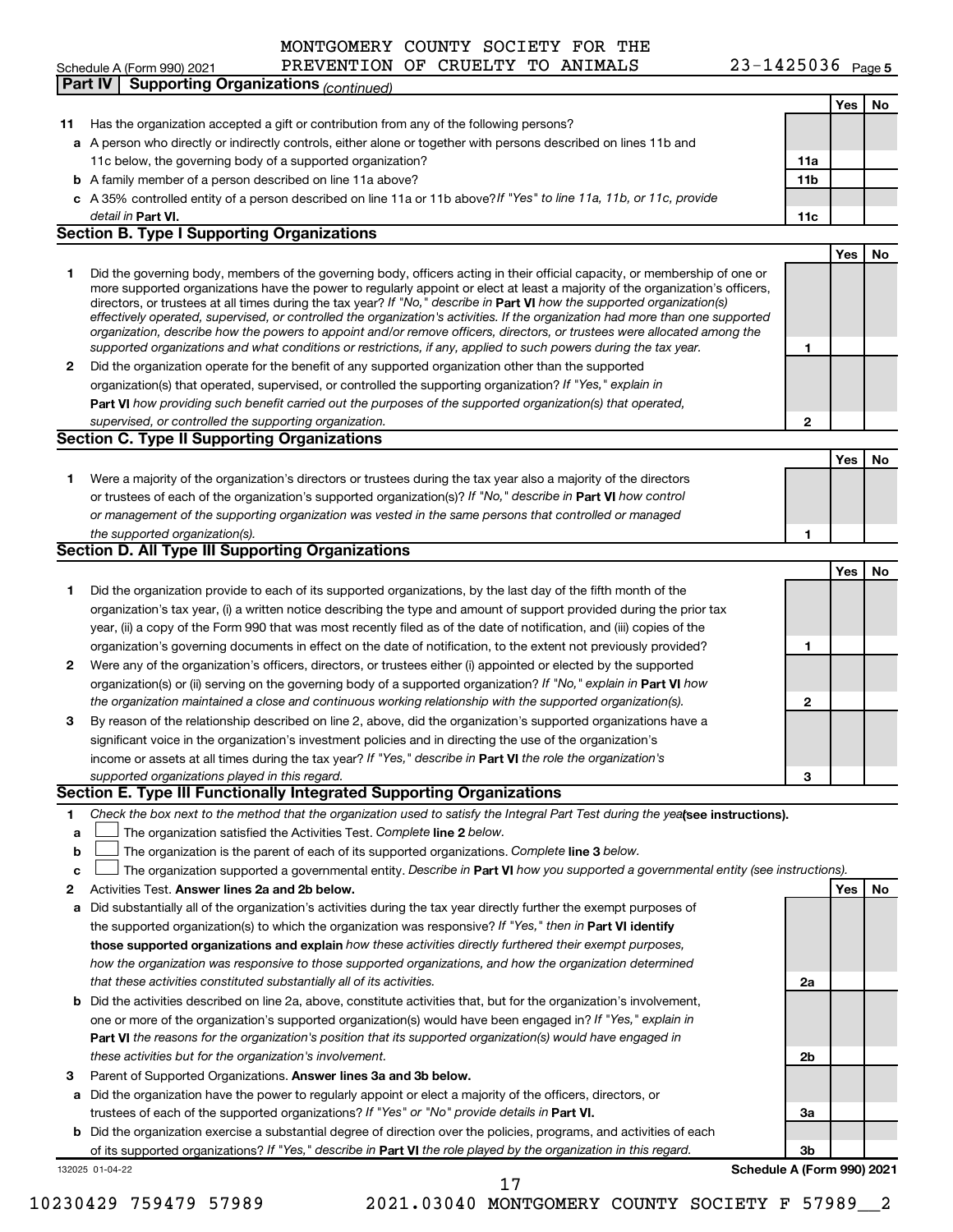**Part V Type III Non-Functionally Integrated 509(a)(3) Supporting Organizations** 

1 **Letter See instructions.** Check here if the organization satisfied the Integral Part Test as a qualifying trust on Nov. 20, 1970 (*explain in* Part **VI**). See instructions. All other Type III non-functionally integrated supporting organizations must complete Sections A through E.

|              | Section A - Adjusted Net Income                                             | (A) Prior Year | (B) Current Year<br>(optional) |                                |
|--------------|-----------------------------------------------------------------------------|----------------|--------------------------------|--------------------------------|
| 1            | Net short-term capital gain                                                 | 1              |                                |                                |
| 2            | Recoveries of prior-year distributions                                      | $\mathbf{2}$   |                                |                                |
| З            | Other gross income (see instructions)                                       | 3              |                                |                                |
| 4            | Add lines 1 through 3.                                                      | 4              |                                |                                |
| 5            | Depreciation and depletion                                                  | 5              |                                |                                |
| 6            | Portion of operating expenses paid or incurred for production or            |                |                                |                                |
|              | collection of gross income or for management, conservation, or              |                |                                |                                |
|              | maintenance of property held for production of income (see instructions)    | 6              |                                |                                |
| 7            | Other expenses (see instructions)                                           | $\overline{7}$ |                                |                                |
| 8            | Adjusted Net Income (subtract lines 5, 6, and 7 from line 4)                | 8              |                                |                                |
|              | <b>Section B - Minimum Asset Amount</b>                                     |                | (A) Prior Year                 | (B) Current Year<br>(optional) |
| 1.           | Aggregate fair market value of all non-exempt-use assets (see               |                |                                |                                |
|              | instructions for short tax year or assets held for part of year):           |                |                                |                                |
|              | a Average monthly value of securities                                       | 1a             |                                |                                |
|              | <b>b</b> Average monthly cash balances                                      | 1 <sub>b</sub> |                                |                                |
|              | c Fair market value of other non-exempt-use assets                          | 1c             |                                |                                |
|              | d Total (add lines 1a, 1b, and 1c)                                          | 1d             |                                |                                |
|              | e Discount claimed for blockage or other factors                            |                |                                |                                |
|              | (explain in detail in Part VI):                                             |                |                                |                                |
| 2            | Acquisition indebtedness applicable to non-exempt-use assets                | $\mathbf{2}$   |                                |                                |
| З            | Subtract line 2 from line 1d.                                               | 3              |                                |                                |
| 4            | Cash deemed held for exempt use. Enter 0.015 of line 3 (for greater amount, |                |                                |                                |
|              | see instructions).                                                          | 4              |                                |                                |
| 5            | Net value of non-exempt-use assets (subtract line 4 from line 3)            | 5              |                                |                                |
| 6            | Multiply line 5 by 0.035.                                                   | 6              |                                |                                |
| 7            | Recoveries of prior-year distributions                                      | $\overline{7}$ |                                |                                |
| 8            | <b>Minimum Asset Amount (add line 7 to line 6)</b>                          | 8              |                                |                                |
|              | <b>Section C - Distributable Amount</b>                                     |                |                                | <b>Current Year</b>            |
| 1            | Adjusted net income for prior year (from Section A, line 8, column A)       | 1              |                                |                                |
| $\mathbf{2}$ | Enter 0.85 of line 1.                                                       | $\mathbf{2}$   |                                |                                |
| 3            | Minimum asset amount for prior year (from Section B, line 8, column A)      | 3              |                                |                                |
| 4            | Enter greater of line 2 or line 3.                                          | 4              |                                |                                |
| 5            | Income tax imposed in prior year                                            | 5              |                                |                                |
| 6            | <b>Distributable Amount.</b> Subtract line 5 from line 4, unless subject to |                |                                |                                |
|              | emergency temporary reduction (see instructions).                           | 6              |                                |                                |
|              |                                                                             |                |                                |                                |

**7** Check here if the current year is the organization's first as a non-functionally integrated Type III supporting organization (see † instructions).

**Schedule A (Form 990) 2021**

132026 01-04-22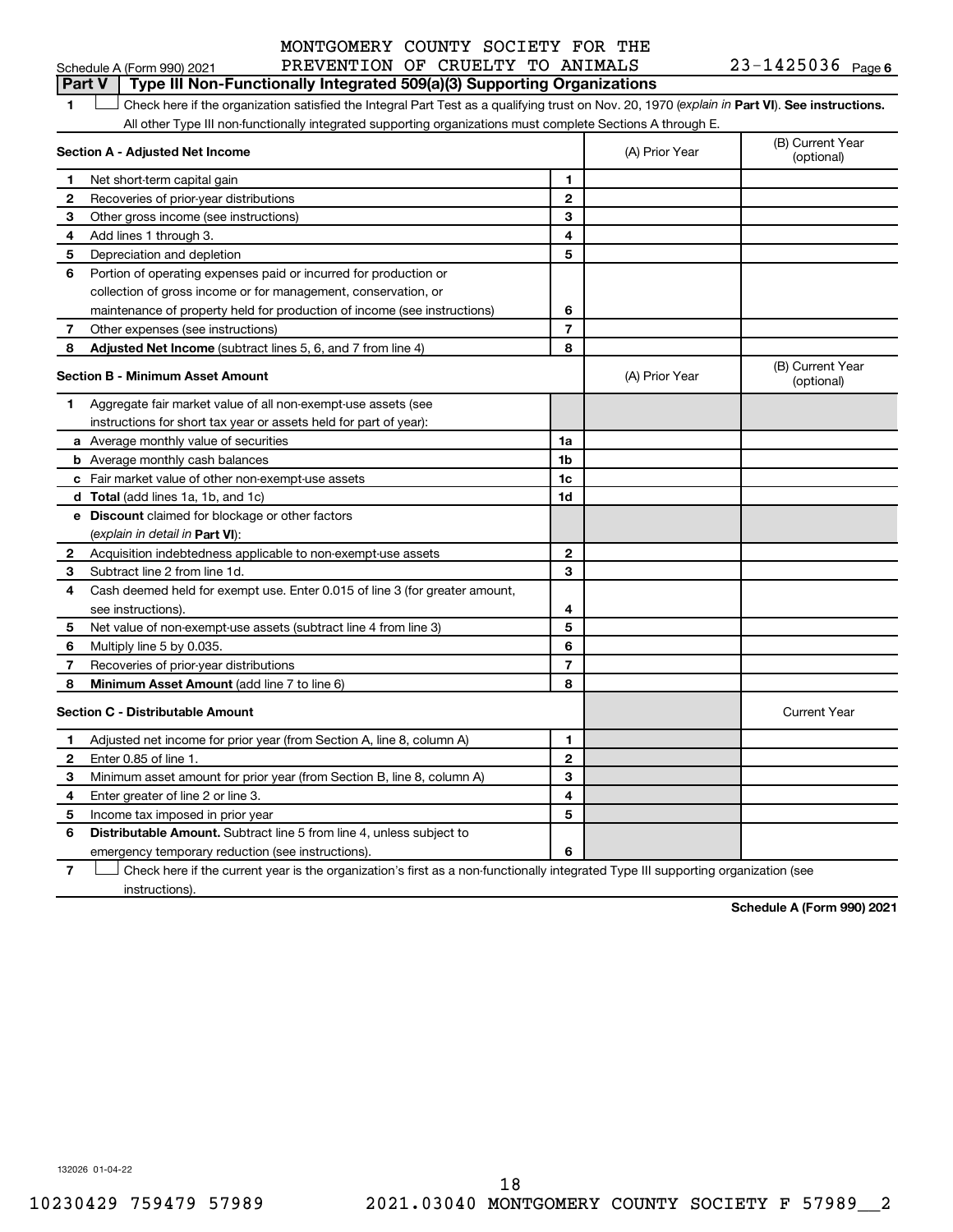|               | Schedule A (Form 990) 2021                                                                 | PREVENTION OF CRUELTY TO ANIMALS   |                                               |    | $23 - 1425036$ Page 7                            |
|---------------|--------------------------------------------------------------------------------------------|------------------------------------|-----------------------------------------------|----|--------------------------------------------------|
| <b>Part V</b> | Type III Non-Functionally Integrated 509(a)(3) Supporting Organizations (continued)        |                                    |                                               |    |                                                  |
|               | <b>Section D - Distributions</b>                                                           |                                    |                                               |    | <b>Current Year</b>                              |
| 1             | Amounts paid to supported organizations to accomplish exempt purposes                      |                                    |                                               | 1  |                                                  |
| 2             | Amounts paid to perform activity that directly furthers exempt purposes of supported       |                                    |                                               |    |                                                  |
|               | organizations, in excess of income from activity                                           |                                    |                                               | 2  |                                                  |
| 3             | Administrative expenses paid to accomplish exempt purposes of supported organizations      |                                    |                                               | 3  |                                                  |
| 4             | Amounts paid to acquire exempt-use assets                                                  |                                    |                                               |    |                                                  |
| 5             | Qualified set-aside amounts (prior IRS approval required - provide details in Part VI)     |                                    |                                               | 5  |                                                  |
| 6             | Other distributions (describe in Part VI). See instructions.                               |                                    |                                               | 6  |                                                  |
| 7             | Total annual distributions. Add lines 1 through 6.                                         |                                    |                                               | 7  |                                                  |
| 8             | Distributions to attentive supported organizations to which the organization is responsive |                                    |                                               |    |                                                  |
|               | (provide details in Part VI). See instructions.                                            |                                    |                                               | 8  |                                                  |
| 9             | Distributable amount for 2021 from Section C, line 6                                       |                                    |                                               | 9  |                                                  |
| 10            | Line 8 amount divided by line 9 amount                                                     |                                    |                                               | 10 |                                                  |
|               | <b>Section E - Distribution Allocations (see instructions)</b>                             | (i)<br><b>Excess Distributions</b> | (ii)<br><b>Underdistributions</b><br>Pre-2021 |    | (iii)<br><b>Distributable</b><br>Amount for 2021 |
| 1             | Distributable amount for 2021 from Section C, line 6                                       |                                    |                                               |    |                                                  |
| 2             | Underdistributions, if any, for years prior to 2021 (reason-                               |                                    |                                               |    |                                                  |
|               | able cause required - explain in Part VI). See instructions.                               |                                    |                                               |    |                                                  |
| 3             | Excess distributions carryover, if any, to 2021                                            |                                    |                                               |    |                                                  |
|               | a From 2016                                                                                |                                    |                                               |    |                                                  |
|               | <b>b</b> From 2017                                                                         |                                    |                                               |    |                                                  |
|               | c From 2018                                                                                |                                    |                                               |    |                                                  |
|               | d From 2019                                                                                |                                    |                                               |    |                                                  |
|               | e From 2020                                                                                |                                    |                                               |    |                                                  |
|               | f Total of lines 3a through 3e                                                             |                                    |                                               |    |                                                  |
|               | g Applied to underdistributions of prior years                                             |                                    |                                               |    |                                                  |
|               | h Applied to 2021 distributable amount                                                     |                                    |                                               |    |                                                  |
|               | i Carryover from 2016 not applied (see instructions)                                       |                                    |                                               |    |                                                  |
|               | Remainder. Subtract lines 3g, 3h, and 3i from line 3f.                                     |                                    |                                               |    |                                                  |
| 4             | Distributions for 2021 from Section D,                                                     |                                    |                                               |    |                                                  |
|               | line $7:$                                                                                  |                                    |                                               |    |                                                  |
|               | a Applied to underdistributions of prior years                                             |                                    |                                               |    |                                                  |
|               | <b>b</b> Applied to 2021 distributable amount                                              |                                    |                                               |    |                                                  |
|               | c Remainder. Subtract lines 4a and 4b from line 4.                                         |                                    |                                               |    |                                                  |
|               | 5 Remaining underdistributions for years prior to 2021, if                                 |                                    |                                               |    |                                                  |
|               | any. Subtract lines 3g and 4a from line 2. For result greater                              |                                    |                                               |    |                                                  |
|               | than zero, explain in Part VI. See instructions.                                           |                                    |                                               |    |                                                  |
| 6             | Remaining underdistributions for 2021. Subtract lines 3h                                   |                                    |                                               |    |                                                  |
|               | and 4b from line 1. For result greater than zero, explain in                               |                                    |                                               |    |                                                  |
|               | <b>Part VI.</b> See instructions.                                                          |                                    |                                               |    |                                                  |
| 7             | Excess distributions carryover to 2022. Add lines 3j                                       |                                    |                                               |    |                                                  |
|               | and 4c.                                                                                    |                                    |                                               |    |                                                  |
| 8             | Breakdown of line 7:                                                                       |                                    |                                               |    |                                                  |
|               | a Excess from 2017                                                                         |                                    |                                               |    |                                                  |
|               | <b>b</b> Excess from 2018                                                                  |                                    |                                               |    |                                                  |
|               | c Excess from 2019                                                                         |                                    |                                               |    |                                                  |
|               | d Excess from 2020                                                                         |                                    |                                               |    |                                                  |
|               | e Excess from 2021                                                                         |                                    |                                               |    |                                                  |
|               |                                                                                            |                                    |                                               |    |                                                  |

**Schedule A (Form 990) 2021**

132027 01-04-22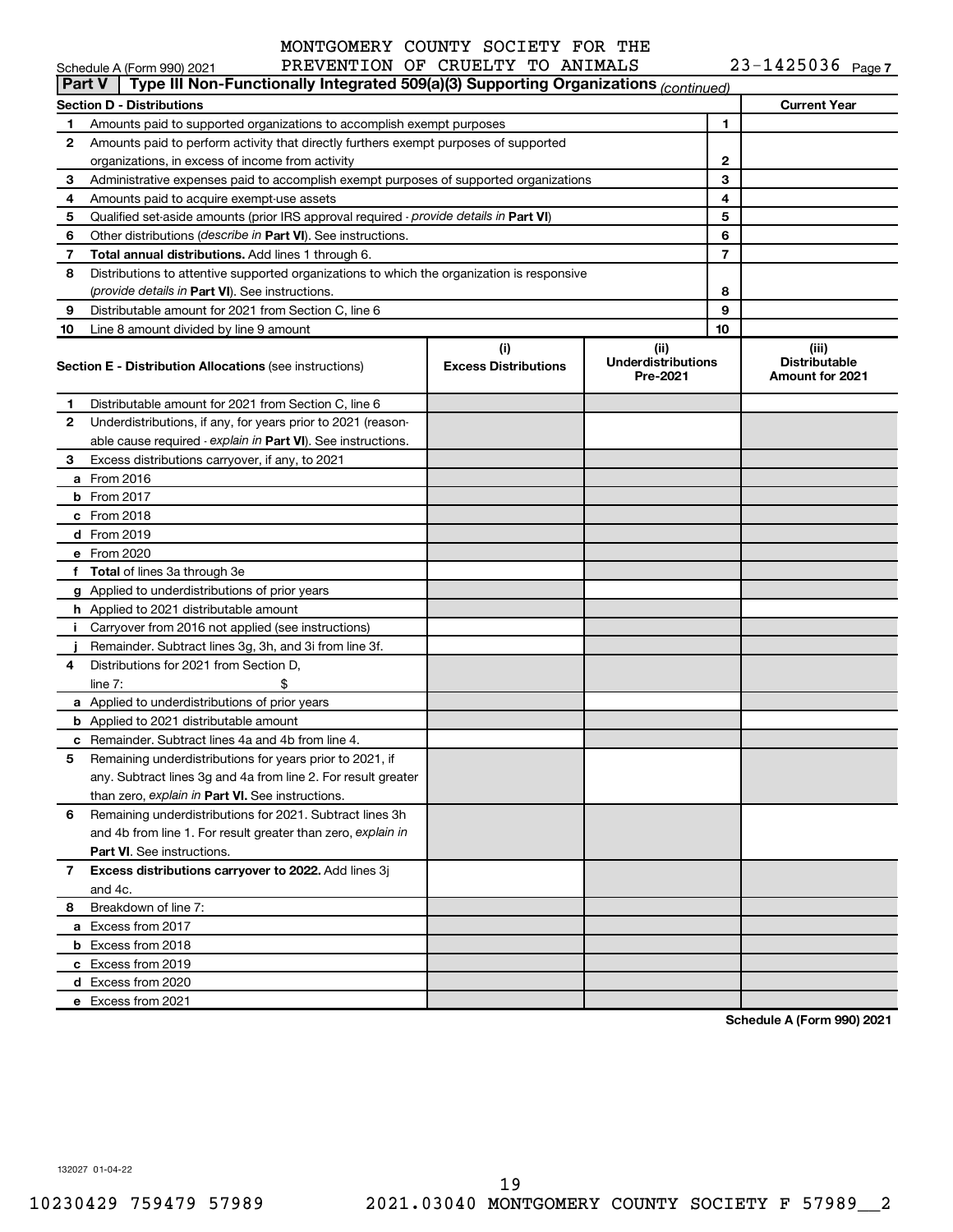| Part VI         | Schedule A (Form 990) 2021                                                                                                                             | PREVENTION OF CRUELTY TO ANIMALS |  | $23 - 1425036$ Page 8<br>Supplemental Information. Provide the explanations required by Part II, line 10; Part II, line 17a or 17b; Part III, line 12;                                                                                                                                           |
|-----------------|--------------------------------------------------------------------------------------------------------------------------------------------------------|----------------------------------|--|--------------------------------------------------------------------------------------------------------------------------------------------------------------------------------------------------------------------------------------------------------------------------------------------------|
|                 | Section D, lines 5, 6, and 8; and Part V, Section E, lines 2, 5, and 6. Also complete this part for any additional information.<br>(See instructions.) |                                  |  | Part IV, Section A, lines 1, 2, 3b, 3c, 4b, 4c, 5a, 6, 9a, 9b, 9c, 11a, 11b, and 11c; Part IV, Section B, lines 1 and 2; Part IV, Section C,<br>line 1; Part IV, Section D, lines 2 and 3; Part IV, Section E, lines 1c, 2a, 2b, 3a, and 3b; Part V, line 1; Part V, Section B, line 1e; Part V, |
|                 |                                                                                                                                                        |                                  |  |                                                                                                                                                                                                                                                                                                  |
|                 |                                                                                                                                                        |                                  |  |                                                                                                                                                                                                                                                                                                  |
|                 |                                                                                                                                                        |                                  |  |                                                                                                                                                                                                                                                                                                  |
|                 |                                                                                                                                                        |                                  |  |                                                                                                                                                                                                                                                                                                  |
|                 |                                                                                                                                                        |                                  |  |                                                                                                                                                                                                                                                                                                  |
|                 |                                                                                                                                                        |                                  |  |                                                                                                                                                                                                                                                                                                  |
|                 |                                                                                                                                                        |                                  |  |                                                                                                                                                                                                                                                                                                  |
|                 |                                                                                                                                                        |                                  |  |                                                                                                                                                                                                                                                                                                  |
|                 |                                                                                                                                                        |                                  |  |                                                                                                                                                                                                                                                                                                  |
|                 |                                                                                                                                                        |                                  |  |                                                                                                                                                                                                                                                                                                  |
|                 |                                                                                                                                                        |                                  |  |                                                                                                                                                                                                                                                                                                  |
|                 |                                                                                                                                                        |                                  |  |                                                                                                                                                                                                                                                                                                  |
|                 |                                                                                                                                                        |                                  |  |                                                                                                                                                                                                                                                                                                  |
|                 |                                                                                                                                                        |                                  |  |                                                                                                                                                                                                                                                                                                  |
|                 |                                                                                                                                                        |                                  |  |                                                                                                                                                                                                                                                                                                  |
|                 |                                                                                                                                                        |                                  |  |                                                                                                                                                                                                                                                                                                  |
|                 |                                                                                                                                                        |                                  |  |                                                                                                                                                                                                                                                                                                  |
|                 |                                                                                                                                                        |                                  |  |                                                                                                                                                                                                                                                                                                  |
|                 |                                                                                                                                                        |                                  |  |                                                                                                                                                                                                                                                                                                  |
|                 |                                                                                                                                                        |                                  |  |                                                                                                                                                                                                                                                                                                  |
|                 |                                                                                                                                                        |                                  |  |                                                                                                                                                                                                                                                                                                  |
|                 |                                                                                                                                                        |                                  |  |                                                                                                                                                                                                                                                                                                  |
|                 |                                                                                                                                                        |                                  |  |                                                                                                                                                                                                                                                                                                  |
|                 |                                                                                                                                                        |                                  |  |                                                                                                                                                                                                                                                                                                  |
|                 |                                                                                                                                                        |                                  |  |                                                                                                                                                                                                                                                                                                  |
|                 |                                                                                                                                                        |                                  |  |                                                                                                                                                                                                                                                                                                  |
|                 |                                                                                                                                                        |                                  |  |                                                                                                                                                                                                                                                                                                  |
|                 |                                                                                                                                                        |                                  |  |                                                                                                                                                                                                                                                                                                  |
| 132028 01-04-22 |                                                                                                                                                        |                                  |  | Schedule A (Form 990) 2021                                                                                                                                                                                                                                                                       |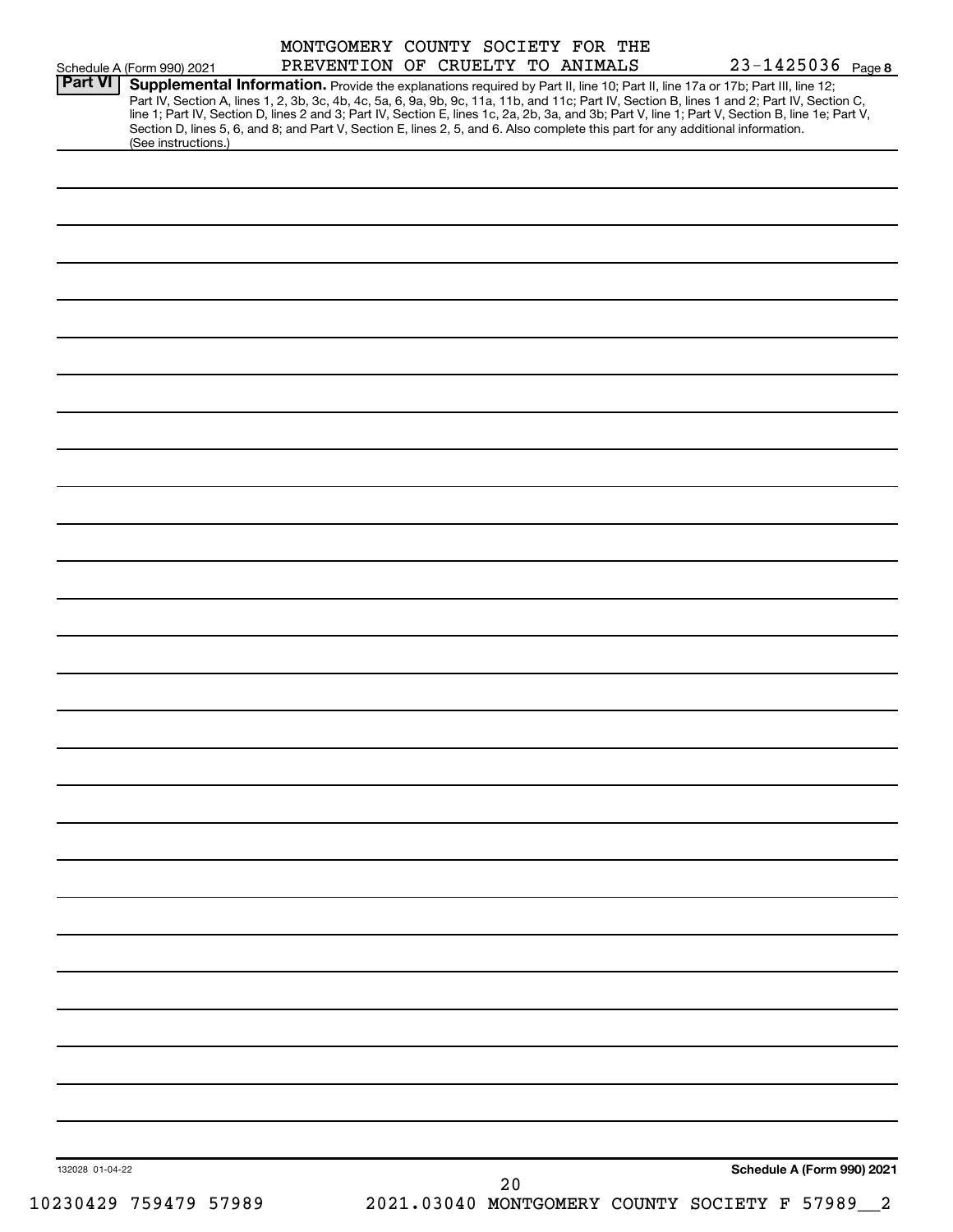Department of the Treasury Internal Revenue Service

Name of the organization

# **Schedule B Schedule of Contributors**

**(Form 990) | Attach to Form 990 or Form 990-PF. | Go to www.irs.gov/Form990 for the latest information.** OMB No. 1545-0047

**2021**

**Employer identification number**

| MONTGOME    |
|-------------|
| DD EUITHE T |

| MONTGOMERY COUNTY SOCIETY FOR THE |            |
|-----------------------------------|------------|
| PREVENTION OF CRUELTY TO ANIMALS  | 23-1425036 |

|                    | <b>Organization type (check one):</b>                                     |  |  |  |  |  |  |
|--------------------|---------------------------------------------------------------------------|--|--|--|--|--|--|
| Filers of:         | Section:                                                                  |  |  |  |  |  |  |
| Form 990 or 990-EZ | $\lfloor \mathbf{X} \rfloor$ 501(c)( 3) (enter number) organization       |  |  |  |  |  |  |
|                    | 4947(a)(1) nonexempt charitable trust not treated as a private foundation |  |  |  |  |  |  |
|                    | 527 political organization                                                |  |  |  |  |  |  |
| Form 990-PF        | 501(c)(3) exempt private foundation                                       |  |  |  |  |  |  |
|                    | 4947(a)(1) nonexempt charitable trust treated as a private foundation     |  |  |  |  |  |  |
|                    | 501(c)(3) taxable private foundation                                      |  |  |  |  |  |  |

Check if your organization is covered by the General Rule or a Special Rule.

**Note:**  Only a section 501(c)(7), (8), or (10) organization can check boxes for both the General Rule and a Special Rule. See instructions.

#### **General Rule**

 $\Box$ 

 $\Box$ 

For an organization filing Form 990, 990-EZ, or 990-PF that received, during the year, contributions totaling \$5,000 or more (in money or property) from any one contributor. Complete Parts I and II. See instructions for determining a contributor's total contributions.

#### **Special Rules**

contributor, during the year, total contributions of the greater of (1) \$5,000; or (2) 2% of the amount on (i) Form 990, Part VIII, line 1h;  $\boxed{\text{X}}$  For an organization described in section 501(c)(3) filing Form 990 or 990-EZ that met the 33 1/3% support test of the regulations under sections 509(a)(1) and 170(b)(1)(A)(vi), that checked Schedule A (Form 990), Part II, line 13, 16a, or 16b, and that received from any one or (ii) Form 990-EZ, line 1. Complete Parts I and II.

For an organization described in section 501(c)(7), (8), or (10) filing Form 990 or 990-EZ that received from any one contributor, during the year, total contributions of more than \$1,000 exclusively for religious, charitable, scientific, literary, or educational purposes, or for the prevention of cruelty to children or animals. Complete Parts I (entering "N/A" in column (b) instead of the contributor name and address), II, and III.  $\Box$ 

purpose. Don't complete any of the parts unless the General Rule applies to this organization because it received nonexclusively year, contributions exclusively for religious, charitable, etc., purposes, but no such contributions totaled more than \$1,000. If this box is checked, enter here the total contributions that were received during the year for an exclusively religious, charitable, etc., For an organization described in section 501(c)(7), (8), or (10) filing Form 990 or 990-EZ that received from any one contributor, during the religious, charitable, etc., contributions totaling \$5,000 or more during the year  $\ldots$  $\ldots$  $\ldots$  $\ldots$  $\ldots$  $\ldots$ 

Caution: An organization that isn't covered by the General Rule and/or the Special Rules doesn't file Schedule B (Form 990), but it must answer "No" on Part IV, line 2, of its Form 990; or check the box on line H of its Form 990-EZ or on its Form 990-PF, Part I, line 2, to certify that it doesn't meet the filing requirements of Schedule B (Form 990).

LHA For Paperwork Reduction Act Notice, see the instructions for Form 990, 990-EZ, or 990-PF. **Schell B (Form 990)** (2021)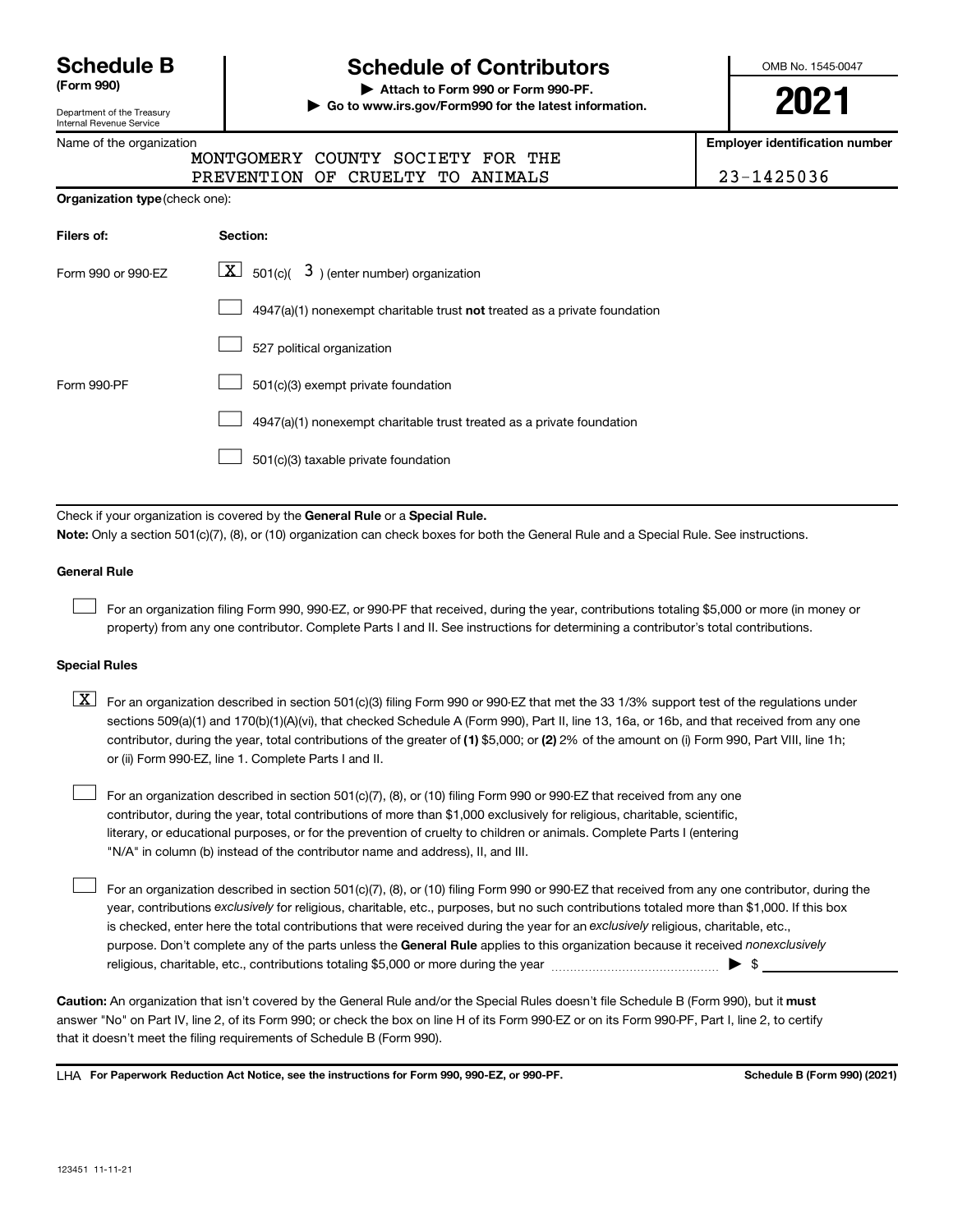|                 | Schedule B (Form 990) (2021)                                                                                    |                                   | Page 2                                                                                                     |
|-----------------|-----------------------------------------------------------------------------------------------------------------|-----------------------------------|------------------------------------------------------------------------------------------------------------|
|                 | Name of organization                                                                                            |                                   | <b>Employer identification number</b>                                                                      |
|                 | MONTGOMERY COUNTY SOCIETY FOR THE<br>PREVENTION OF CRUELTY TO ANIMALS                                           |                                   | 23-1425036                                                                                                 |
| Part I          | Contributors (see instructions). Use duplicate copies of Part I if additional space is needed.                  |                                   |                                                                                                            |
| (a)<br>No.      | (b)<br>Name, address, and ZIP + 4                                                                               | (c)<br><b>Total contributions</b> | (d)<br>Type of contribution                                                                                |
| $\mathbf 1$     | JOSEPHINE & EVELYN SMITH FOUNDATION<br>C/O HAVERFORD TRUST 1600 MARKET ST<br>PHILADELPHIA, PA 19103             | 63,125.<br>\$                     | <u>x</u><br>Person<br><b>Payroll</b><br><b>Noncash</b><br>(Complete Part II for<br>noncash contributions.) |
| (a)<br>No.      | (b)<br>Name, address, and ZIP + 4                                                                               | (c)<br><b>Total contributions</b> | (d)<br>Type of contribution                                                                                |
| $\overline{a}$  | ESTATE OF ARTHUR PFLAUMER<br>C/O PHILADELPHIA FOUNDATION 1234<br>MARKET ST<br>PHILADELPHIA, PA 19107            | 80,591.<br>\$                     | X<br>Person<br><b>Payroll</b><br>Noncash<br>(Complete Part II for<br>noncash contributions.)               |
| (a)<br>No.      | (b)<br>Name, address, and ZIP + 4                                                                               | (c)<br><b>Total contributions</b> | (d)<br>Type of contribution                                                                                |
| 3               | ESTATE OF DOROTHY CONWAY<br>C/O GLENMEDE TRUST CO ONE LIBERTY<br>PLACE 1650 MARKET ST<br>PHILADELPHIA, PA 19103 | 250,000.<br>\$                    | X<br>Person<br><b>Payroll</b><br>Noncash<br>(Complete Part II for<br>noncash contributions.)               |
| (a)<br>No.      | (b)<br>Name, address, and $ZIP + 4$                                                                             | (c)<br><b>Total contributions</b> | (d)<br>Type of contribution                                                                                |
| 4               | ESTATE OF ELLEN BAUM<br>C/O GLENMEDE TRUST CO ONE LIBERTY<br>PLACE 1650 MARKET ST<br>PHILADELPHIA, PA 19103     | 164,315.<br>\$                    | $\mathbf{X}$<br>Person<br>Payroll<br>Noncash<br>(Complete Part II for<br>noncash contributions.)           |
| (a)<br>No.      | (b)<br>Name, address, and ZIP + 4                                                                               | (c)<br><b>Total contributions</b> | (d)<br>Type of contribution                                                                                |
| 5               | ESTATE OF SARAH BRENZ<br>C/O GLENMEDE TRUST CO ONE LIBERTY<br>PLACE 1650 MARKET ST<br>PHILADELPHIA, PA 19103    | 500,000.<br>\$                    | $\overline{\text{X}}$<br>Person<br>Pavroll<br>Noncash<br>(Complete Part II for<br>noncash contributions.)  |
| (a)<br>No.      | (b)<br>Name, address, and ZIP + 4                                                                               | (c)<br><b>Total contributions</b> | (d)<br>Type of contribution                                                                                |
|                 |                                                                                                                 | \$                                | Person<br>Payroll<br>Noncash<br>(Complete Part II for<br>noncash contributions.)                           |
| 123452 11-11-21 |                                                                                                                 |                                   | Schedule B (Form 990) (2021)                                                                               |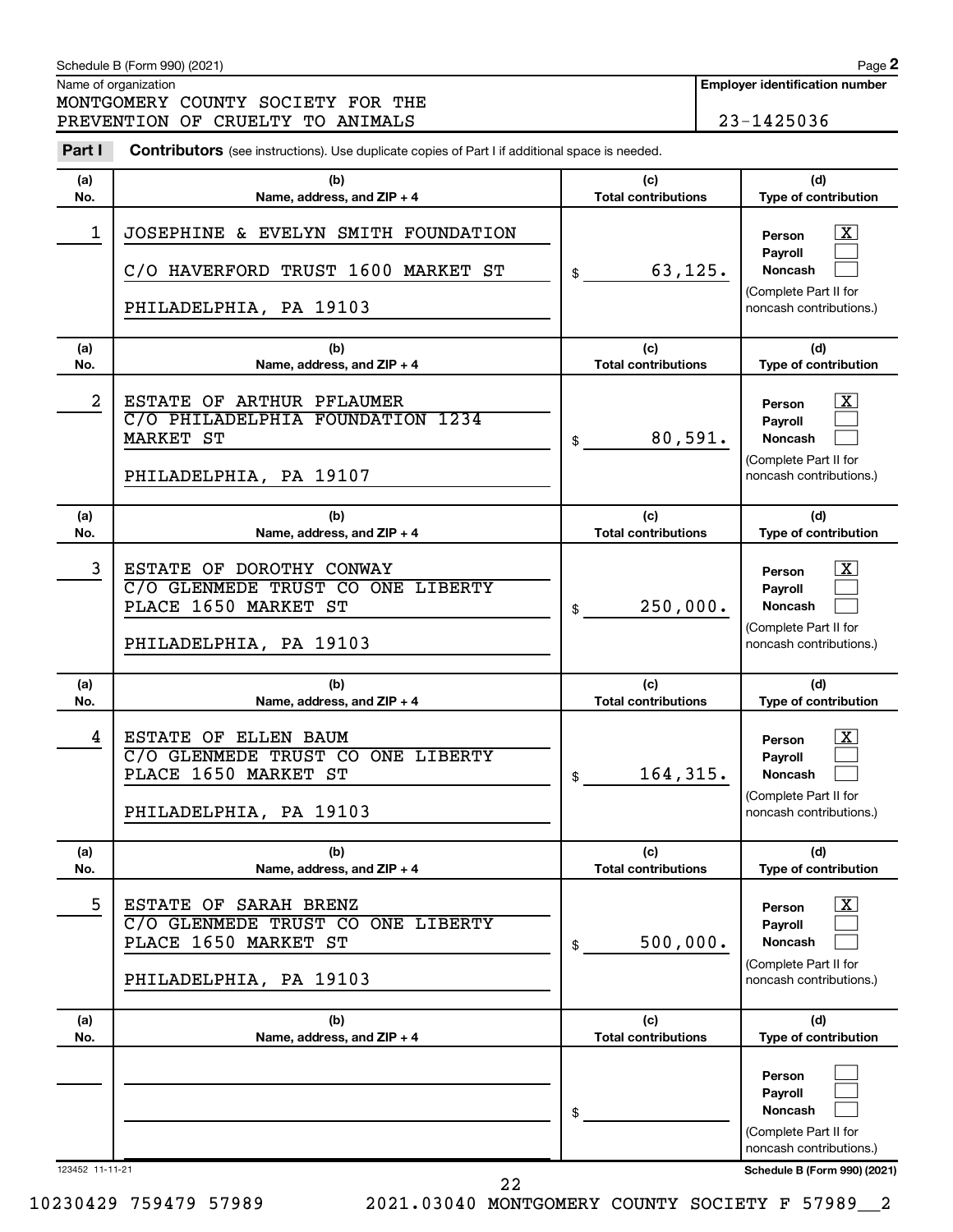|                              | Schedule B (Form 990) (2021)<br>Name of organization<br>MONTGOMERY COUNTY SOCIETY FOR THE           |                                                 | Page 3<br><b>Employer identification number</b> |
|------------------------------|-----------------------------------------------------------------------------------------------------|-------------------------------------------------|-------------------------------------------------|
|                              | PREVENTION OF CRUELTY TO ANIMALS                                                                    |                                                 | 23-1425036                                      |
| Part II                      | Noncash Property (see instructions). Use duplicate copies of Part II if additional space is needed. |                                                 |                                                 |
| (a)<br>No.<br>from<br>Part I | (b)<br>Description of noncash property given                                                        | (c)<br>FMV (or estimate)<br>(See instructions.) | (d)<br>Date received                            |
|                              |                                                                                                     |                                                 |                                                 |
|                              |                                                                                                     | $\frac{1}{2}$                                   |                                                 |
| (a)<br>No.<br>from<br>Part I | (b)<br>Description of noncash property given                                                        | (c)<br>FMV (or estimate)<br>(See instructions.) | (d)<br>Date received                            |
|                              |                                                                                                     | $\frac{1}{2}$                                   |                                                 |
|                              |                                                                                                     |                                                 |                                                 |
| (a)<br>No.<br>from<br>Part I | (b)<br>Description of noncash property given                                                        | (c)<br>FMV (or estimate)<br>(See instructions.) | (d)<br>Date received                            |
|                              |                                                                                                     |                                                 |                                                 |
|                              |                                                                                                     | $\frac{1}{2}$                                   |                                                 |
| (a)<br>No.<br>from<br>Part I | (b)<br>Description of noncash property given                                                        | (c)<br>FMV (or estimate)<br>(See instructions.) | (d)<br>Date received                            |
|                              |                                                                                                     |                                                 |                                                 |
|                              |                                                                                                     | \$                                              |                                                 |
| (a)<br>No.<br>from<br>Part I | (b)<br>Description of noncash property given                                                        | (c)<br>FMV (or estimate)<br>(See instructions.) | (d)<br>Date received                            |
|                              |                                                                                                     |                                                 |                                                 |
|                              |                                                                                                     | \$                                              |                                                 |
| (a)<br>No.<br>from<br>Part I | (b)<br>Description of noncash property given                                                        | (c)<br>FMV (or estimate)<br>(See instructions.) | (d)<br>Date received                            |
|                              |                                                                                                     |                                                 |                                                 |
|                              |                                                                                                     | \$                                              |                                                 |
| 123453 11-11-21              | 23                                                                                                  |                                                 | Schedule B (Form 990) (2021)                    |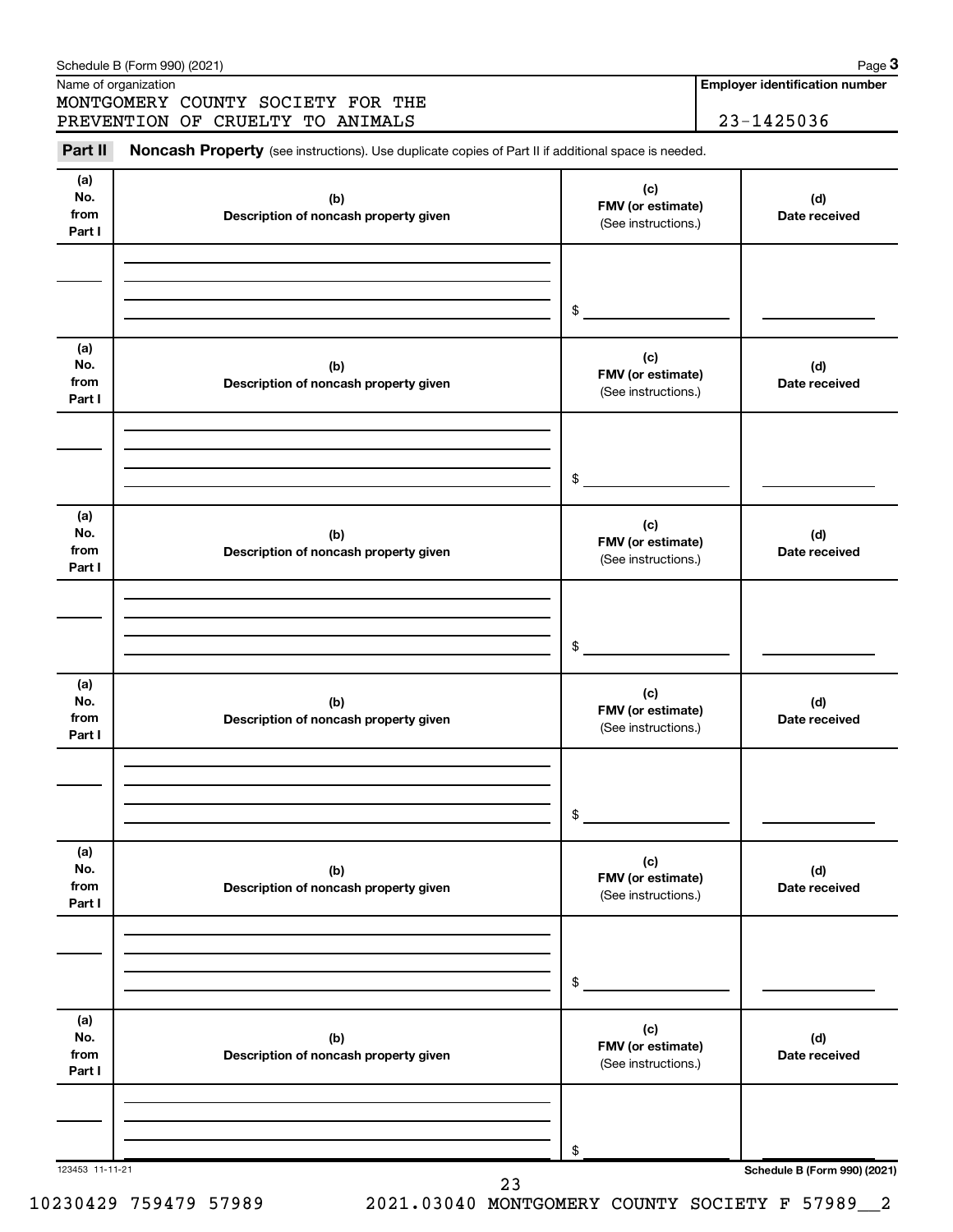|                           | Schedule B (Form 990) (2021)                                                                                                                                                                                                                                                 |                      |                                          | Page 4                                   |  |  |  |  |
|---------------------------|------------------------------------------------------------------------------------------------------------------------------------------------------------------------------------------------------------------------------------------------------------------------------|----------------------|------------------------------------------|------------------------------------------|--|--|--|--|
|                           | Name of organization                                                                                                                                                                                                                                                         |                      |                                          | <b>Employer identification number</b>    |  |  |  |  |
|                           | MONTGOMERY COUNTY SOCIETY FOR THE                                                                                                                                                                                                                                            |                      |                                          |                                          |  |  |  |  |
|                           | PREVENTION OF CRUELTY TO ANIMALS                                                                                                                                                                                                                                             |                      |                                          | 23-1425036                               |  |  |  |  |
| Part III                  | Exclusively religious, charitable, etc., contributions to organizations described in section 501(c)(7), (8), or (10) that total more than \$1,000 for the year<br>from any one contributor. Complete columns (a) through (e) and the following line entry. For organizations |                      |                                          |                                          |  |  |  |  |
|                           | completing Part III, enter the total of exclusively religious, charitable, etc., contributions of \$1,000 or less for the year. (Enter this info. once.)<br>Use duplicate copies of Part III if additional space is needed.                                                  |                      |                                          |                                          |  |  |  |  |
| $(a)$ No.                 |                                                                                                                                                                                                                                                                              |                      |                                          |                                          |  |  |  |  |
| from<br>Part I            | (b) Purpose of gift                                                                                                                                                                                                                                                          | (c) Use of gift      |                                          | (d) Description of how gift is held      |  |  |  |  |
|                           |                                                                                                                                                                                                                                                                              |                      |                                          |                                          |  |  |  |  |
|                           |                                                                                                                                                                                                                                                                              |                      |                                          |                                          |  |  |  |  |
|                           |                                                                                                                                                                                                                                                                              |                      |                                          |                                          |  |  |  |  |
|                           |                                                                                                                                                                                                                                                                              |                      |                                          |                                          |  |  |  |  |
|                           |                                                                                                                                                                                                                                                                              | (e) Transfer of gift |                                          |                                          |  |  |  |  |
|                           |                                                                                                                                                                                                                                                                              |                      |                                          |                                          |  |  |  |  |
|                           | Transferee's name, address, and ZIP + 4                                                                                                                                                                                                                                      |                      | Relationship of transferor to transferee |                                          |  |  |  |  |
|                           |                                                                                                                                                                                                                                                                              |                      |                                          |                                          |  |  |  |  |
|                           |                                                                                                                                                                                                                                                                              |                      |                                          |                                          |  |  |  |  |
|                           |                                                                                                                                                                                                                                                                              |                      |                                          |                                          |  |  |  |  |
| (a) No.<br>from           | (b) Purpose of gift<br>(c) Use of gift                                                                                                                                                                                                                                       |                      |                                          | (d) Description of how gift is held      |  |  |  |  |
| Part I                    |                                                                                                                                                                                                                                                                              |                      |                                          |                                          |  |  |  |  |
|                           |                                                                                                                                                                                                                                                                              |                      |                                          |                                          |  |  |  |  |
|                           |                                                                                                                                                                                                                                                                              |                      |                                          |                                          |  |  |  |  |
|                           |                                                                                                                                                                                                                                                                              |                      |                                          |                                          |  |  |  |  |
|                           | (e) Transfer of gift                                                                                                                                                                                                                                                         |                      |                                          |                                          |  |  |  |  |
|                           |                                                                                                                                                                                                                                                                              |                      |                                          |                                          |  |  |  |  |
|                           | Transferee's name, address, and ZIP + 4                                                                                                                                                                                                                                      |                      | Relationship of transferor to transferee |                                          |  |  |  |  |
|                           |                                                                                                                                                                                                                                                                              |                      |                                          |                                          |  |  |  |  |
|                           |                                                                                                                                                                                                                                                                              |                      |                                          |                                          |  |  |  |  |
|                           |                                                                                                                                                                                                                                                                              |                      |                                          |                                          |  |  |  |  |
| (a) No.                   |                                                                                                                                                                                                                                                                              |                      |                                          |                                          |  |  |  |  |
| from<br>Part I            | (b) Purpose of gift                                                                                                                                                                                                                                                          | (c) Use of gift      |                                          | (d) Description of how gift is held      |  |  |  |  |
|                           |                                                                                                                                                                                                                                                                              |                      |                                          |                                          |  |  |  |  |
|                           |                                                                                                                                                                                                                                                                              |                      |                                          |                                          |  |  |  |  |
|                           |                                                                                                                                                                                                                                                                              |                      |                                          |                                          |  |  |  |  |
|                           |                                                                                                                                                                                                                                                                              |                      |                                          |                                          |  |  |  |  |
|                           | (e) Transfer of gift                                                                                                                                                                                                                                                         |                      |                                          |                                          |  |  |  |  |
|                           | Transferee's name, address, and ZIP + 4                                                                                                                                                                                                                                      |                      |                                          | Relationship of transferor to transferee |  |  |  |  |
|                           |                                                                                                                                                                                                                                                                              |                      |                                          |                                          |  |  |  |  |
|                           |                                                                                                                                                                                                                                                                              |                      |                                          |                                          |  |  |  |  |
|                           |                                                                                                                                                                                                                                                                              |                      |                                          |                                          |  |  |  |  |
|                           |                                                                                                                                                                                                                                                                              |                      |                                          |                                          |  |  |  |  |
| (a) No.<br>from<br>Part I | (b) Purpose of gift                                                                                                                                                                                                                                                          | (c) Use of gift      |                                          | (d) Description of how gift is held      |  |  |  |  |
|                           |                                                                                                                                                                                                                                                                              |                      |                                          |                                          |  |  |  |  |
|                           |                                                                                                                                                                                                                                                                              |                      |                                          |                                          |  |  |  |  |
|                           |                                                                                                                                                                                                                                                                              |                      |                                          |                                          |  |  |  |  |
|                           |                                                                                                                                                                                                                                                                              |                      |                                          |                                          |  |  |  |  |
|                           |                                                                                                                                                                                                                                                                              | (e) Transfer of gift |                                          |                                          |  |  |  |  |
|                           |                                                                                                                                                                                                                                                                              |                      |                                          | Relationship of transferor to transferee |  |  |  |  |
|                           | Transferee's name, address, and ZIP + 4                                                                                                                                                                                                                                      |                      |                                          |                                          |  |  |  |  |
|                           |                                                                                                                                                                                                                                                                              |                      |                                          |                                          |  |  |  |  |
|                           |                                                                                                                                                                                                                                                                              |                      |                                          |                                          |  |  |  |  |
|                           |                                                                                                                                                                                                                                                                              |                      |                                          |                                          |  |  |  |  |
| 123454 11-11-21           |                                                                                                                                                                                                                                                                              |                      |                                          | Schedule B (Form 990) (2021)             |  |  |  |  |
|                           |                                                                                                                                                                                                                                                                              | 24                   |                                          |                                          |  |  |  |  |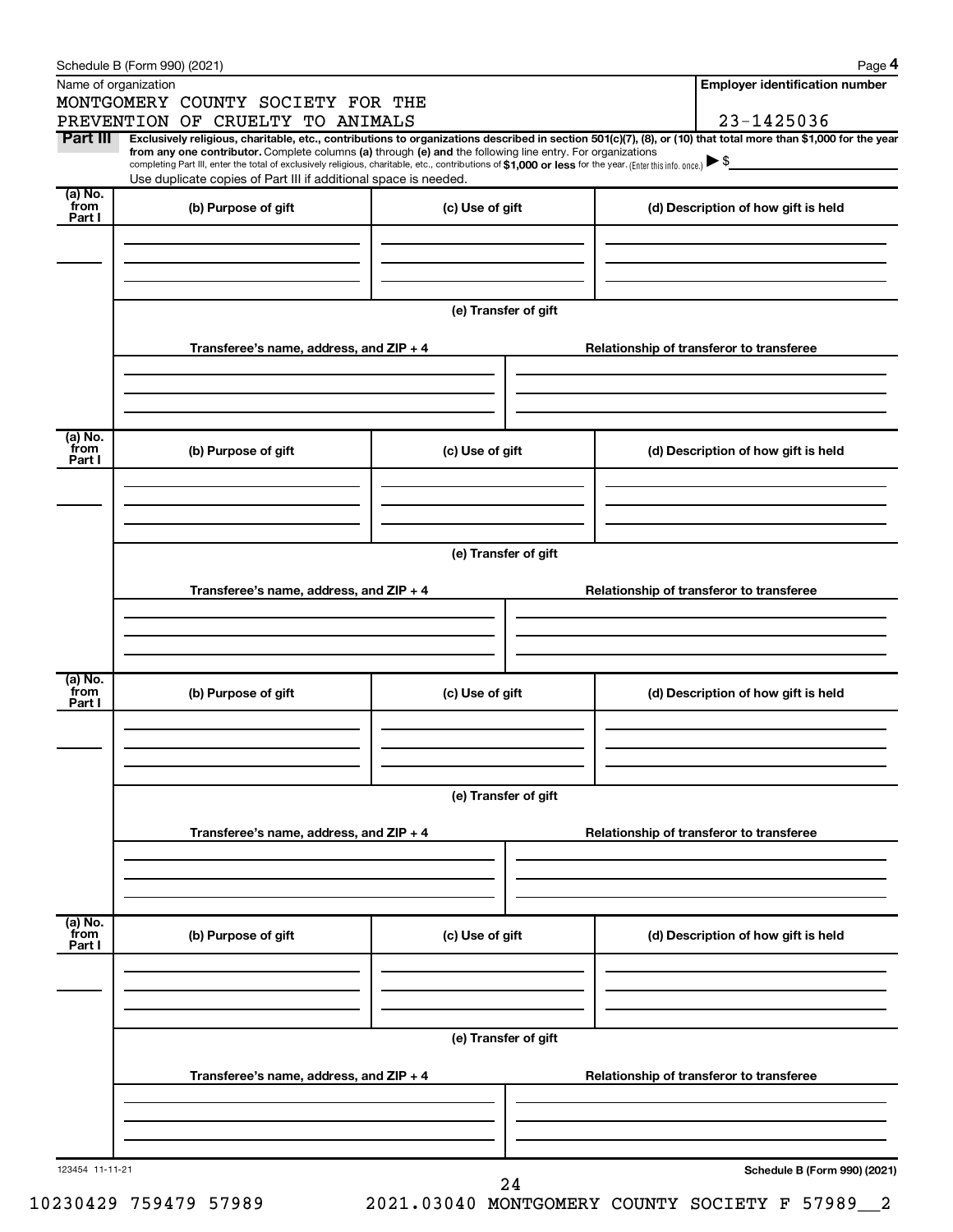|        | <b>SCHEDULE D</b><br>(Form 990)<br>Department of the Treasury                                                                                                                                                                           |                                                                                                        | <b>Supplemental Financial Statements</b><br>Complete if the organization answered "Yes" on Form 990,<br>Part IV, line 6, 7, 8, 9, 10, 11a, 11b, 11c, 11d, 11e, 11f, 12a, or 12b.<br>Attach to Form 990. | OMB No. 1545-0047<br><b>Open to Public</b>         |  |  |  |
|--------|-----------------------------------------------------------------------------------------------------------------------------------------------------------------------------------------------------------------------------------------|--------------------------------------------------------------------------------------------------------|---------------------------------------------------------------------------------------------------------------------------------------------------------------------------------------------------------|----------------------------------------------------|--|--|--|
|        | Internal Revenue Service                                                                                                                                                                                                                |                                                                                                        | Go to www.irs.gov/Form990 for instructions and the latest information.                                                                                                                                  | Inspection                                         |  |  |  |
|        | Name of the organization                                                                                                                                                                                                                | MONTGOMERY COUNTY SOCIETY FOR THE                                                                      |                                                                                                                                                                                                         | <b>Employer identification number</b>              |  |  |  |
|        |                                                                                                                                                                                                                                         | PREVENTION OF CRUELTY TO ANIMALS                                                                       |                                                                                                                                                                                                         | 23-1425036                                         |  |  |  |
| Part I |                                                                                                                                                                                                                                         |                                                                                                        | Organizations Maintaining Donor Advised Funds or Other Similar Funds or Accounts. Complete if the                                                                                                       |                                                    |  |  |  |
|        |                                                                                                                                                                                                                                         | organization answered "Yes" on Form 990, Part IV, line 6.                                              |                                                                                                                                                                                                         |                                                    |  |  |  |
|        |                                                                                                                                                                                                                                         |                                                                                                        | (a) Donor advised funds                                                                                                                                                                                 | (b) Funds and other accounts                       |  |  |  |
| 1      |                                                                                                                                                                                                                                         |                                                                                                        |                                                                                                                                                                                                         |                                                    |  |  |  |
| 2      |                                                                                                                                                                                                                                         | Aggregate value of contributions to (during year)                                                      |                                                                                                                                                                                                         |                                                    |  |  |  |
| з      |                                                                                                                                                                                                                                         |                                                                                                        |                                                                                                                                                                                                         |                                                    |  |  |  |
| 4      |                                                                                                                                                                                                                                         |                                                                                                        |                                                                                                                                                                                                         |                                                    |  |  |  |
| 5      |                                                                                                                                                                                                                                         |                                                                                                        | Did the organization inform all donors and donor advisors in writing that the assets held in donor advised funds                                                                                        |                                                    |  |  |  |
|        |                                                                                                                                                                                                                                         |                                                                                                        |                                                                                                                                                                                                         | Yes<br><b>No</b>                                   |  |  |  |
| 6      | Did the organization inform all grantees, donors, and donor advisors in writing that grant funds can be used only<br>for charitable purposes and not for the benefit of the donor or donor advisor, or for any other purpose conferring |                                                                                                        |                                                                                                                                                                                                         |                                                    |  |  |  |
|        |                                                                                                                                                                                                                                         |                                                                                                        |                                                                                                                                                                                                         |                                                    |  |  |  |
|        | impermissible private benefit?<br>Part II                                                                                                                                                                                               |                                                                                                        |                                                                                                                                                                                                         | Yes<br><b>No</b>                                   |  |  |  |
|        |                                                                                                                                                                                                                                         |                                                                                                        | Conservation Easements. Complete if the organization answered "Yes" on Form 990, Part IV, line 7.                                                                                                       |                                                    |  |  |  |
| 1      |                                                                                                                                                                                                                                         | Purpose(s) of conservation easements held by the organization (check all that apply).                  |                                                                                                                                                                                                         |                                                    |  |  |  |
|        |                                                                                                                                                                                                                                         | Preservation of land for public use (for example, recreation or education)                             |                                                                                                                                                                                                         | Preservation of a historically important land area |  |  |  |
|        |                                                                                                                                                                                                                                         | Protection of natural habitat                                                                          |                                                                                                                                                                                                         | Preservation of a certified historic structure     |  |  |  |
| 2      |                                                                                                                                                                                                                                         | Preservation of open space                                                                             | Complete lines 2a through 2d if the organization held a qualified conservation contribution in the form of a conservation easement on the last                                                          | Held at the End of the Tax Year                    |  |  |  |
|        | day of the tax year.                                                                                                                                                                                                                    |                                                                                                        |                                                                                                                                                                                                         |                                                    |  |  |  |
|        |                                                                                                                                                                                                                                         |                                                                                                        |                                                                                                                                                                                                         | 2a                                                 |  |  |  |
| b      |                                                                                                                                                                                                                                         |                                                                                                        |                                                                                                                                                                                                         | 2b                                                 |  |  |  |
| с      |                                                                                                                                                                                                                                         |                                                                                                        |                                                                                                                                                                                                         | 2c                                                 |  |  |  |
|        |                                                                                                                                                                                                                                         |                                                                                                        | d Number of conservation easements included in (c) acquired after 7/25/06, and not on a historic structure                                                                                              |                                                    |  |  |  |
|        |                                                                                                                                                                                                                                         |                                                                                                        |                                                                                                                                                                                                         | 2d                                                 |  |  |  |
| 3      |                                                                                                                                                                                                                                         |                                                                                                        | Number of conservation easements modified, transferred, released, extinguished, or terminated by the organization during the tax                                                                        |                                                    |  |  |  |
|        | $\gamma$ ear $\blacktriangleright$                                                                                                                                                                                                      |                                                                                                        |                                                                                                                                                                                                         |                                                    |  |  |  |
| 4      |                                                                                                                                                                                                                                         | Number of states where property subject to conservation easement is located $\blacktriangleright$      |                                                                                                                                                                                                         |                                                    |  |  |  |
| 5      |                                                                                                                                                                                                                                         | Does the organization have a written policy regarding the periodic monitoring, inspection, handling of |                                                                                                                                                                                                         | Yes<br><b>No</b>                                   |  |  |  |
|        |                                                                                                                                                                                                                                         |                                                                                                        | Staff and volunteer hours devoted to monitoring, inspecting, handling of violations, and enforcing conservation easements during the year                                                               |                                                    |  |  |  |
| 6      |                                                                                                                                                                                                                                         |                                                                                                        |                                                                                                                                                                                                         |                                                    |  |  |  |
|        | ⋗                                                                                                                                                                                                                                       |                                                                                                        |                                                                                                                                                                                                         |                                                    |  |  |  |
| 7      |                                                                                                                                                                                                                                         |                                                                                                        | Amount of expenses incurred in monitoring, inspecting, handling of violations, and enforcing conservation easements during the year                                                                     |                                                    |  |  |  |
|        | $\blacktriangleright$ \$                                                                                                                                                                                                                |                                                                                                        | Does each conservation easement reported on line 2(d) above satisfy the requirements of section 170(h)(4)(B)(i)                                                                                         |                                                    |  |  |  |
| 8      |                                                                                                                                                                                                                                         |                                                                                                        |                                                                                                                                                                                                         | <b>No</b><br>Yes                                   |  |  |  |
|        |                                                                                                                                                                                                                                         |                                                                                                        | In Part XIII, describe how the organization reports conservation easements in its revenue and expense statement and                                                                                     |                                                    |  |  |  |
| 9      |                                                                                                                                                                                                                                         |                                                                                                        |                                                                                                                                                                                                         |                                                    |  |  |  |
|        |                                                                                                                                                                                                                                         |                                                                                                        | balance sheet, and include, if applicable, the text of the footnote to the organization's financial statements that describes the                                                                       |                                                    |  |  |  |
|        | Part III                                                                                                                                                                                                                                | organization's accounting for conservation easements.                                                  | Organizations Maintaining Collections of Art, Historical Treasures, or Other Similar Assets.                                                                                                            |                                                    |  |  |  |
|        |                                                                                                                                                                                                                                         | Complete if the organization answered "Yes" on Form 990, Part IV, line 8.                              |                                                                                                                                                                                                         |                                                    |  |  |  |
|        |                                                                                                                                                                                                                                         |                                                                                                        | 1a If the organization elected, as permitted under FASB ASC 958, not to report in its revenue statement and balance sheet works                                                                         |                                                    |  |  |  |
|        |                                                                                                                                                                                                                                         |                                                                                                        | of art, historical treasures, or other similar assets held for public exhibition, education, or research in furtherance of public                                                                       |                                                    |  |  |  |
|        |                                                                                                                                                                                                                                         |                                                                                                        | service, provide in Part XIII the text of the footnote to its financial statements that describes these items.                                                                                          |                                                    |  |  |  |
|        |                                                                                                                                                                                                                                         |                                                                                                        | <b>b</b> If the organization elected, as permitted under FASB ASC 958, to report in its revenue statement and balance sheet works of                                                                    |                                                    |  |  |  |
|        |                                                                                                                                                                                                                                         |                                                                                                        | art, historical treasures, or other similar assets held for public exhibition, education, or research in furtherance of public service,                                                                 |                                                    |  |  |  |
|        |                                                                                                                                                                                                                                         |                                                                                                        |                                                                                                                                                                                                         |                                                    |  |  |  |
|        |                                                                                                                                                                                                                                         | provide the following amounts relating to these items:                                                 |                                                                                                                                                                                                         | $\blacktriangleright$ \$                           |  |  |  |
|        |                                                                                                                                                                                                                                         |                                                                                                        |                                                                                                                                                                                                         | $\blacktriangleright$ \$                           |  |  |  |
|        |                                                                                                                                                                                                                                         | (ii) Assets included in Form 990, Part X                                                               | If the organization received or held works of art, historical treasures, or other similar assets for financial gain, provide                                                                            |                                                    |  |  |  |
| 2      |                                                                                                                                                                                                                                         |                                                                                                        |                                                                                                                                                                                                         |                                                    |  |  |  |
|        |                                                                                                                                                                                                                                         | the following amounts required to be reported under FASB ASC 958 relating to these items:              |                                                                                                                                                                                                         |                                                    |  |  |  |
|        |                                                                                                                                                                                                                                         |                                                                                                        |                                                                                                                                                                                                         | $\blacktriangleright$ s<br>$\blacktriangleright$ s |  |  |  |
|        |                                                                                                                                                                                                                                         | LHA For Paperwork Reduction Act Notice, see the Instructions for Form 990.                             |                                                                                                                                                                                                         | Schedule D (Form 990) 2021                         |  |  |  |
|        | 132051 10-28-21                                                                                                                                                                                                                         |                                                                                                        |                                                                                                                                                                                                         |                                                    |  |  |  |
|        |                                                                                                                                                                                                                                         |                                                                                                        | 25                                                                                                                                                                                                      |                                                    |  |  |  |
|        |                                                                                                                                                                                                                                         |                                                                                                        |                                                                                                                                                                                                         |                                                    |  |  |  |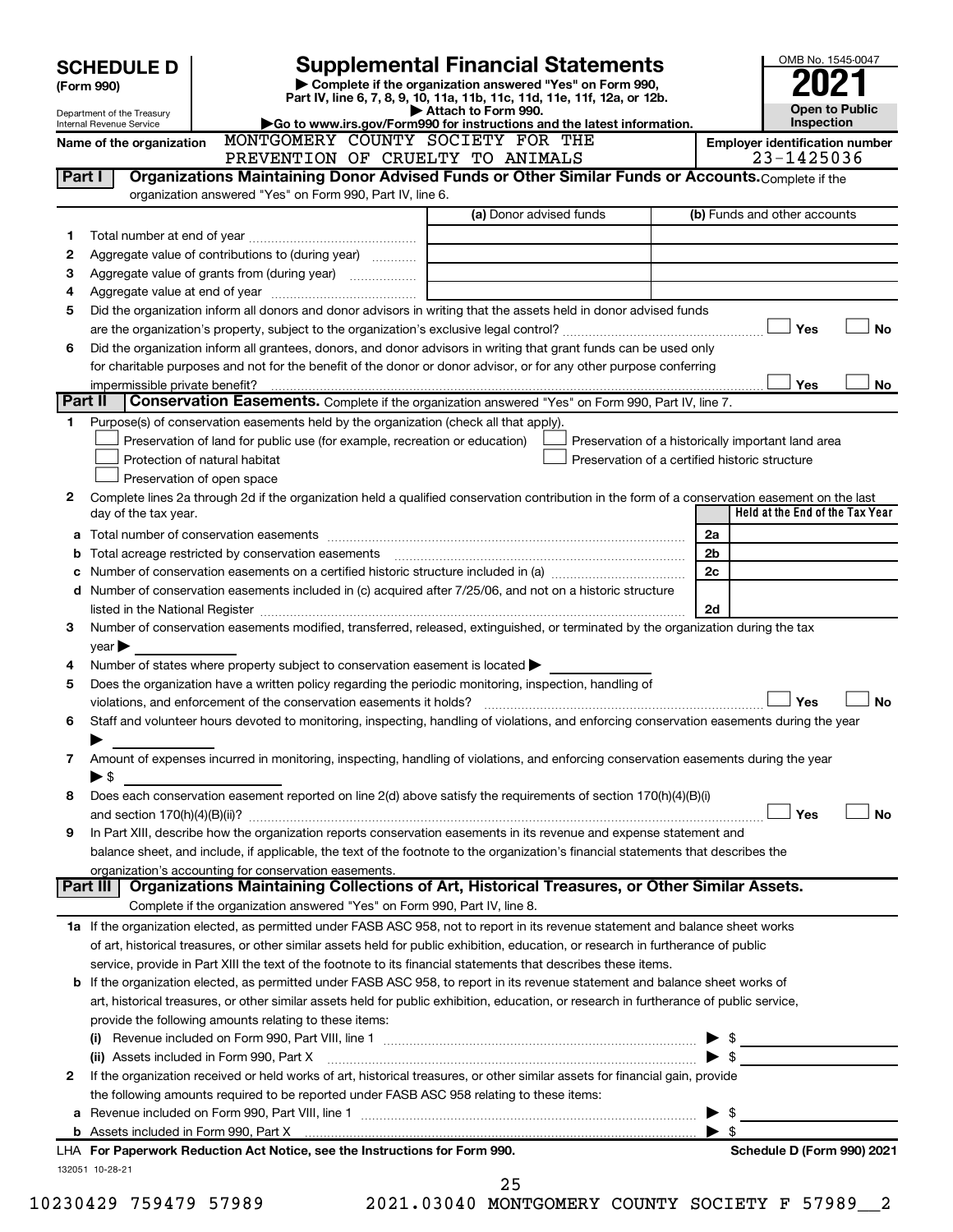|   |                                                                                                                                                                                                                                | MONTGOMERY COUNTY SOCIETY FOR THE |                |         |                                                                             |             |                 |               |                |                         |
|---|--------------------------------------------------------------------------------------------------------------------------------------------------------------------------------------------------------------------------------|-----------------------------------|----------------|---------|-----------------------------------------------------------------------------|-------------|-----------------|---------------|----------------|-------------------------|
|   | Schedule D (Form 990) 2021                                                                                                                                                                                                     | PREVENTION OF CRUELTY TO ANIMALS  |                |         |                                                                             |             |                 |               |                | $23 - 1425036$ Page 2   |
|   | Organizations Maintaining Collections of Art, Historical Treasures, or Other Similar Assets (continued)<br>Part III                                                                                                            |                                   |                |         |                                                                             |             |                 |               |                |                         |
| З | Using the organization's acquisition, accession, and other records, check any of the following that make significant use of its                                                                                                |                                   |                |         |                                                                             |             |                 |               |                |                         |
|   | collection items (check all that apply):                                                                                                                                                                                       |                                   |                |         |                                                                             |             |                 |               |                |                         |
| a | Public exhibition                                                                                                                                                                                                              | d                                 |                |         | Loan or exchange program                                                    |             |                 |               |                |                         |
| b | Scholarly research                                                                                                                                                                                                             | е                                 |                |         | Other <b>Communication</b>                                                  |             |                 |               |                |                         |
| с | Preservation for future generations                                                                                                                                                                                            |                                   |                |         |                                                                             |             |                 |               |                |                         |
| 4 | Provide a description of the organization's collections and explain how they further the organization's exempt purpose in Part XIII.                                                                                           |                                   |                |         |                                                                             |             |                 |               |                |                         |
| 5 | During the year, did the organization solicit or receive donations of art, historical treasures, or other similar assets                                                                                                       |                                   |                |         |                                                                             |             |                 |               |                |                         |
|   |                                                                                                                                                                                                                                |                                   |                |         |                                                                             |             |                 |               | Yes            | No                      |
|   | <b>Part IV</b><br><b>Escrow and Custodial Arrangements.</b> Complete if the organization answered "Yes" on Form 990, Part IV, line 9, or                                                                                       |                                   |                |         |                                                                             |             |                 |               |                |                         |
|   | reported an amount on Form 990, Part X, line 21.                                                                                                                                                                               |                                   |                |         |                                                                             |             |                 |               |                |                         |
|   | 1a Is the organization an agent, trustee, custodian or other intermediary for contributions or other assets not included                                                                                                       |                                   |                |         |                                                                             |             |                 |               |                |                         |
|   |                                                                                                                                                                                                                                |                                   |                |         |                                                                             |             |                 |               | Yes            | No                      |
|   | b If "Yes," explain the arrangement in Part XIII and complete the following table:                                                                                                                                             |                                   |                |         |                                                                             |             |                 |               |                |                         |
|   |                                                                                                                                                                                                                                |                                   |                |         |                                                                             |             |                 |               | Amount         |                         |
|   |                                                                                                                                                                                                                                |                                   |                |         |                                                                             |             | 1c              |               |                |                         |
|   |                                                                                                                                                                                                                                |                                   |                |         |                                                                             |             | 1d              |               |                |                         |
|   | e Distributions during the year manufactured and continuum and contact the year manufactured and contact the year manufactured and contact the year manufactured and contact the year manufactured and contact the year manufa |                                   |                |         |                                                                             |             | 1e              |               |                |                         |
| f |                                                                                                                                                                                                                                |                                   |                |         |                                                                             |             | 1f              |               |                |                         |
|   | 2a Did the organization include an amount on Form 990, Part X, line 21, for escrow or custodial account liability?                                                                                                             |                                   |                |         |                                                                             |             |                 | .             | Yes            | No                      |
|   | b If "Yes," explain the arrangement in Part XIII. Check here if the explanation has been provided on Part XIII                                                                                                                 |                                   |                |         |                                                                             |             |                 |               |                |                         |
|   | <b>Part V</b><br><b>Endowment Funds.</b> Complete if the organization answered "Yes" on Form 990, Part IV, line 10.                                                                                                            |                                   |                |         |                                                                             |             |                 |               |                |                         |
|   |                                                                                                                                                                                                                                | (a) Current year                  | (b) Prior year |         | (c) Two years back $\vert$ (d) Three years back $\vert$ (e) Four years back |             |                 |               |                |                         |
|   | 1a Beginning of year balance                                                                                                                                                                                                   | 13,583,635.                       | 13,534,572.    |         |                                                                             | 13,459,127. |                 | 13, 472, 701. |                | 11,608,126.             |
|   |                                                                                                                                                                                                                                |                                   |                |         |                                                                             |             |                 |               |                |                         |
|   | Net investment earnings, gains, and losses                                                                                                                                                                                     | 40,931.                           |                | 49,063. |                                                                             | 75,445.     |                 | $-13,574.$    |                | 1,864,575.              |
|   |                                                                                                                                                                                                                                |                                   |                |         |                                                                             |             |                 |               |                |                         |
|   | e Other expenditures for facilities                                                                                                                                                                                            |                                   |                |         |                                                                             |             |                 |               |                |                         |
|   | and programs                                                                                                                                                                                                                   |                                   |                |         |                                                                             |             |                 |               |                |                         |
|   | f Administrative expenses                                                                                                                                                                                                      |                                   |                |         |                                                                             |             |                 |               |                |                         |
| g |                                                                                                                                                                                                                                | $13,624,566$ , $13,583,635$       |                |         |                                                                             | 13,534,572. |                 | 13,459,127.   |                | 13, 472, 701.           |
| 2 | Provide the estimated percentage of the current year end balance (line 1g, column (a)) held as:                                                                                                                                |                                   |                |         |                                                                             |             |                 |               |                |                         |
| a | Board designated or quasi-endowment                                                                                                                                                                                            |                                   | %              |         |                                                                             |             |                 |               |                |                         |
|   | Permanent endowment                                                                                                                                                                                                            | %                                 |                |         |                                                                             |             |                 |               |                |                         |
|   | 100,0000 %<br><b>c</b> Term endowment $\blacktriangleright$                                                                                                                                                                    |                                   |                |         |                                                                             |             |                 |               |                |                         |
|   | The percentages on lines 2a, 2b, and 2c should equal 100%.                                                                                                                                                                     |                                   |                |         |                                                                             |             |                 |               |                |                         |
|   | 3a Are there endowment funds not in the possession of the organization that are held and administered for the organization                                                                                                     |                                   |                |         |                                                                             |             |                 |               |                |                         |
|   | by:                                                                                                                                                                                                                            |                                   |                |         |                                                                             |             |                 |               |                | Yes<br>No               |
|   | (i)                                                                                                                                                                                                                            |                                   |                |         |                                                                             |             |                 |               | 3a(i)          | X                       |
|   |                                                                                                                                                                                                                                |                                   |                |         |                                                                             |             |                 |               | 3a(ii)         | $\overline{\mathtt{x}}$ |
|   |                                                                                                                                                                                                                                |                                   |                |         |                                                                             |             |                 |               | 3b             |                         |
| 4 | Describe in Part XIII the intended uses of the organization's endowment funds.                                                                                                                                                 |                                   |                |         |                                                                             |             |                 |               |                |                         |
|   | Land, Buildings, and Equipment.<br><b>Part VI</b>                                                                                                                                                                              |                                   |                |         |                                                                             |             |                 |               |                |                         |
|   | Complete if the organization answered "Yes" on Form 990, Part IV, line 11a. See Form 990, Part X, line 10.                                                                                                                     |                                   |                |         |                                                                             |             |                 |               |                |                         |
|   | Description of property                                                                                                                                                                                                        | (a) Cost or other                 |                |         | (b) Cost or other                                                           |             | (c) Accumulated |               | (d) Book value |                         |
|   |                                                                                                                                                                                                                                | basis (investment)                |                |         | basis (other)                                                               |             | depreciation    |               |                |                         |
|   |                                                                                                                                                                                                                                |                                   |                |         | 90, 350.                                                                    |             |                 |               |                | 90, 350.                |
|   |                                                                                                                                                                                                                                |                                   |                |         | 4,998,712.                                                                  |             | 3,781,914.      |               |                | 1,216,798.              |
|   |                                                                                                                                                                                                                                |                                   |                |         |                                                                             |             |                 |               |                |                         |
|   |                                                                                                                                                                                                                                |                                   |                |         | $1,076,884$ .                                                               |             | 814,746.        |               |                | 262, 138.               |
|   |                                                                                                                                                                                                                                |                                   |                |         | 239,875.                                                                    |             | 181,484.        |               |                | 58,391.                 |
|   | 1,627,677.<br>Total. Add lines 1a through 1e. (Column (d) must equal Form 990, Part X, column (B), line 10c.)                                                                                                                  |                                   |                |         |                                                                             |             |                 |               |                |                         |

**Schedule D (Form 990) 2021**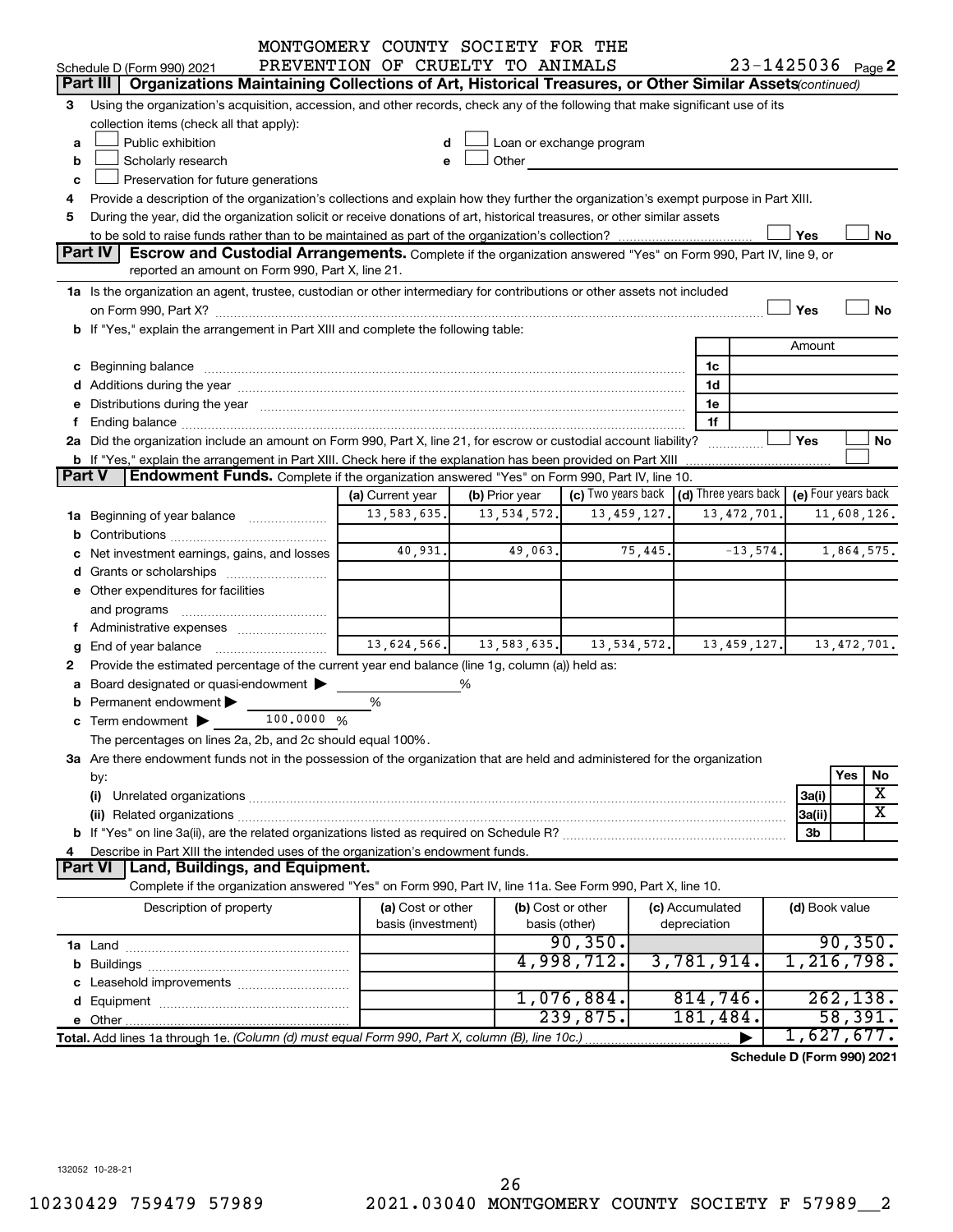| MONTGOMENT COONTI      |  |
|------------------------|--|
| יוסים הם ונחדשותיותיות |  |

| Part VII Investments - Other Securities.                                                                                                             |                 |                                                           |                |
|------------------------------------------------------------------------------------------------------------------------------------------------------|-----------------|-----------------------------------------------------------|----------------|
| Complete if the organization answered "Yes" on Form 990, Part IV, line 11b. See Form 990, Part X, line 12.                                           |                 |                                                           |                |
| (a) Description of security or category (including name of security)                                                                                 | (b) Book value  | (c) Method of valuation: Cost or end-of-year market value |                |
| (1) Financial derivatives                                                                                                                            |                 |                                                           |                |
| (2) Closely held equity interests                                                                                                                    |                 |                                                           |                |
| (3) Other                                                                                                                                            |                 |                                                           |                |
| (A) GLENMEDE TRUST COMPANY<br>NEUBERGER BERMAN                                                                                                       | 26,486,886.     | END-OF-YEAR MARKET VALUE                                  |                |
| (B)<br><b>INVESTMENT MANAGERS</b>                                                                                                                    | 32, 379, 447.   | END-OF-YEAR MARKET VALUE                                  |                |
| (C)<br>(D)                                                                                                                                           |                 |                                                           |                |
| (E)                                                                                                                                                  |                 |                                                           |                |
| (F)                                                                                                                                                  |                 |                                                           |                |
| (G)                                                                                                                                                  |                 |                                                           |                |
| (H)                                                                                                                                                  |                 |                                                           |                |
| Total. (Col. (b) must equal Form 990, Part X, col. (B) line 12.) $\blacktriangleright$                                                               | 58,866,333.     |                                                           |                |
| Part VIII Investments - Program Related.                                                                                                             |                 |                                                           |                |
| Complete if the organization answered "Yes" on Form 990, Part IV, line 11c. See Form 990, Part X, line 13.                                           |                 |                                                           |                |
| (a) Description of investment                                                                                                                        | (b) Book value  | (c) Method of valuation: Cost or end-of-year market value |                |
| (1)                                                                                                                                                  |                 |                                                           |                |
| (2)                                                                                                                                                  |                 |                                                           |                |
| (3)                                                                                                                                                  |                 |                                                           |                |
| (4)                                                                                                                                                  |                 |                                                           |                |
| (5)                                                                                                                                                  |                 |                                                           |                |
| (6)                                                                                                                                                  |                 |                                                           |                |
| (7)                                                                                                                                                  |                 |                                                           |                |
| (8)                                                                                                                                                  |                 |                                                           |                |
| (9)                                                                                                                                                  |                 |                                                           |                |
| Total. (Col. (b) must equal Form $990$ , Part X, col. (B) line 13.)                                                                                  |                 |                                                           |                |
| Part IX<br><b>Other Assets.</b>                                                                                                                      |                 |                                                           |                |
| Complete if the organization answered "Yes" on Form 990, Part IV, line 11d. See Form 990, Part X, line 15.                                           |                 |                                                           |                |
|                                                                                                                                                      | (a) Description |                                                           | (b) Book value |
| (1)                                                                                                                                                  |                 |                                                           |                |
| (2)                                                                                                                                                  |                 |                                                           |                |
| (3)                                                                                                                                                  |                 |                                                           |                |
| (4)                                                                                                                                                  |                 |                                                           |                |
| (5)                                                                                                                                                  |                 |                                                           |                |
| (6)                                                                                                                                                  |                 |                                                           |                |
| (7)                                                                                                                                                  |                 |                                                           |                |
| (8)<br>(9)                                                                                                                                           |                 |                                                           |                |
| Total. (Column (b) must equal Form 990, Part X, col. (B) line 15.)                                                                                   |                 |                                                           |                |
| <b>Other Liabilities.</b><br>Part X                                                                                                                  |                 |                                                           |                |
| Complete if the organization answered "Yes" on Form 990, Part IV, line 11e or 11f. See Form 990, Part X, line 25.                                    |                 |                                                           |                |
| (a) Description of liability<br>1.                                                                                                                   |                 |                                                           | (b) Book value |
| Federal income taxes<br>(1)                                                                                                                          |                 |                                                           |                |
| (2)                                                                                                                                                  |                 |                                                           |                |
| (3)                                                                                                                                                  |                 |                                                           |                |
| (4)                                                                                                                                                  |                 |                                                           |                |
| (5)                                                                                                                                                  |                 |                                                           |                |
| (6)                                                                                                                                                  |                 |                                                           |                |
| (7)                                                                                                                                                  |                 |                                                           |                |
| (8)                                                                                                                                                  |                 |                                                           |                |
| (9)                                                                                                                                                  |                 |                                                           |                |
|                                                                                                                                                      |                 |                                                           |                |
| 2. Liability for uncertain tax positions. In Part XIII, provide the text of the footnote to the organization's financial statements that reports the |                 |                                                           |                |

organization's liability for uncertain tax positions under FASB ASC 740. Check here if the text of the footnote has been provided in Part XIII...

**Schedule D (Form 990) 2021**

132053 10-28-21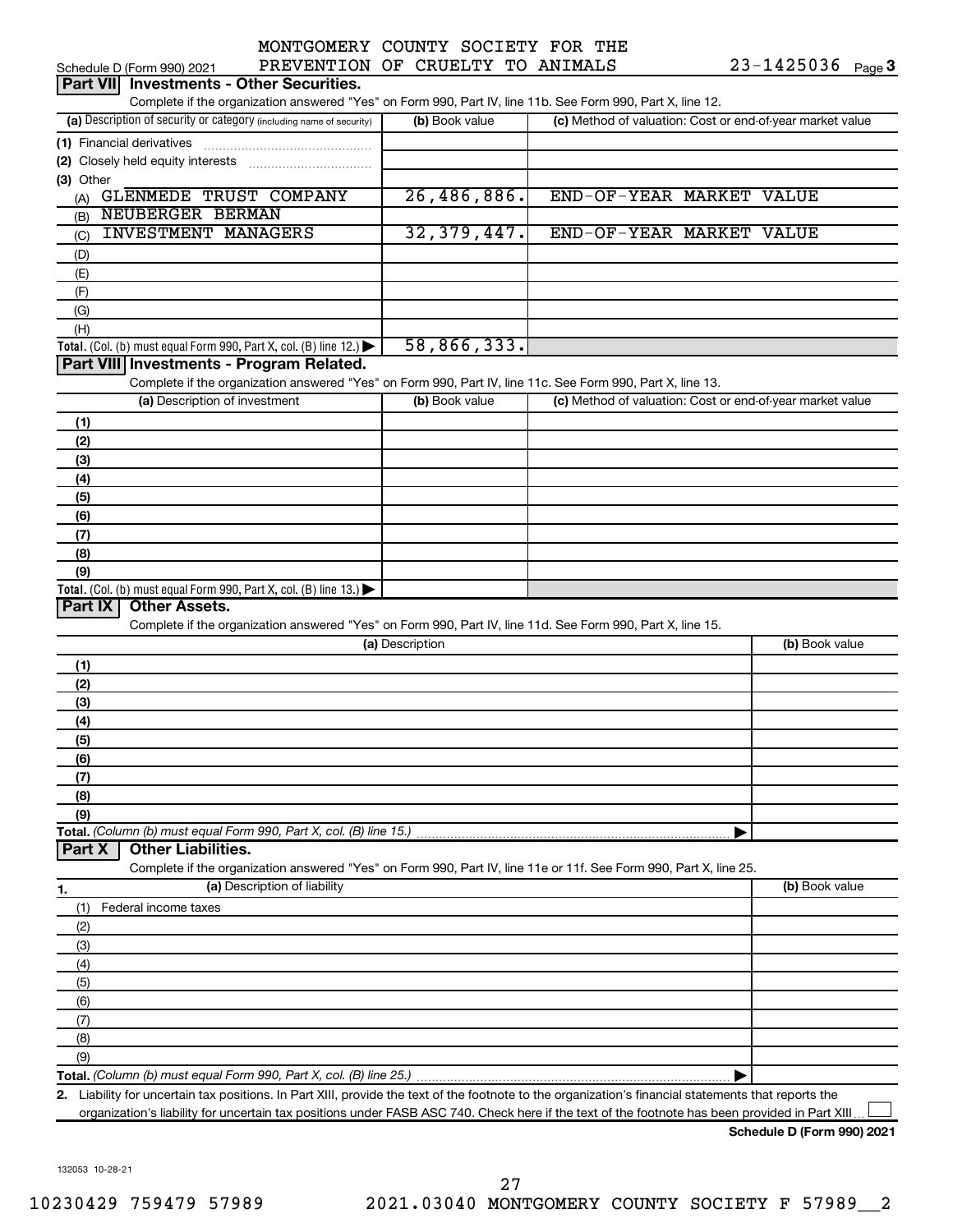|                                                                             | MONTGOMERY COUNTY SOCIETY FOR THE                                                                                                                                                                                                    |                |            |                |                   |  |  |  |  |
|-----------------------------------------------------------------------------|--------------------------------------------------------------------------------------------------------------------------------------------------------------------------------------------------------------------------------------|----------------|------------|----------------|-------------------|--|--|--|--|
|                                                                             | PREVENTION OF CRUELTY TO ANIMALS<br>Schedule D (Form 990) 2021                                                                                                                                                                       |                |            |                | 23-1425036 Page 4 |  |  |  |  |
|                                                                             | <b>Part XI</b><br>Reconciliation of Revenue per Audited Financial Statements With Revenue per Return.                                                                                                                                |                |            |                |                   |  |  |  |  |
| Complete if the organization answered "Yes" on Form 990, Part IV, line 12a. |                                                                                                                                                                                                                                      |                |            |                |                   |  |  |  |  |
| 1                                                                           | Total revenue, gains, and other support per audited financial statements [[[[[[[[[[[[[[[[[[[[[[[[[]]]]]]]]]]]                                                                                                                        | $\blacksquare$ | 9,442,636. |                |                   |  |  |  |  |
| 2                                                                           | Amounts included on line 1 but not on Form 990, Part VIII, line 12:                                                                                                                                                                  |                |            |                |                   |  |  |  |  |
| a                                                                           | Net unrealized gains (losses) on investments [111] www.communition.communitions of the unrealized gains (losses) on investments                                                                                                      | 2a             | 6,806,821. |                |                   |  |  |  |  |
| b                                                                           |                                                                                                                                                                                                                                      | 2 <sub>b</sub> |            |                |                   |  |  |  |  |
| с                                                                           |                                                                                                                                                                                                                                      | 2 <sub>c</sub> |            |                |                   |  |  |  |  |
| d                                                                           |                                                                                                                                                                                                                                      | 2d             | 4,204.     |                |                   |  |  |  |  |
| е                                                                           | Add lines 2a through 2d                                                                                                                                                                                                              |                |            | 2е             | 6,811,025.        |  |  |  |  |
| 3                                                                           |                                                                                                                                                                                                                                      |                |            | $\mathbf{a}$   | 2,631,611.        |  |  |  |  |
| 4                                                                           | Amounts included on Form 990, Part VIII, line 12, but not on line 1:                                                                                                                                                                 |                |            |                |                   |  |  |  |  |
| a                                                                           |                                                                                                                                                                                                                                      | 4a             |            |                |                   |  |  |  |  |
| b                                                                           |                                                                                                                                                                                                                                      | 4h             |            |                |                   |  |  |  |  |
| c                                                                           | Add lines 4a and 4b                                                                                                                                                                                                                  |                |            | 4c             | 0.                |  |  |  |  |
| 5                                                                           |                                                                                                                                                                                                                                      | 5              | 2,631,611. |                |                   |  |  |  |  |
|                                                                             |                                                                                                                                                                                                                                      |                |            |                |                   |  |  |  |  |
|                                                                             | Part XII   Reconciliation of Expenses per Audited Financial Statements With Expenses per Return.                                                                                                                                     |                |            |                |                   |  |  |  |  |
|                                                                             | Complete if the organization answered "Yes" on Form 990, Part IV, line 12a.                                                                                                                                                          |                |            |                |                   |  |  |  |  |
| 1                                                                           |                                                                                                                                                                                                                                      |                |            | $\blacksquare$ | 2,372,676.        |  |  |  |  |
| 2                                                                           | Amounts included on line 1 but not on Form 990, Part IX, line 25:                                                                                                                                                                    |                |            |                |                   |  |  |  |  |
| a                                                                           |                                                                                                                                                                                                                                      | 2a             |            |                |                   |  |  |  |  |
| b                                                                           |                                                                                                                                                                                                                                      | 2 <sub>b</sub> |            |                |                   |  |  |  |  |
|                                                                             |                                                                                                                                                                                                                                      | 2c             |            |                |                   |  |  |  |  |
| d                                                                           | Other (Describe in Part XIII.) (COLORGIAL CONSERVATION CONTROL)                                                                                                                                                                      | 2d             | 4,204.     |                |                   |  |  |  |  |
| e                                                                           | Add lines 2a through 2d <b>continuum contract and all contract and all contract and all contract and all contract and all contract and all contract and all contract and all contract and all contract and all contract and all </b> |                |            | 2e             | 4,204.            |  |  |  |  |
| 3                                                                           |                                                                                                                                                                                                                                      |                |            | $\mathbf{a}$   | 2,368,472.        |  |  |  |  |
| 4                                                                           | Amounts included on Form 990, Part IX, line 25, but not on line 1:                                                                                                                                                                   |                |            |                |                   |  |  |  |  |
| a                                                                           |                                                                                                                                                                                                                                      | 4a             |            |                |                   |  |  |  |  |
| b                                                                           |                                                                                                                                                                                                                                      | 4 <sub>b</sub> |            |                |                   |  |  |  |  |
|                                                                             | Add lines 4a and 4b                                                                                                                                                                                                                  |                |            | 4c             | 0.                |  |  |  |  |
| 5                                                                           | Part XIII Supplemental Information.                                                                                                                                                                                                  |                |            | 5              | 2,368,472.        |  |  |  |  |

Provide the descriptions required for Part II, lines 3, 5, and 9; Part III, lines 1a and 4; Part IV, lines 1b and 2b; Part V, line 4; Part X, line 2; Part XI, lines 2d and 4b; and Part XII, lines 2d and 4b. Also complete this part to provide any additional information.

PART XI, LINE 2D

COST OF GOODS SOLD THAT ARE REPORTED ON FINANICAL STATEMENT AS A

FUNCTIONAL EXPENSE ARE REPORTED ON FORM 990, PART VIII LINE 10B.

PART XII, LINE 2D

#### COST OF SALES-RESALE ITEMS THAT ARE REPORTED ON THE FINANCIAL STATEMENT AS

A FUNCTIONAL EXPENSE ARE REPORTED ON FORM 990, PART VIII, LINE 10B.

132054 10-28-21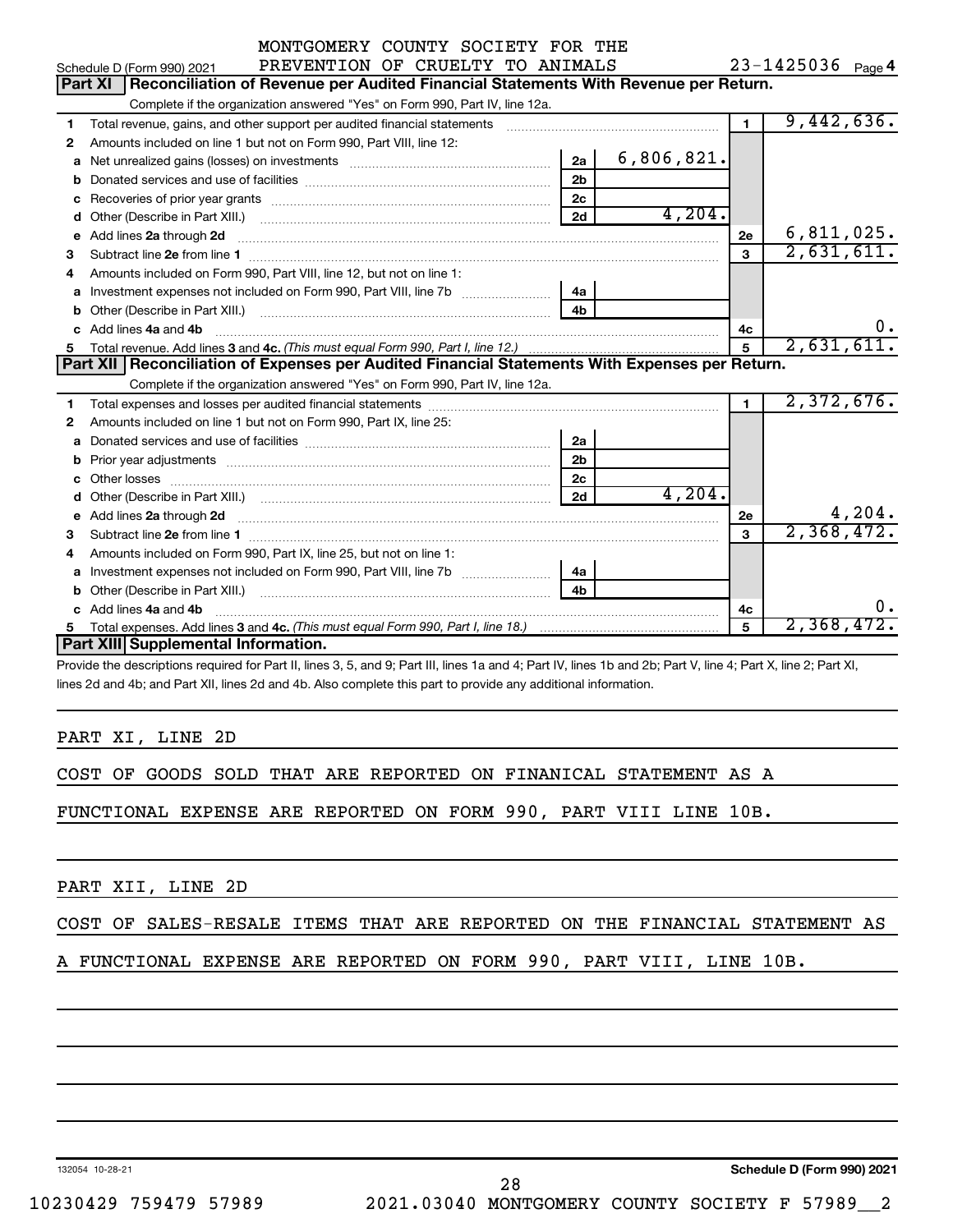|                                                                                                                       | <b>Compensation Information</b><br><b>SCHEDULE J</b>                                                                                                                                                          |                                                 |                            | OMB No. 1545-0047                     |            |                              |
|-----------------------------------------------------------------------------------------------------------------------|---------------------------------------------------------------------------------------------------------------------------------------------------------------------------------------------------------------|-------------------------------------------------|----------------------------|---------------------------------------|------------|------------------------------|
|                                                                                                                       | (Form 990)                                                                                                                                                                                                    |                                                 |                            |                                       |            |                              |
|                                                                                                                       | For certain Officers, Directors, Trustees, Key Employees, and Highest<br><b>Compensated Employees</b>                                                                                                         |                                                 |                            | 2021                                  |            |                              |
|                                                                                                                       | Complete if the organization answered "Yes" on Form 990, Part IV, line 23.                                                                                                                                    |                                                 |                            | <b>Open to Public</b>                 |            |                              |
|                                                                                                                       | Attach to Form 990.<br>Department of the Treasury<br>Go to www.irs.gov/Form990 for instructions and the latest information.<br>Internal Revenue Service                                                       |                                                 |                            | Inspection                            |            |                              |
|                                                                                                                       | MONTGOMERY COUNTY SOCIETY FOR THE<br>Name of the organization                                                                                                                                                 |                                                 |                            | <b>Employer identification number</b> |            |                              |
|                                                                                                                       | PREVENTION OF CRUELTY TO ANIMALS                                                                                                                                                                              |                                                 | 23-1425036                 |                                       |            |                              |
|                                                                                                                       | <b>Questions Regarding Compensation</b><br>Part I                                                                                                                                                             |                                                 |                            |                                       |            |                              |
|                                                                                                                       |                                                                                                                                                                                                               |                                                 |                            |                                       | <b>Yes</b> | No                           |
|                                                                                                                       | Check the appropriate box(es) if the organization provided any of the following to or for a person listed on Form 990,                                                                                        |                                                 |                            |                                       |            |                              |
|                                                                                                                       | Part VII, Section A, line 1a. Complete Part III to provide any relevant information regarding these items.                                                                                                    |                                                 |                            |                                       |            |                              |
|                                                                                                                       | First-class or charter travel                                                                                                                                                                                 | Housing allowance or residence for personal use |                            |                                       |            |                              |
|                                                                                                                       | Travel for companions                                                                                                                                                                                         | Payments for business use of personal residence |                            |                                       |            |                              |
|                                                                                                                       | Health or social club dues or initiation fees<br>Tax indemnification and gross-up payments                                                                                                                    |                                                 |                            |                                       |            |                              |
|                                                                                                                       | Discretionary spending account<br>Personal services (such as maid, chauffeur, chef)                                                                                                                           |                                                 |                            |                                       |            |                              |
|                                                                                                                       |                                                                                                                                                                                                               |                                                 |                            |                                       |            |                              |
|                                                                                                                       | <b>b</b> If any of the boxes on line 1a are checked, did the organization follow a written policy regarding payment or                                                                                        |                                                 |                            |                                       |            |                              |
|                                                                                                                       |                                                                                                                                                                                                               |                                                 |                            | 1b                                    |            |                              |
| Did the organization require substantiation prior to reimbursing or allowing expenses incurred by all directors,<br>2 |                                                                                                                                                                                                               |                                                 |                            |                                       |            |                              |
|                                                                                                                       | trustees, and officers, including the CEO/Executive Director, regarding the items checked on line 1a?                                                                                                         |                                                 |                            | $\mathbf{2}$                          |            |                              |
|                                                                                                                       |                                                                                                                                                                                                               |                                                 |                            |                                       |            |                              |
| з                                                                                                                     | Indicate which, if any, of the following the organization used to establish the compensation of the organization's                                                                                            |                                                 |                            |                                       |            |                              |
|                                                                                                                       | CEO/Executive Director. Check all that apply. Do not check any boxes for methods used by a related organization to                                                                                            |                                                 |                            |                                       |            |                              |
|                                                                                                                       | establish compensation of the CEO/Executive Director, but explain in Part III.                                                                                                                                |                                                 |                            |                                       |            |                              |
|                                                                                                                       | Compensation committee                                                                                                                                                                                        | Written employment contract                     |                            |                                       |            |                              |
|                                                                                                                       | Independent compensation consultant                                                                                                                                                                           | Compensation survey or study                    |                            |                                       |            |                              |
|                                                                                                                       | Form 990 of other organizations                                                                                                                                                                               | Approval by the board or compensation committee |                            |                                       |            |                              |
|                                                                                                                       |                                                                                                                                                                                                               |                                                 |                            |                                       |            |                              |
| 4                                                                                                                     | During the year, did any person listed on Form 990, Part VII, Section A, line 1a, with respect to the filing                                                                                                  |                                                 |                            |                                       |            |                              |
|                                                                                                                       | organization or a related organization:                                                                                                                                                                       |                                                 |                            |                                       |            |                              |
| а                                                                                                                     | Receive a severance payment or change-of-control payment?                                                                                                                                                     |                                                 |                            | 4a                                    |            | х<br>$\overline{\textbf{x}}$ |
| b                                                                                                                     |                                                                                                                                                                                                               |                                                 |                            | 4b<br>4c                              |            | x                            |
|                                                                                                                       | с                                                                                                                                                                                                             |                                                 |                            |                                       |            |                              |
| If "Yes" to any of lines 4a-c, list the persons and provide the applicable amounts for each item in Part III.         |                                                                                                                                                                                                               |                                                 |                            |                                       |            |                              |
|                                                                                                                       |                                                                                                                                                                                                               |                                                 |                            |                                       |            |                              |
|                                                                                                                       | Only section 501(c)(3), 501(c)(4), and 501(c)(29) organizations must complete lines 5-9.<br>For persons listed on Form 990, Part VII, Section A, line 1a, did the organization pay or accrue any compensation |                                                 |                            |                                       |            |                              |
| 5                                                                                                                     | contingent on the revenues of:                                                                                                                                                                                |                                                 |                            |                                       |            |                              |
| a                                                                                                                     |                                                                                                                                                                                                               |                                                 |                            | 5a                                    |            | х                            |
|                                                                                                                       |                                                                                                                                                                                                               |                                                 |                            | 5b                                    |            | X                            |
|                                                                                                                       | If "Yes" on line 5a or 5b, describe in Part III.                                                                                                                                                              |                                                 |                            |                                       |            |                              |
|                                                                                                                       | 6 For persons listed on Form 990, Part VII, Section A, line 1a, did the organization pay or accrue any compensation                                                                                           |                                                 |                            |                                       |            |                              |
|                                                                                                                       | contingent on the net earnings of:                                                                                                                                                                            |                                                 |                            |                                       |            |                              |
| а                                                                                                                     |                                                                                                                                                                                                               |                                                 |                            | 6а                                    |            | х                            |
|                                                                                                                       |                                                                                                                                                                                                               |                                                 |                            | 6b                                    |            | X                            |
|                                                                                                                       | If "Yes" on line 6a or 6b, describe in Part III.                                                                                                                                                              |                                                 |                            |                                       |            |                              |
|                                                                                                                       | 7 For persons listed on Form 990, Part VII, Section A, line 1a, did the organization provide any nonfixed payments                                                                                            |                                                 |                            |                                       |            |                              |
|                                                                                                                       |                                                                                                                                                                                                               |                                                 |                            | 7                                     |            | x                            |
| 8                                                                                                                     | Were any amounts reported on Form 990, Part VII, paid or accrued pursuant to a contract that was subject to the                                                                                               |                                                 |                            |                                       |            |                              |
|                                                                                                                       |                                                                                                                                                                                                               |                                                 |                            | 8                                     |            | x                            |
| 9                                                                                                                     | If "Yes" on line 8, did the organization also follow the rebuttable presumption procedure described in                                                                                                        |                                                 |                            |                                       |            |                              |
|                                                                                                                       |                                                                                                                                                                                                               |                                                 |                            | 9                                     |            |                              |
|                                                                                                                       | LHA For Paperwork Reduction Act Notice, see the Instructions for Form 990.                                                                                                                                    |                                                 | Schedule J (Form 990) 2021 |                                       |            |                              |

132111 11-02-21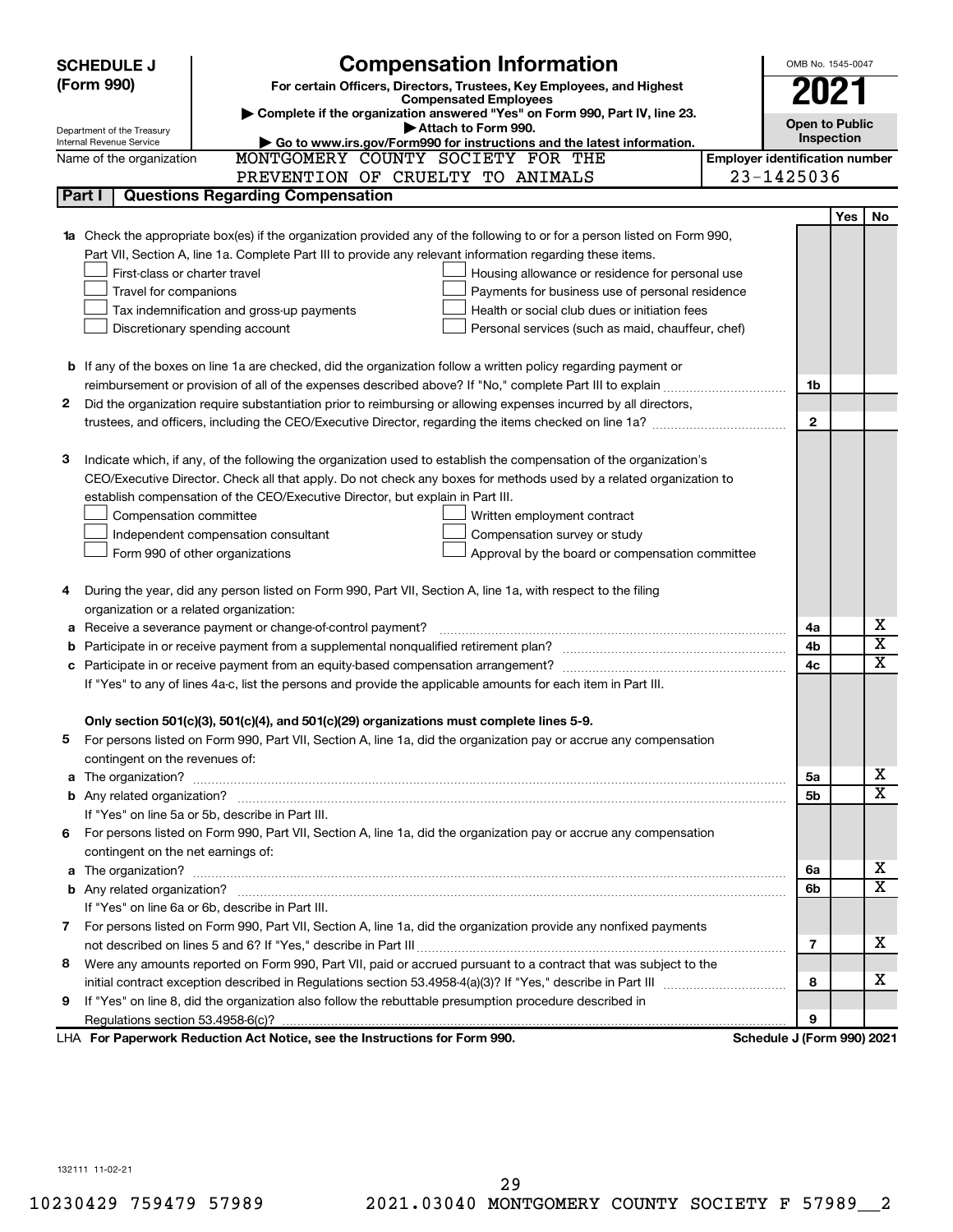## Schedule J (Form 990) 2021 PREVENTION OF CRUELTY TO ANIMALS 23-1425036 Page

**2**

Part II | Officers, Directors, Trustees, Key Employees, and Highest Compensated Employees. Use duplicate copies if additional space is needed.

For each individual whose compensation must be reported on Schedule J, report compensation from the organization on row (i) and from related organizations, described in the instructions, on row (ii). Do not list any individuals that aren't listed on Form 990, Part VII.

Note: The sum of columns (B)(i)-(iii) for each listed individual must equal the total amount of Form 990, Part VII, Section A, line 1a, applicable column (D) and (E) amounts for that individual.

| (A) Name and Title<br>$(1)$ CARMEN J. RONIO<br>(i) |                              | $\vert$ (B) Breakdown of W-2 and/or 1099-MISC and/or 1099-NEC<br>compensation |                                           |                                           | (C) Retirement and<br>other deferred | (D) Nontaxable<br>benefits | (E) Total of columns<br>$(B)(i)-(D)$ | (F) Compensation<br>in column (B)         |  |
|----------------------------------------------------|------------------------------|-------------------------------------------------------------------------------|-------------------------------------------|-------------------------------------------|--------------------------------------|----------------------------|--------------------------------------|-------------------------------------------|--|
|                                                    |                              | (i) Base<br>compensation                                                      | (ii) Bonus &<br>incentive<br>compensation | (iii) Other<br>reportable<br>compensation | compensation                         |                            |                                      | reported as deferred<br>on prior Form 990 |  |
|                                                    |                              | 174,529.                                                                      | 50,000.                                   | $\overline{0}$ .                          | 3,445.                               | 8,000.                     | 235,974.                             | $\overline{0}$ .                          |  |
| EXECUTIVE DIRECTOR, BOARD                          | (ii)                         | $\overline{0}$ .                                                              | $\overline{0}$ .                          | $\overline{0}$ .                          | $\overline{\mathfrak{o}}$ .          | $\overline{0}$ .           | $\overline{\mathfrak{o}}$ .          | $\overline{0}$ .                          |  |
|                                                    | (i)                          |                                                                               |                                           |                                           |                                      |                            |                                      |                                           |  |
|                                                    | <u>(ii)</u>                  |                                                                               |                                           |                                           |                                      |                            |                                      |                                           |  |
|                                                    | (i)                          |                                                                               |                                           |                                           |                                      |                            |                                      |                                           |  |
|                                                    | <u>(ii)</u>                  |                                                                               |                                           |                                           |                                      |                            |                                      |                                           |  |
|                                                    | (i)                          |                                                                               |                                           |                                           |                                      |                            |                                      |                                           |  |
|                                                    | <u>(ii)</u>                  |                                                                               |                                           |                                           |                                      |                            |                                      |                                           |  |
|                                                    | (i)                          |                                                                               |                                           |                                           |                                      |                            |                                      |                                           |  |
|                                                    | <u>(ii)</u>                  |                                                                               |                                           |                                           |                                      |                            |                                      |                                           |  |
|                                                    | (i)                          |                                                                               |                                           |                                           |                                      |                            |                                      |                                           |  |
|                                                    | <u>(ii)</u>                  |                                                                               |                                           |                                           |                                      |                            |                                      |                                           |  |
|                                                    | (i)<br>(ii)                  |                                                                               |                                           |                                           |                                      |                            |                                      |                                           |  |
|                                                    | (i)                          |                                                                               |                                           |                                           |                                      |                            |                                      |                                           |  |
|                                                    | (ii)                         |                                                                               |                                           |                                           |                                      |                            |                                      |                                           |  |
|                                                    | (i)                          |                                                                               |                                           |                                           |                                      |                            |                                      |                                           |  |
|                                                    | (ii)                         |                                                                               |                                           |                                           |                                      |                            |                                      |                                           |  |
|                                                    | (i)                          |                                                                               |                                           |                                           |                                      |                            |                                      |                                           |  |
|                                                    | (ii)                         |                                                                               |                                           |                                           |                                      |                            |                                      |                                           |  |
|                                                    | (i)                          |                                                                               |                                           |                                           |                                      |                            |                                      |                                           |  |
|                                                    | (ii)                         |                                                                               |                                           |                                           |                                      |                            |                                      |                                           |  |
|                                                    | (i)                          |                                                                               |                                           |                                           |                                      |                            |                                      |                                           |  |
|                                                    | (ii)                         |                                                                               |                                           |                                           |                                      |                            |                                      |                                           |  |
|                                                    | (i)                          |                                                                               |                                           |                                           |                                      |                            |                                      |                                           |  |
|                                                    | (ii)                         |                                                                               |                                           |                                           |                                      |                            |                                      |                                           |  |
|                                                    | (i)                          |                                                                               |                                           |                                           |                                      |                            |                                      |                                           |  |
|                                                    | (ii)                         |                                                                               |                                           |                                           |                                      |                            |                                      |                                           |  |
|                                                    | (i)                          |                                                                               |                                           |                                           |                                      |                            |                                      |                                           |  |
|                                                    | (ii)                         |                                                                               |                                           |                                           |                                      |                            |                                      |                                           |  |
|                                                    | $\qquad \qquad \textbf{(i)}$ |                                                                               |                                           |                                           |                                      |                            |                                      |                                           |  |
|                                                    | <u>(ii)</u>                  |                                                                               |                                           |                                           |                                      |                            |                                      |                                           |  |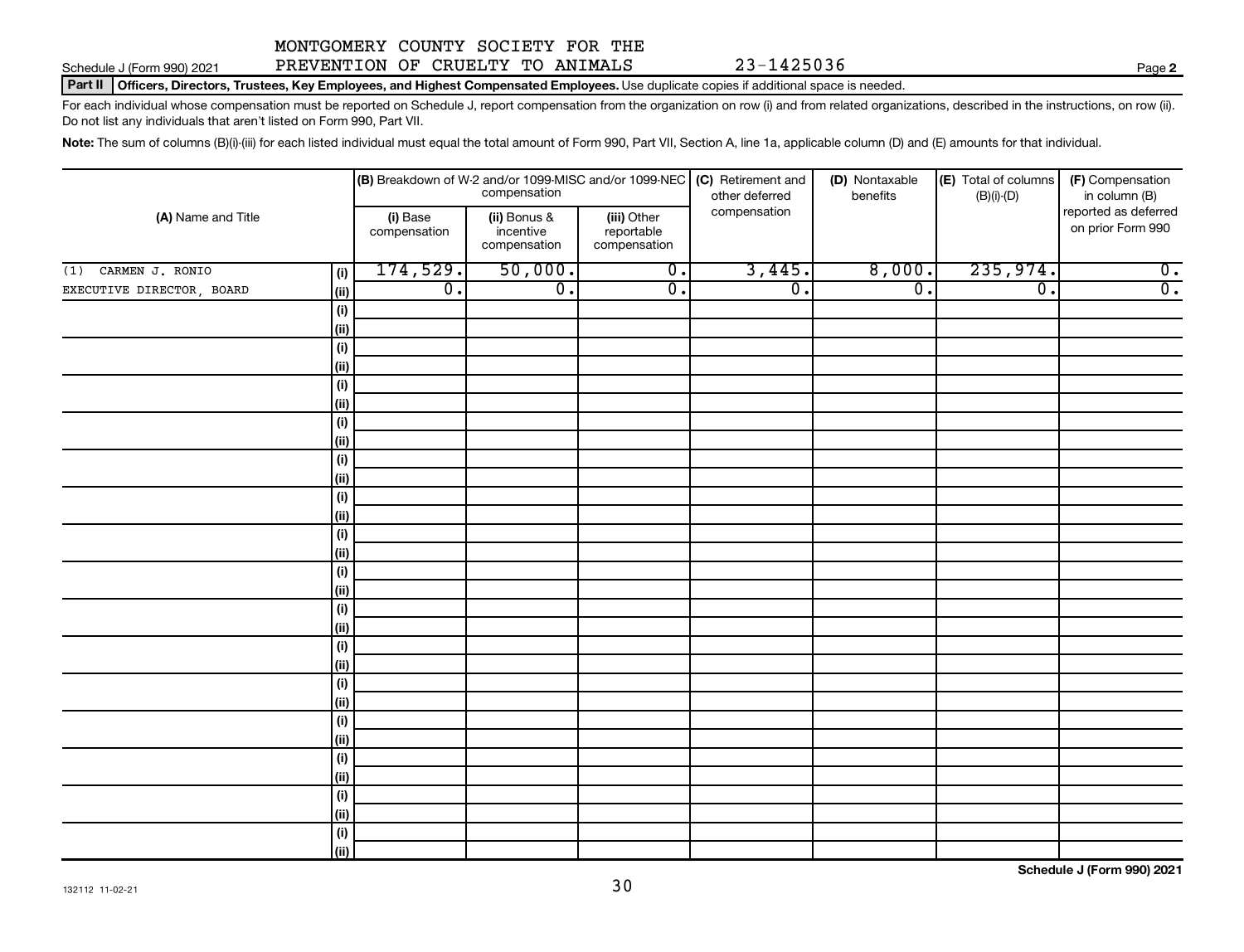**Part III Supplemental Information**

Provide the information, explanation, or descriptions required for Part I, lines 1a, 1b, 3, 4a, 4b, 4c, 5a, 5b, 6a, 6b, 7, and 8, and for Part II. Also complete this part for any additional information.

**Schedule J (Form 990) 2021**